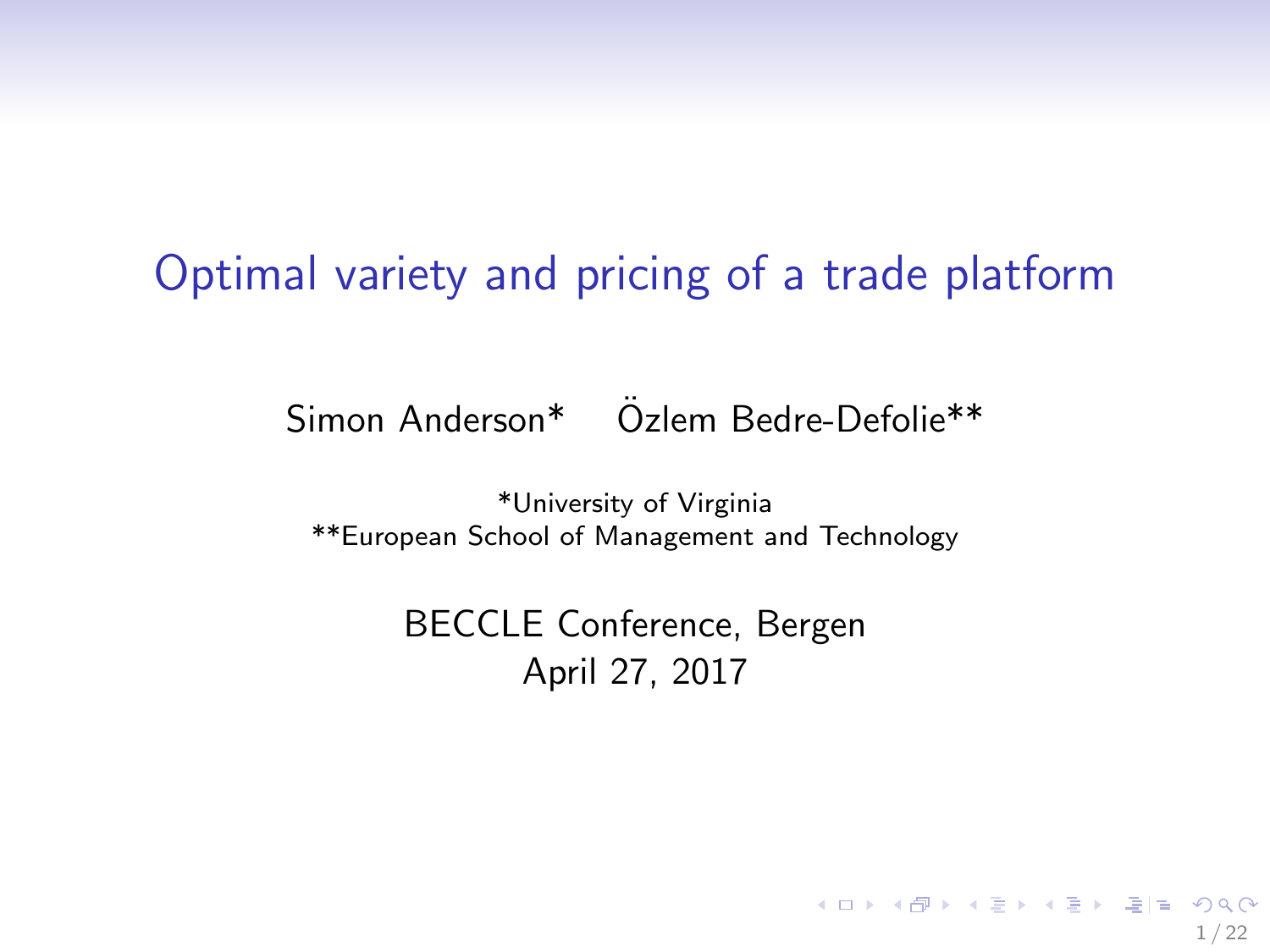• E-commerce has become the most prominent channel of trade in the world: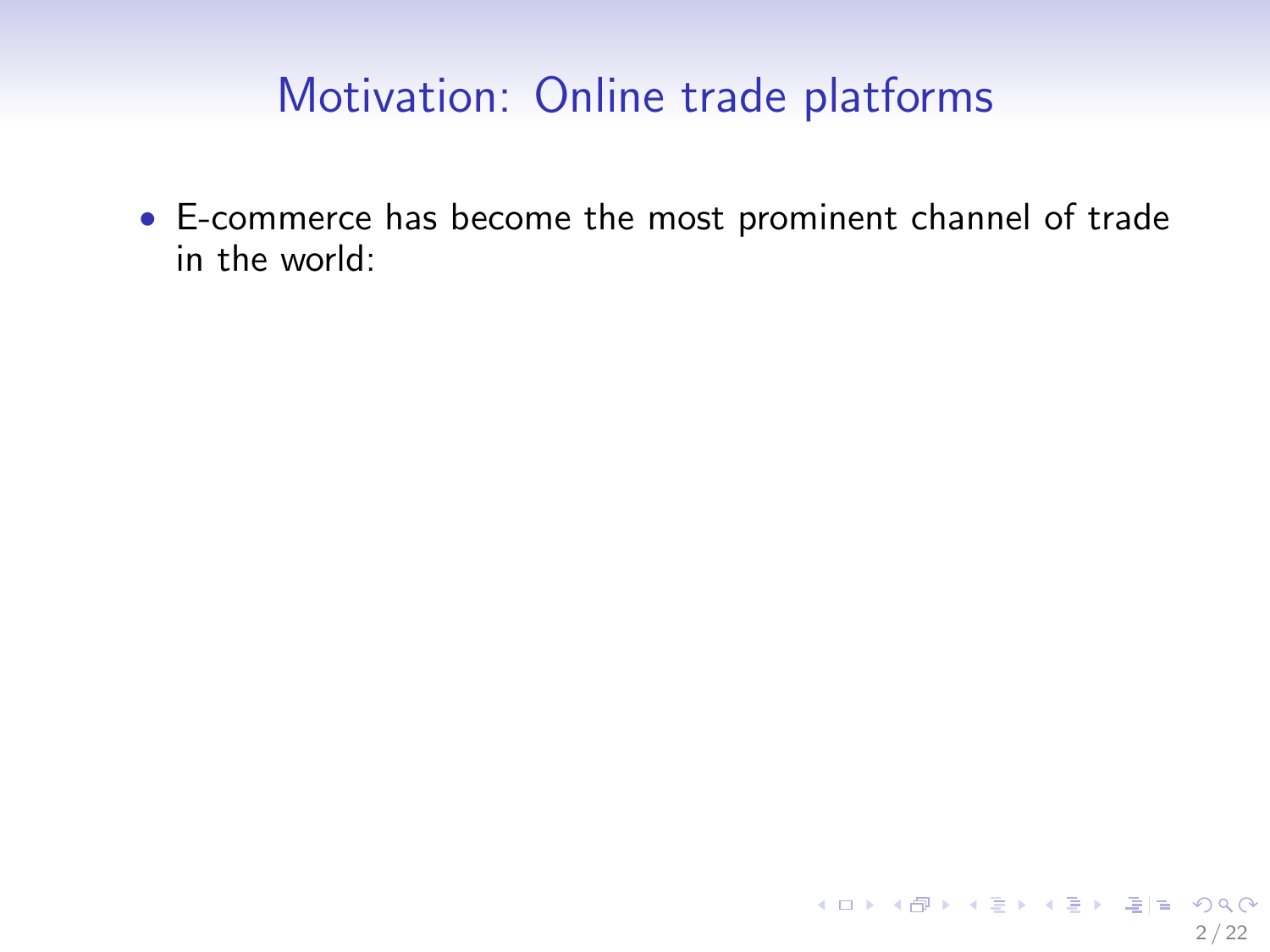- E-commerce has become the most prominent channel of trade in the world:
	- B2C e-commerce turnover was 446 billion euros in EU (2015), with an annual growth rate of 15%.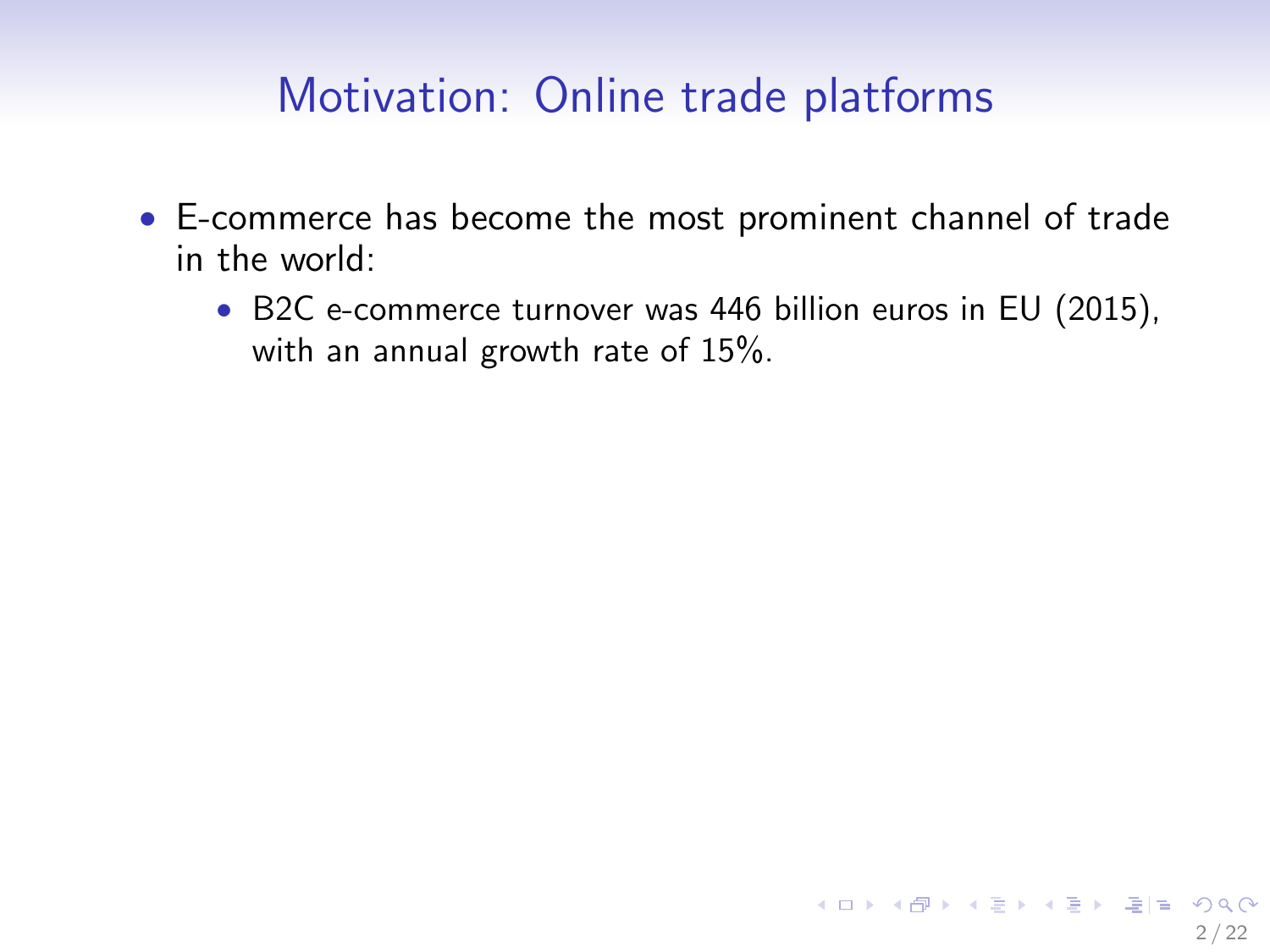- E-commerce has become the most prominent channel of trade in the world:
	- B2C e-commerce turnover was 446 billion euros in EU (2015), with an annual growth rate of 15%.
	- B2C e-commerce accounted for 1.2% of GDP in the US (2015) and is predicted to increase by up to 45 percent in 2016.

2 / 22

KOR KAR KERKER EE KAA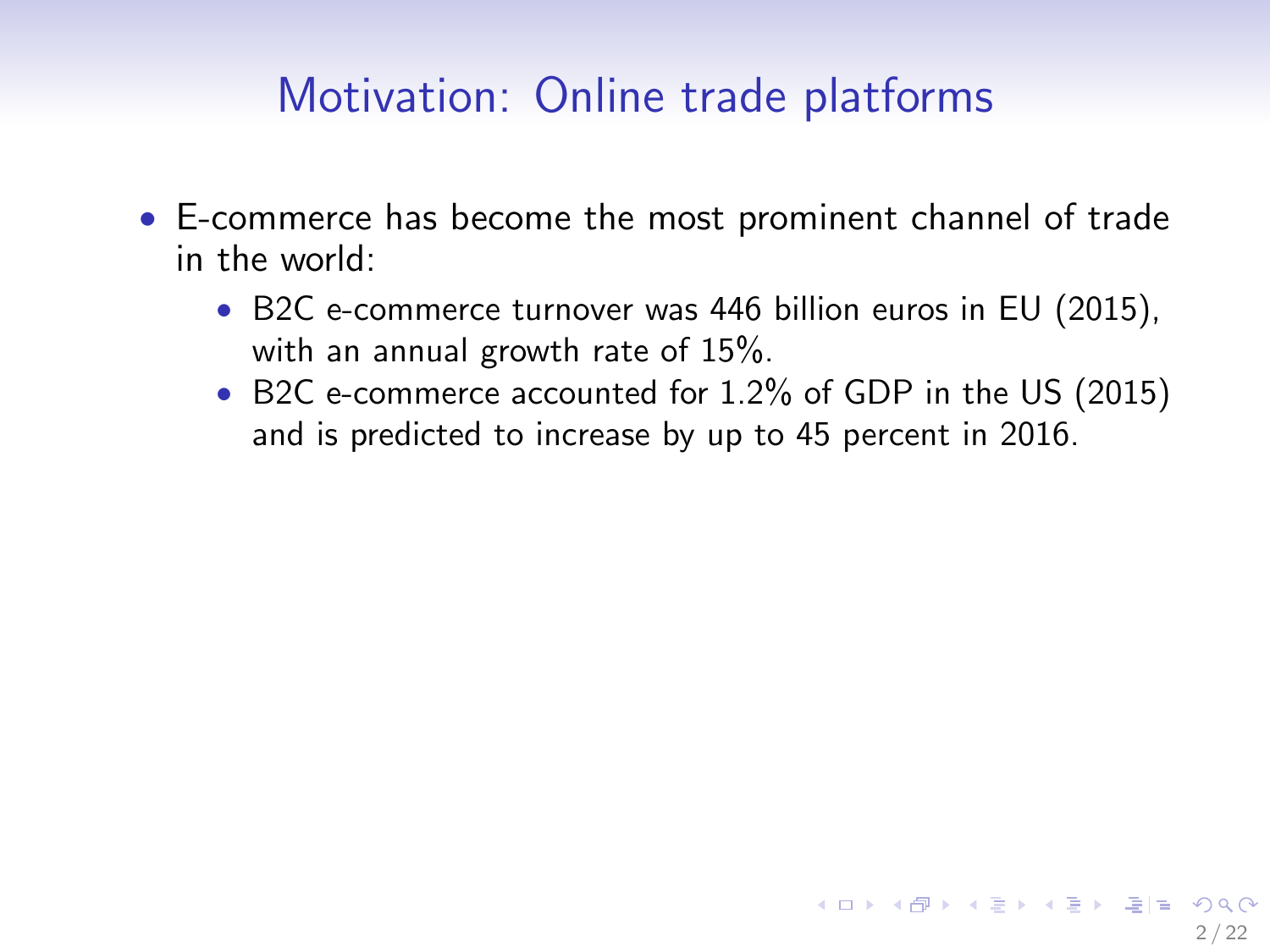- E-commerce has become the most prominent channel of trade in the world:
	- B2C e-commerce turnover was 446 billion euros in EU (2015), with an annual growth rate of 15%.
	- B2C e-commerce accounted for 1.2% of GDP in the US (2015) and is predicted to increase by up to 45 percent in 2016.
- Trade platforms, like eBay, Amazon, Alibaba, are prominent players of e-commerce.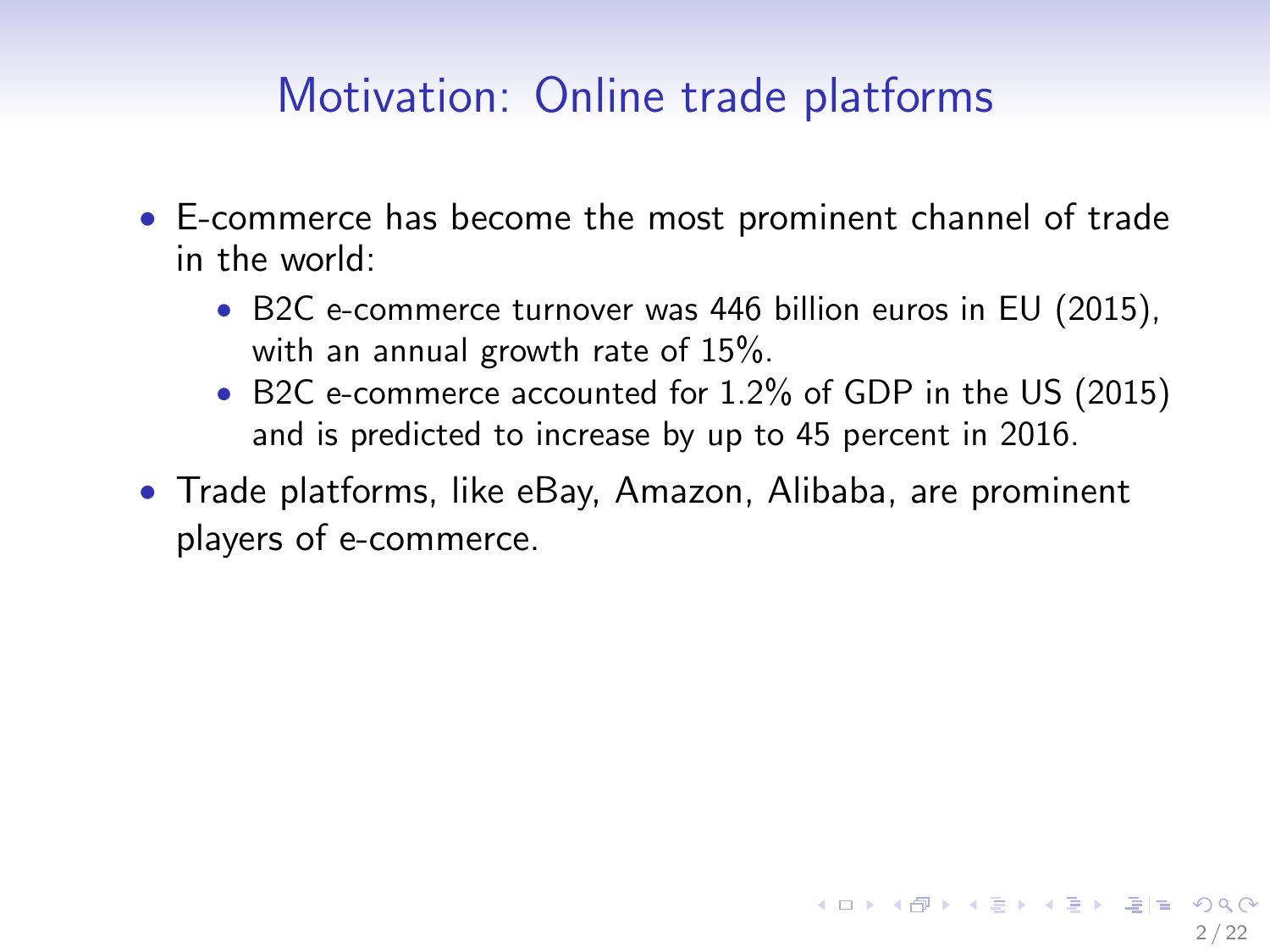- E-commerce has become the most prominent channel of trade in the world:
	- B2C e-commerce turnover was 446 billion euros in EU (2015), with an annual growth rate of 15%.
	- B2C e-commerce accounted for 1.2% of GDP in the US (2015) and is predicted to increase by up to 45 percent in 2016.
- Trade platforms, like eBay, Amazon, Alibaba, are prominent players of e-commerce.
- Common features of trade platforms' pricing: Sellers pay lump-sum (listing) fees and transaction fees, but buyers do not pay fees.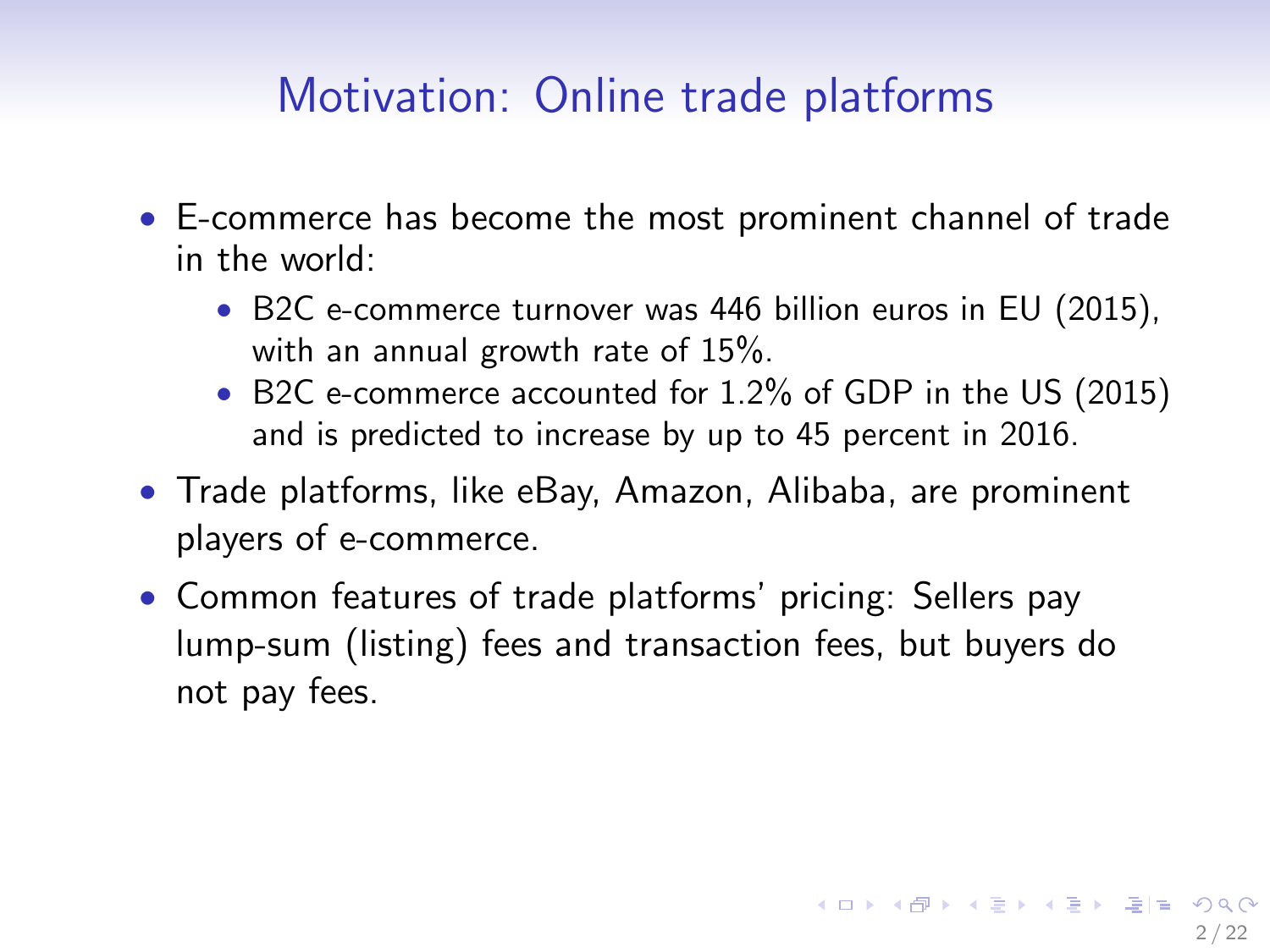- E-commerce has become the most prominent channel of trade in the world:
	- B2C e-commerce turnover was 446 billion euros in EU (2015), with an annual growth rate of 15%.
	- B2C e-commerce accounted for 1.2% of GDP in the US (2015) and is predicted to increase by up to 45 percent in 2016.
- Trade platforms, like eBay, Amazon, Alibaba, are prominent players of e-commerce.
- Common features of trade platforms' pricing: Sellers pay lump-sum (listing) fees and transaction fees, but buyers do not pay fees.
- Consumers have to incur a search cost to evaluate products' characteristics and their match value to each product.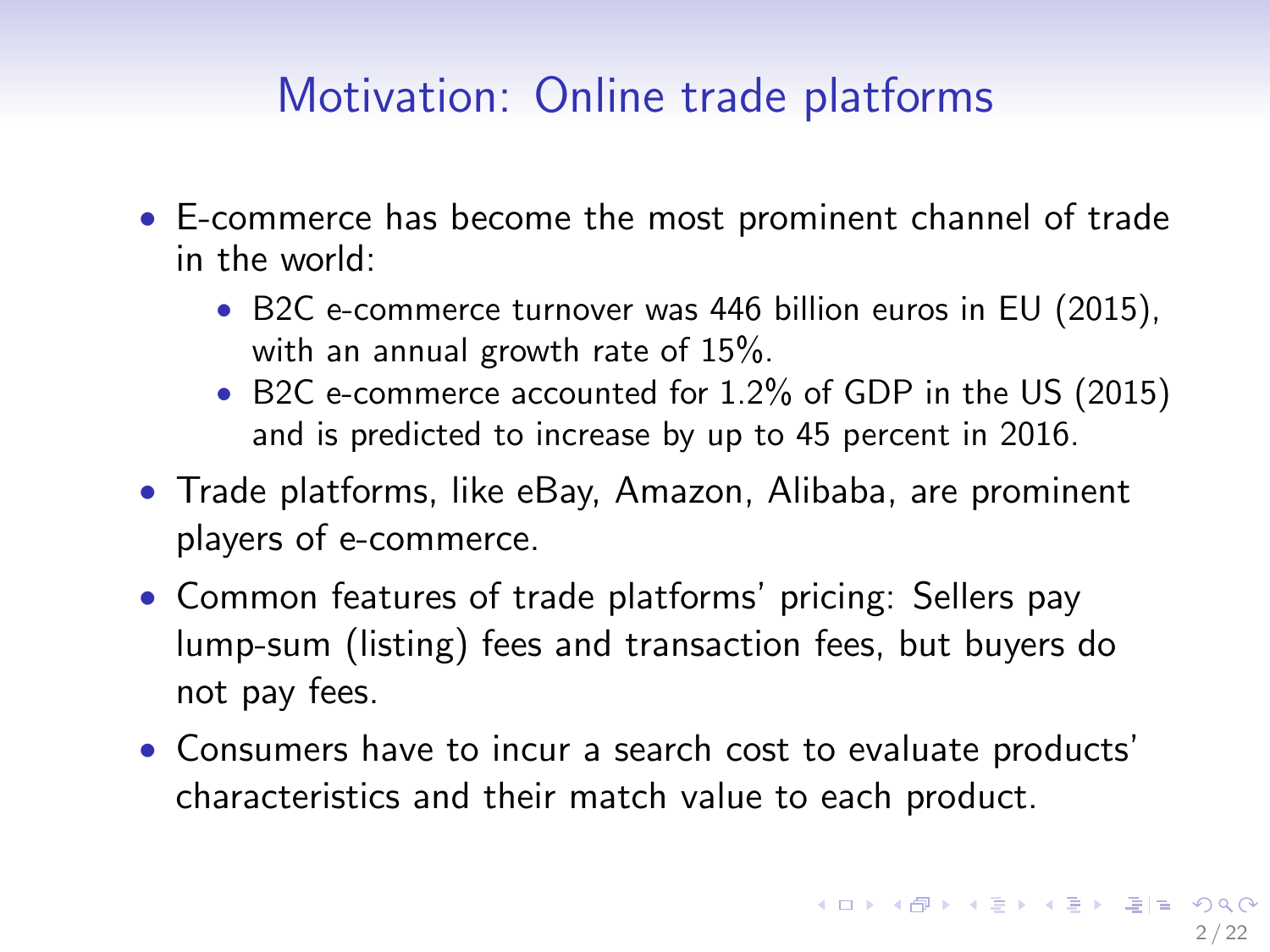#### <span id="page-7-0"></span>Research questions

1. Do platforms distort prices and variety offered to buyers? 2. If so, which direction would the distortion go?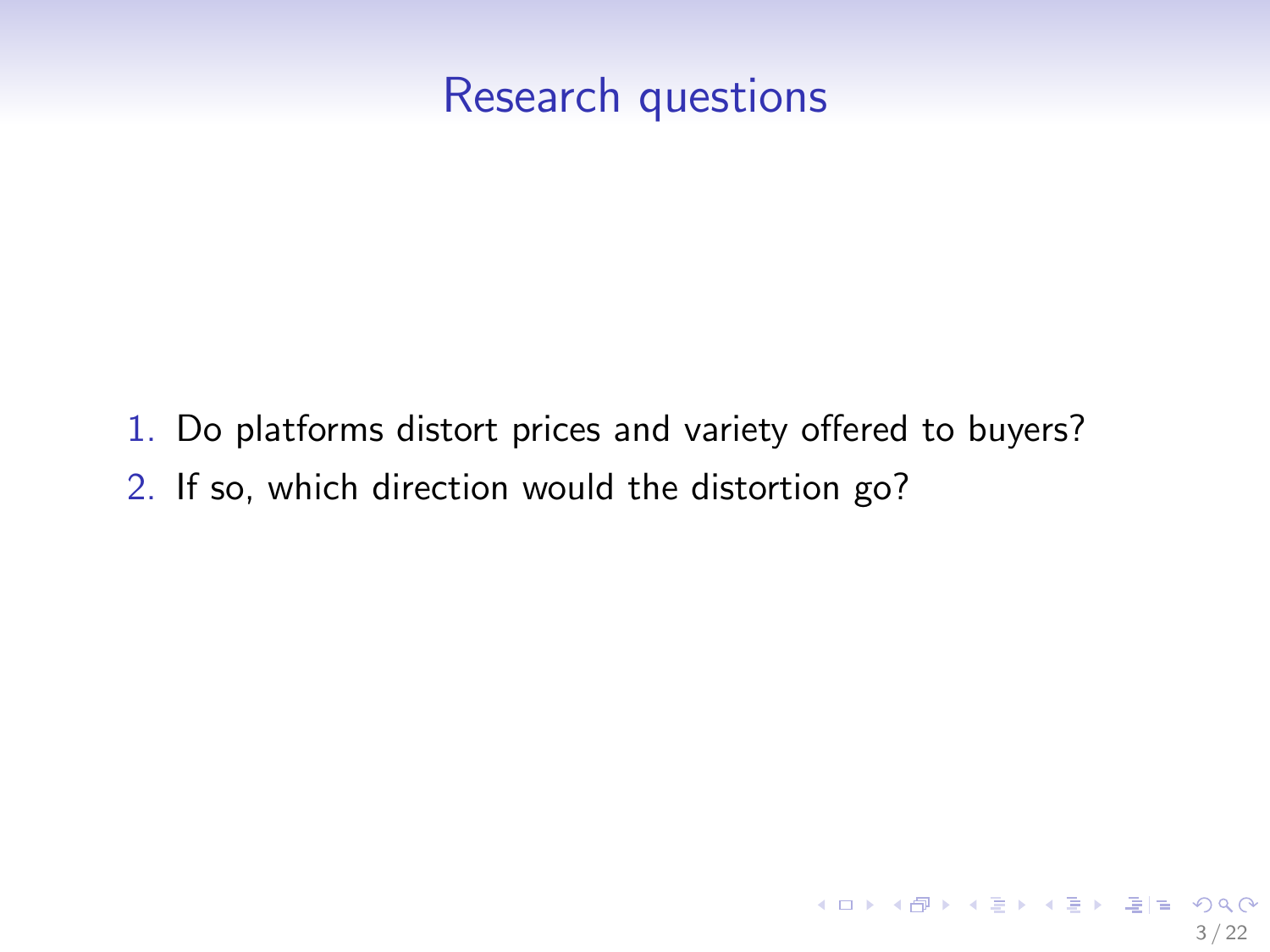<span id="page-8-0"></span>• One platform facilitates trade between buyers and sellers.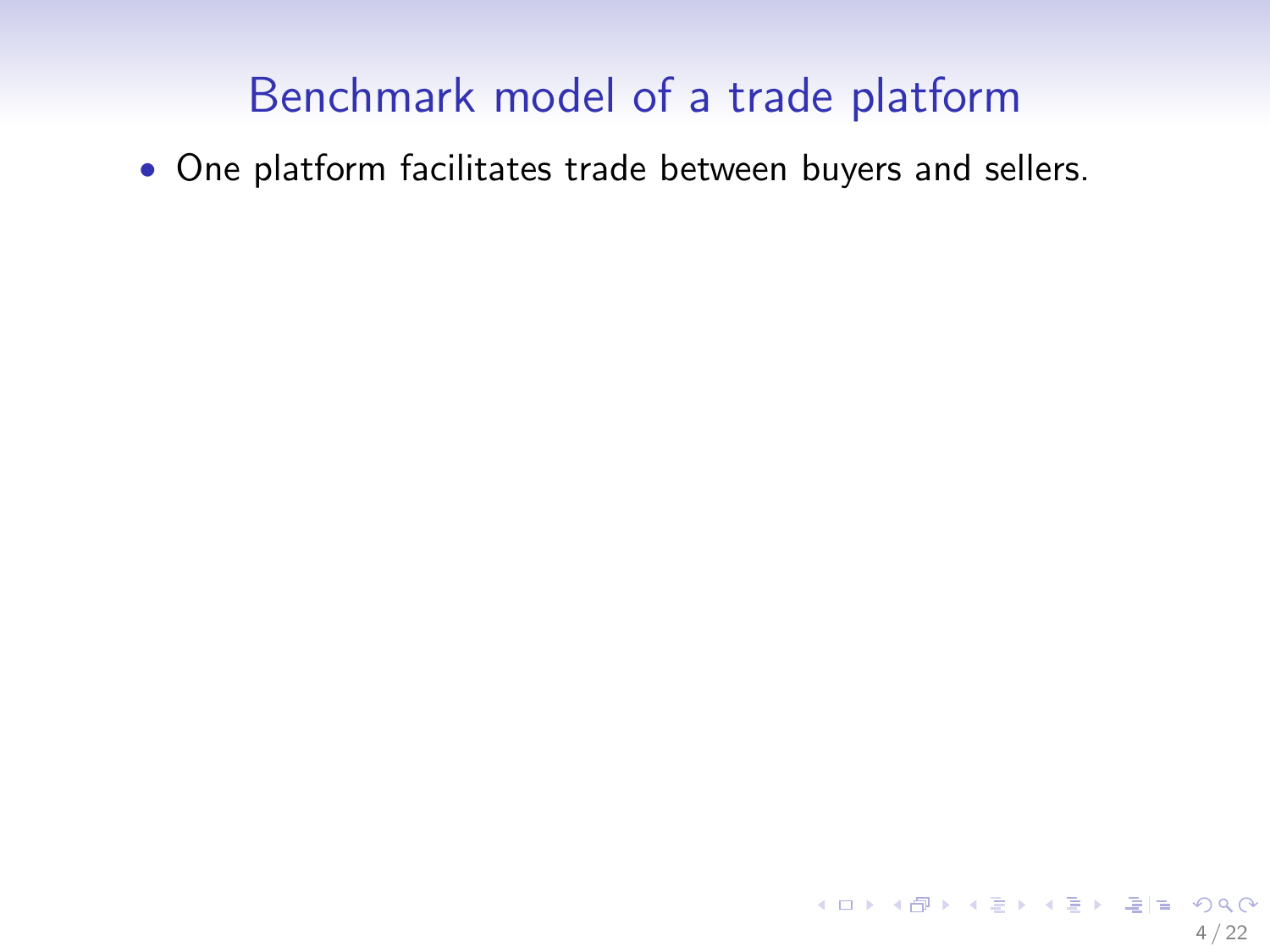- One platform facilitates trade between buyers and sellers.
- It charges a unit fee w and a fixed fee  $\phi$  to sellers, no fees to buyers.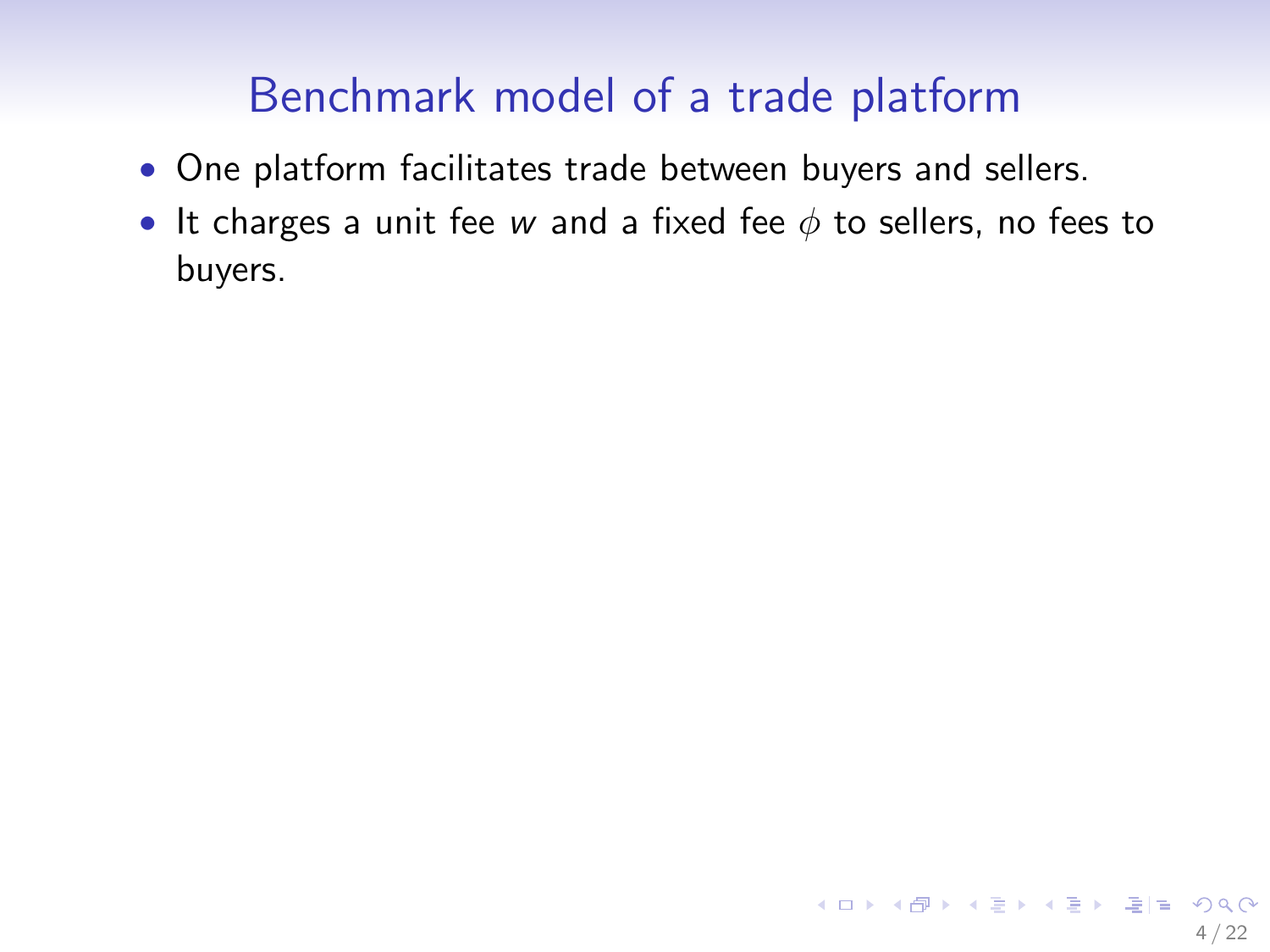- One platform facilitates trade between buyers and sellers.
- It charges a unit fee w and a fixed fee  $\phi$  to sellers, no fees to buyers.
- Symmetric differentiated single-product sellers incur marginal cost c and fixed cost K.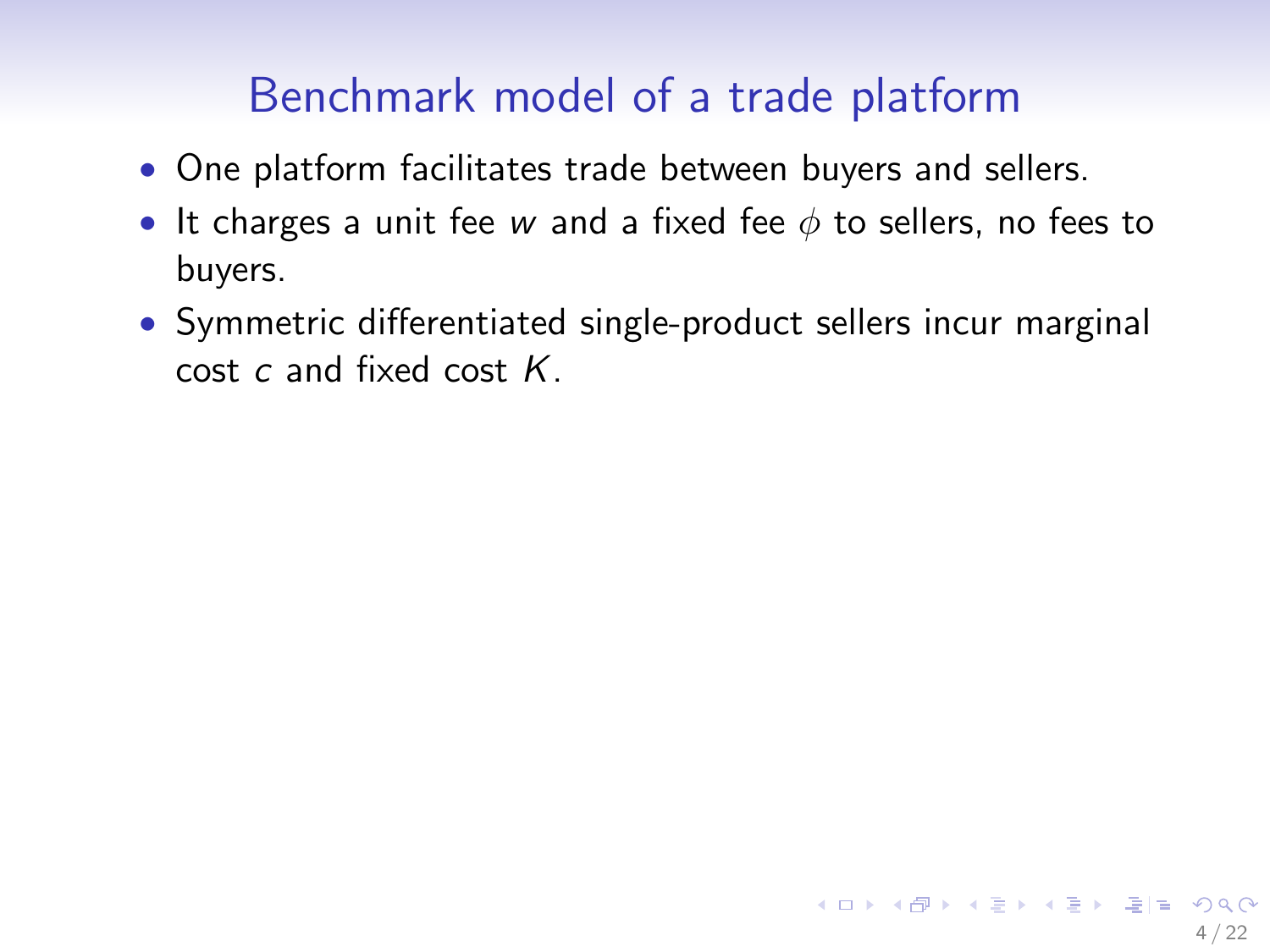- One platform facilitates trade between buyers and sellers.
- It charges a unit fee w and a fixed fee  $\phi$  to sellers, no fees to buyers.
- Symmetric differentiated single-product sellers incur marginal cost c and fixed cost K.
- Buyers (of mass 1) pay intrinsic (search) cost,  $\tau$ , to enter the platform.

4 / 22

KOR KAR KERKER EE KAA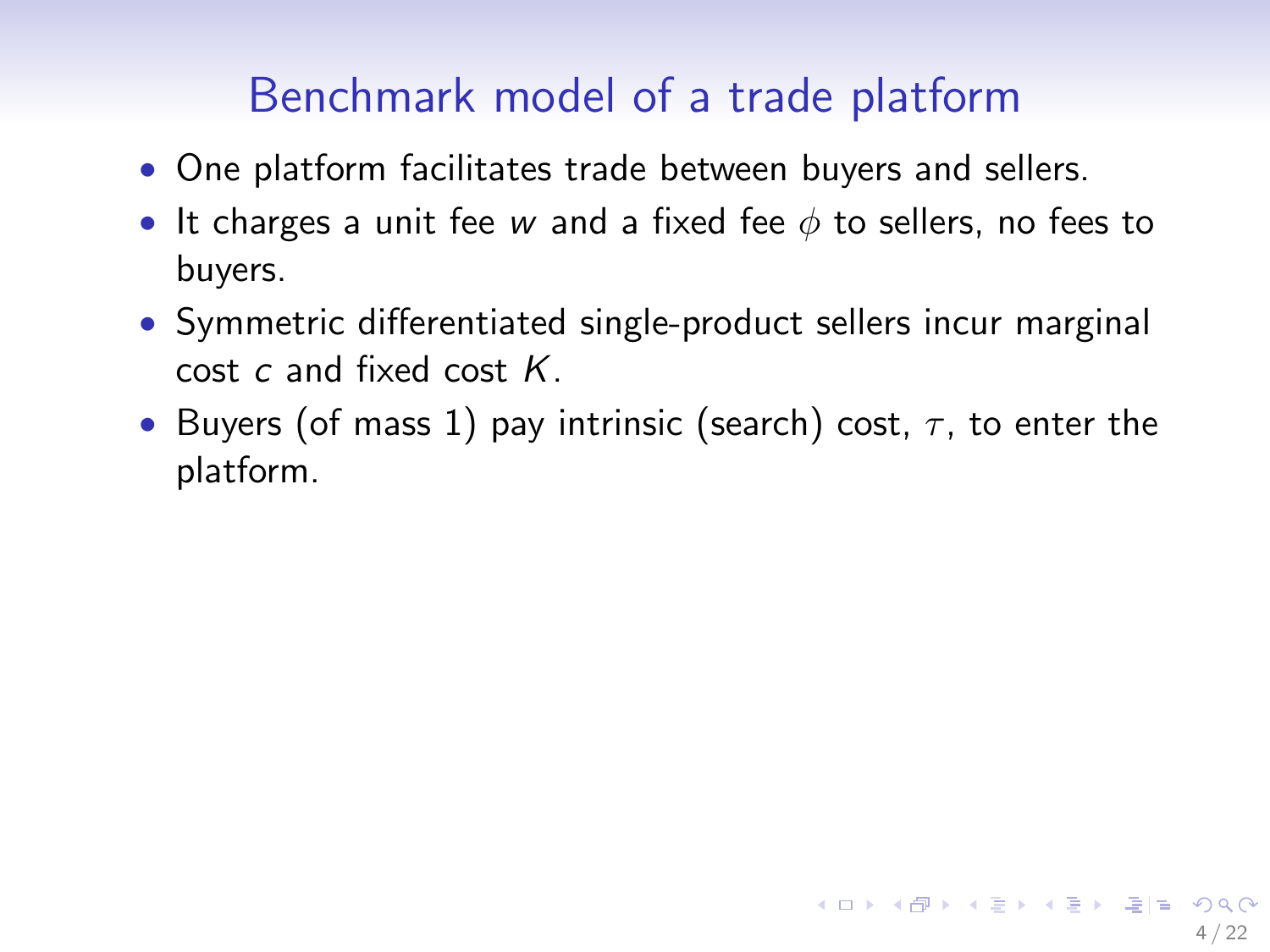- One platform facilitates trade between buyers and sellers.
- It charges a unit fee w and a fixed fee  $\phi$  to sellers, no fees to buyers.
- Symmetric differentiated single-product sellers incur marginal cost  $c$  and fixed cost  $K$ .
- Buyers (of mass 1) pay intrinsic (search) cost,  $\tau$ , to enter the platform.
- $\tau$  is distributed with a continuous and log-concave pdf  $f(\tau)$ over  $[0, \bar{\tau}]$ .  $F(\tau)$  refers to the cdf.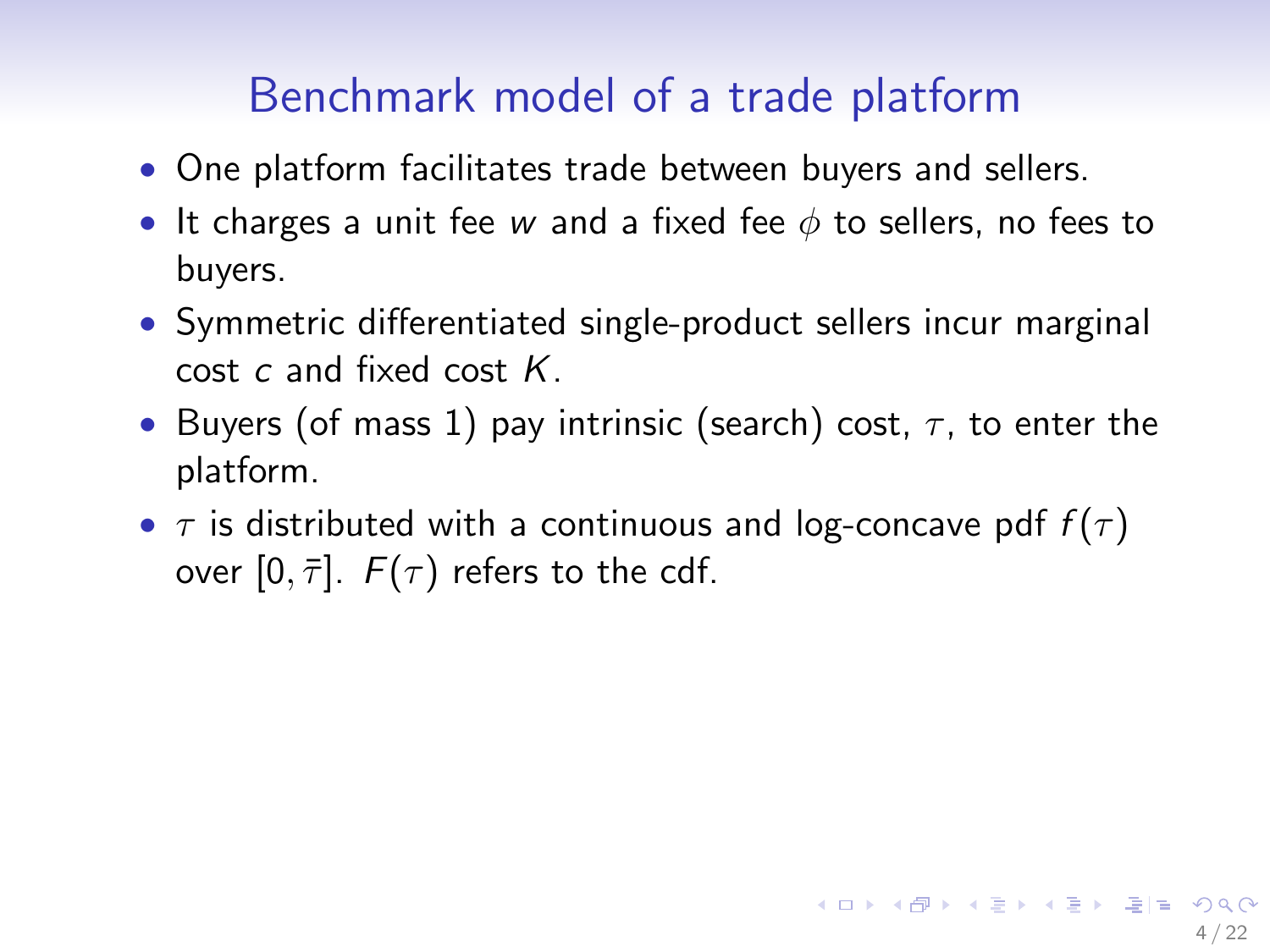- One platform facilitates trade between buyers and sellers.
- It charges a unit fee w and a fixed fee  $\phi$  to sellers, no fees to buyers.
- Symmetric differentiated single-product sellers incur marginal cost  $c$  and fixed cost  $K$ .
- Buyers (of mass 1) pay intrinsic (search) cost,  $\tau$ , to enter the platform.
- $\tau$  is distributed with a continuous and log-concave pdf  $f(\tau)$ over  $[0, \bar{\tau}]$ .  $F(\tau)$  refers to the cdf.
- When there are *n* symmetric variants at price  $p$ , per consumer demand for a product is  $D(n, p)$ .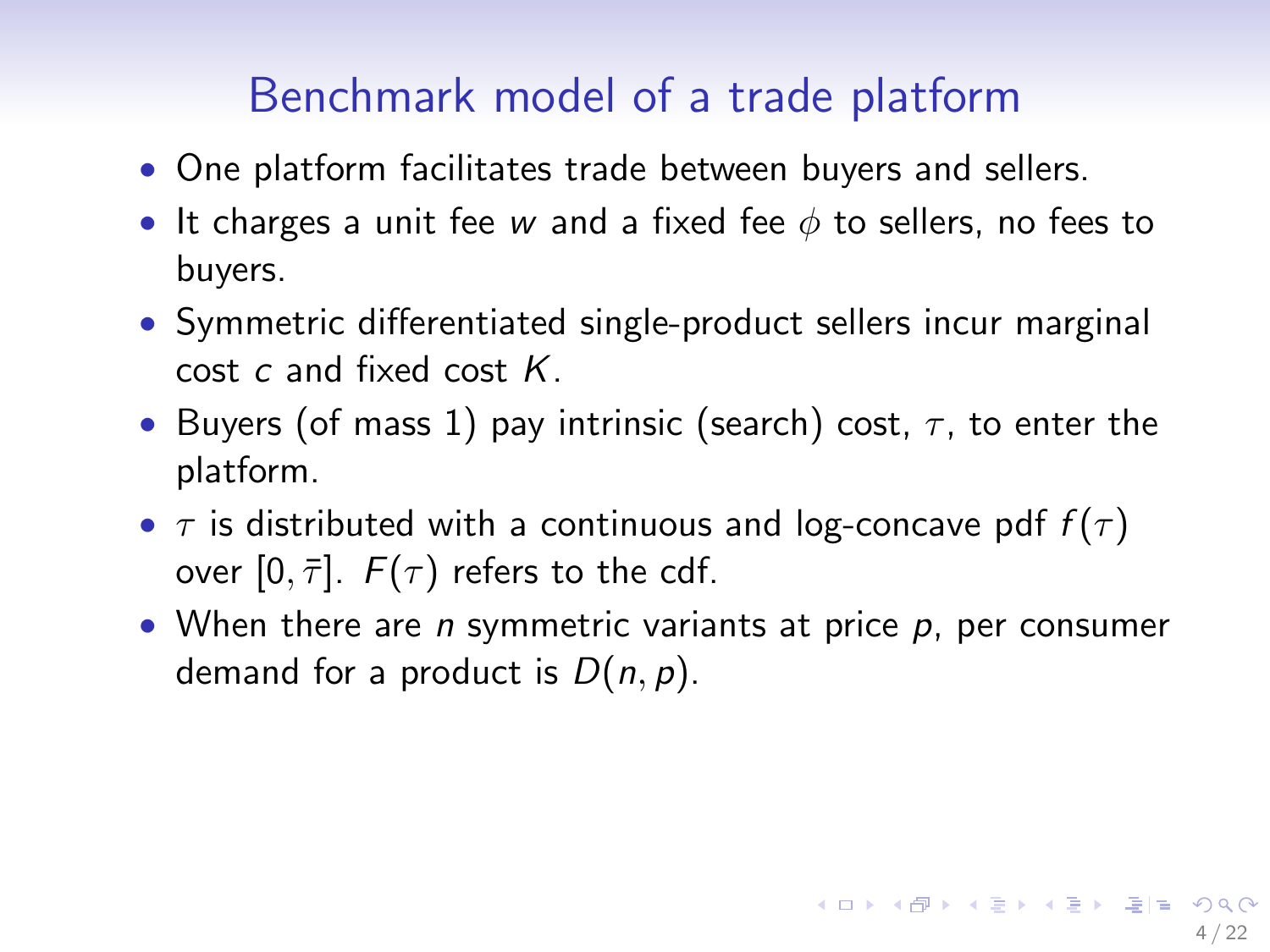- <span id="page-14-0"></span>• One platform facilitates trade between buyers and sellers.
- It charges a unit fee w and a fixed fee  $\phi$  to sellers, no fees to buyers.
- Symmetric differentiated single-product sellers incur marginal cost  $c$  and fixed cost  $K$ .
- Buyers (of mass 1) pay intrinsic (search) cost,  $\tau$ , to enter the platform.
- $\tau$  is distributed with a continuous and log-concave pdf  $f(\tau)$ over  $[0, \bar{\tau}]$ .  $F(\tau)$  refers to the cdf.
- When there are  $n$  symmetric variants at price  $p$ , per consumer demand for a product is  $D(n, p)$ .
- $V(n, p)$  is the indirect utility of choosing the most preferred product from  $n$  products priced at  $p$ .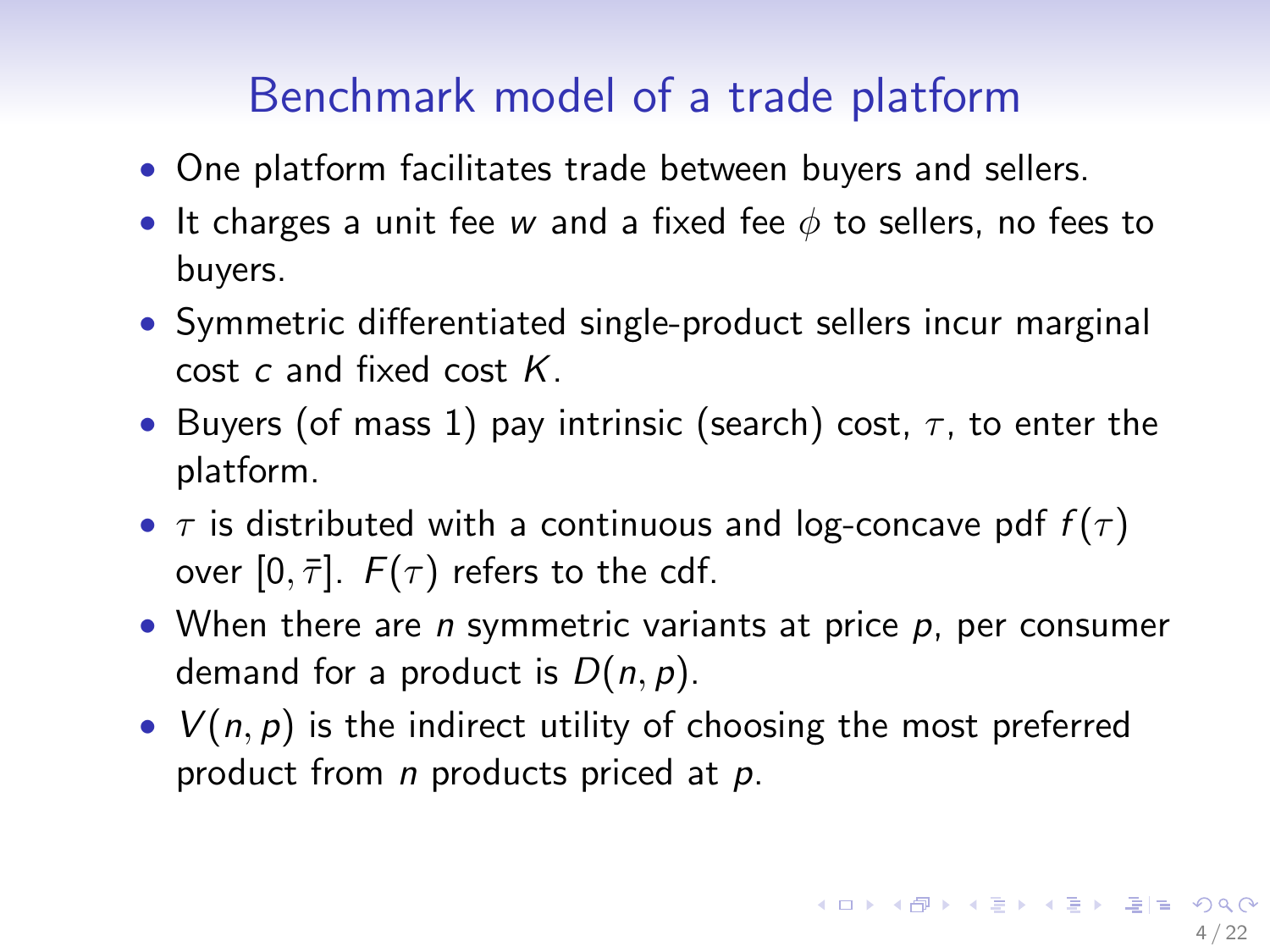- <span id="page-15-0"></span>• One platform facilitates trade between buyers and sellers.
- It charges a unit fee w and a fixed fee  $\phi$  to sellers, no fees to buyers.
- Symmetric differentiated single-product sellers incur marginal cost  $c$  and fixed cost  $K$ .
- Buyers (of mass 1) pay intrinsic (search) cost,  $\tau$ , to enter the platform.
- $\tau$  is distributed with a continuous and log-concave pdf  $f(\tau)$ over  $[0, \bar{\tau}]$ .  $F(\tau)$  refers to the cdf.
- When there are  $n$  symmetric variants at price  $p$ , per consumer demand for a product is  $D(n, p)$ .
- $V(n, p)$  is the indirect utility of choosing the most preferred product from  $n$  products priced at  $p$ .
- Assumption:  $V(n, p)$  is increasing and concave in variety n, and[d](#page-91-0)[e](#page-15-0)crea[s](#page-92-0)ing in price  $p$  (holds for co[mm](#page-14-0)[on](#page-16-0) de[m](#page-16-0)[an](#page-0-0)ds[\).](#page-0-0)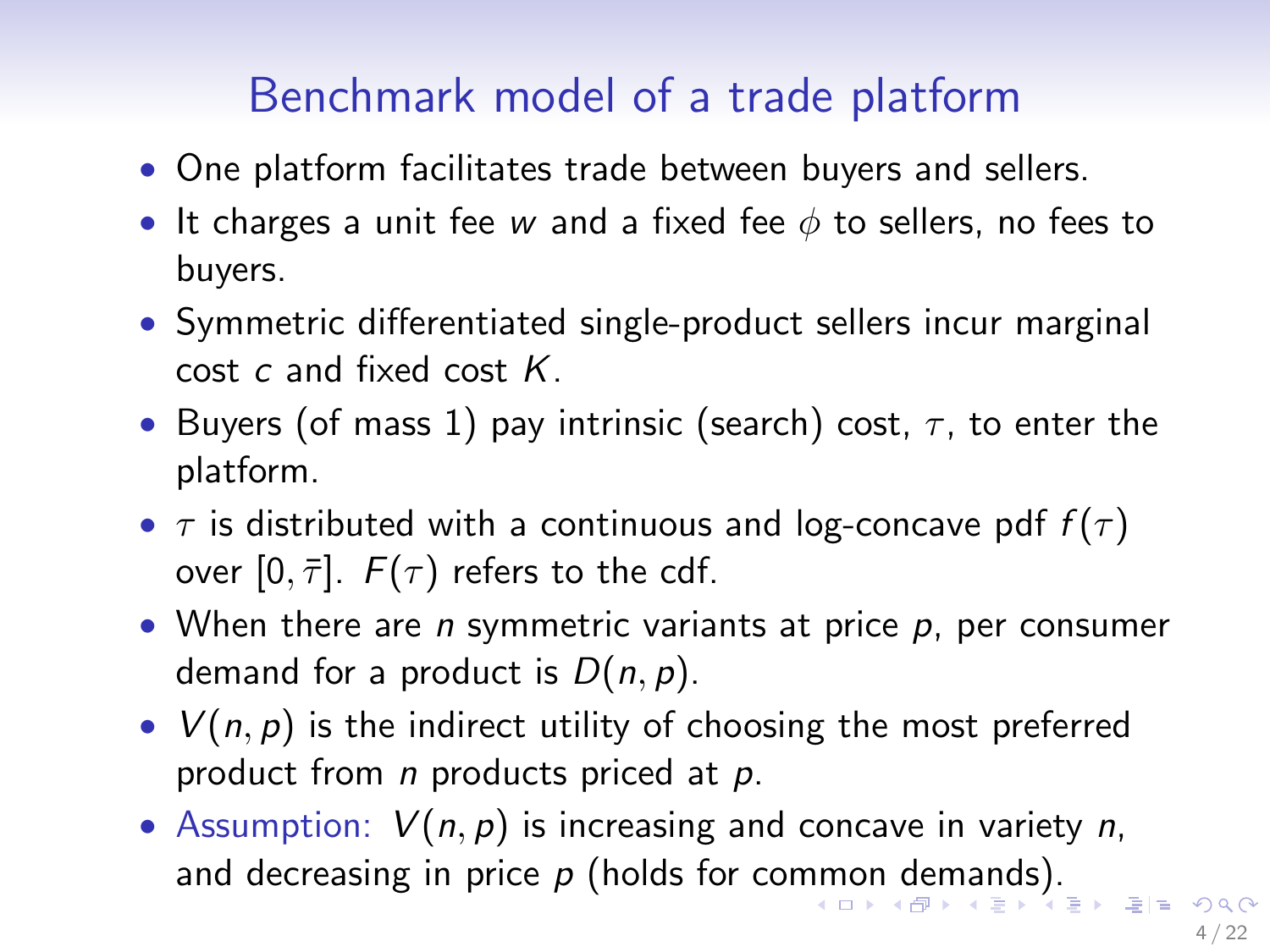# Timing

- <span id="page-16-0"></span>1. The platform sets fees  $(w, \phi)$  to sellers.
- 2. Sellers observe the platform's fees and decide whether to list their product on the platform. Buyers observe the platform's fees and decide whether to enter the platform.
- 3. Sellers set their prices. Buyers observe prices and their intrinsic match value to each product, and then decide which product to buy (if any).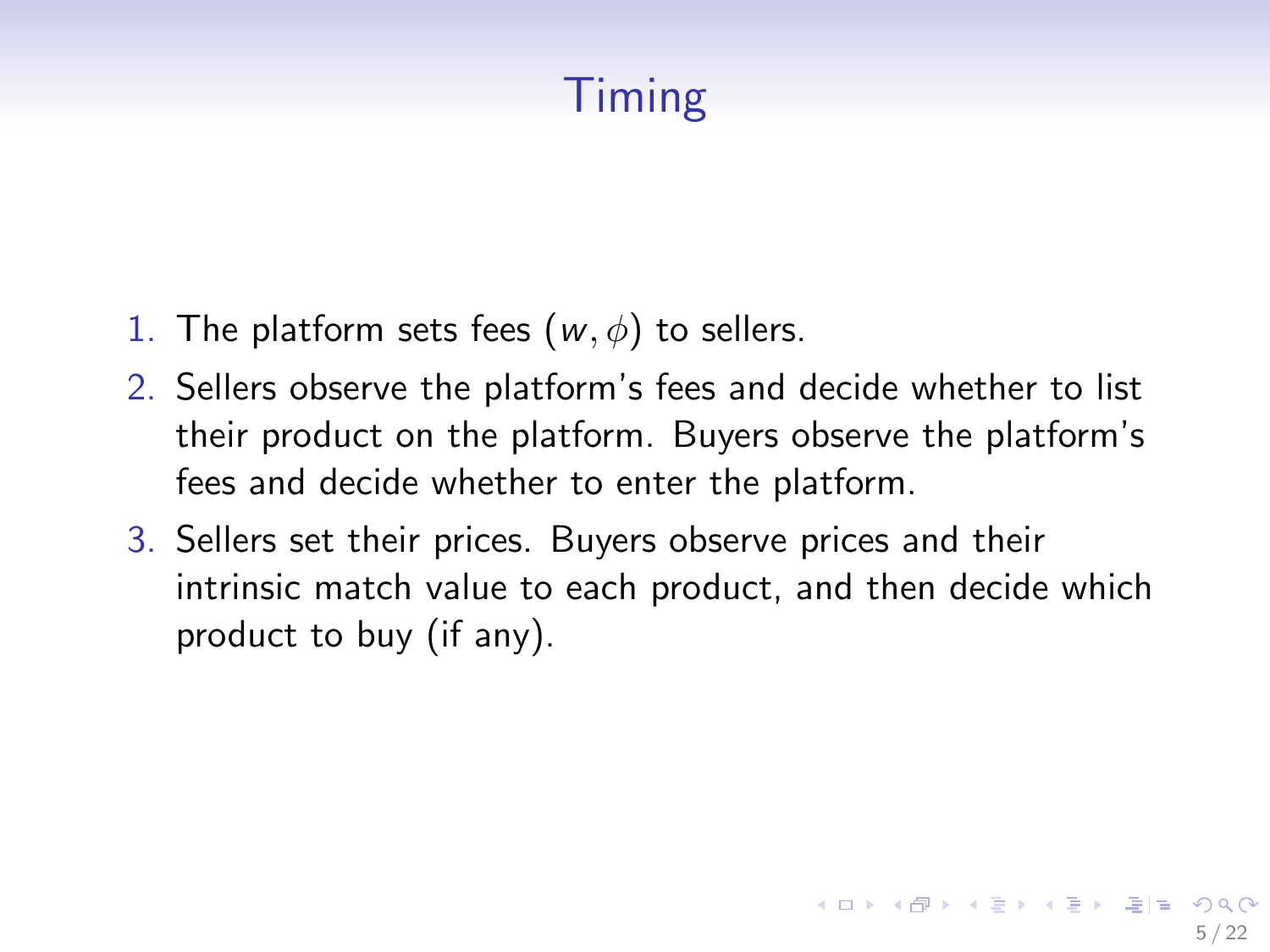• Let  $\tilde{\tau}$  denote the marginal buyer who is indifferent between entering the platform or not. All buyers with types  $\tau \leq \tilde{\tau}$ enter the platform and so buyer participation demand is  $F(\tilde{\tau})$ .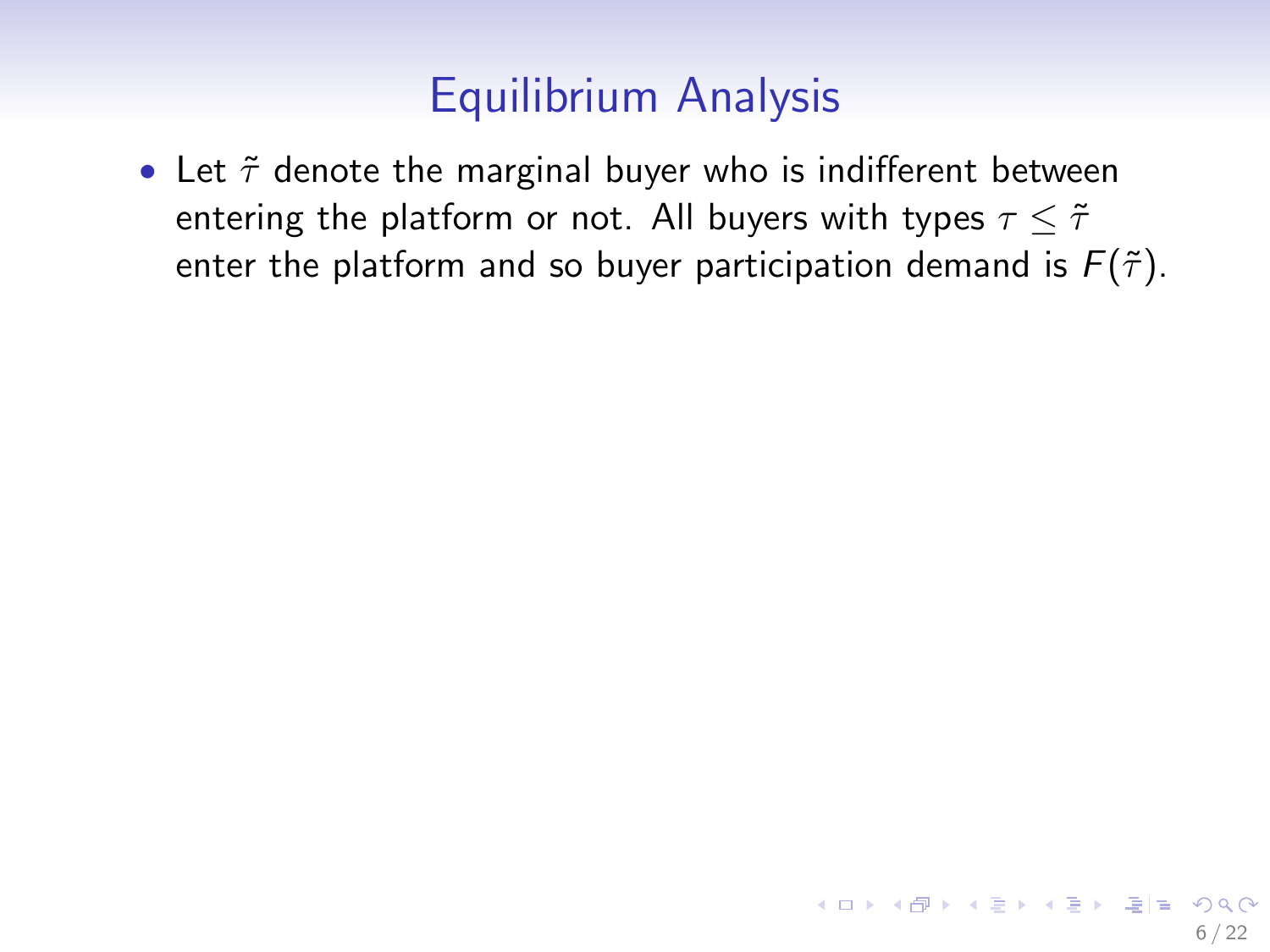- Let  $\tilde{\tau}$  denote the marginal buyer who is indifferent between entering the platform or not. All buyers with types  $\tau \leq \tilde{\tau}$ enter the platform and so buyer participation demand is  $F(\tilde{\tau})$ .
- Given the number of sellers *n* and buyers  $F(\tilde{\tau})$  on the platform, symmetric sellers set the same price in equilibrium:  $p^*(n, w)$ . Let  $\pi^*(n, w)$  denote per-seller per-buyer profit at the equilibrium prices.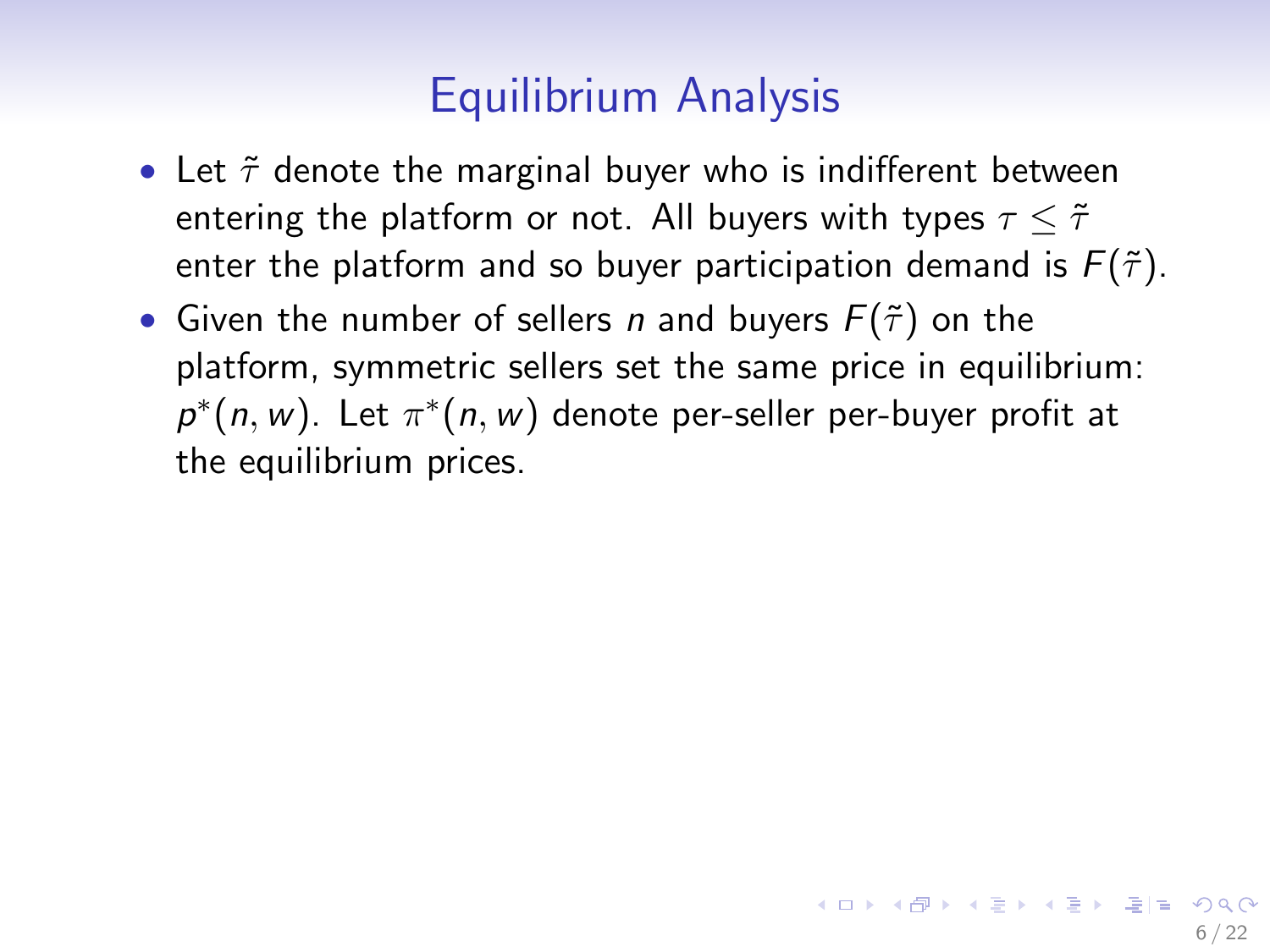- Let  $\tilde{\tau}$  denote the marginal buyer who is indifferent between entering the platform or not. All buyers with types  $\tau \leq \tilde{\tau}$ enter the platform and so buyer participation demand is  $F(\tilde{\tau})$ .
- Given the number of sellers *n* and buyers  $F(\tilde{\tau})$  on the platform, symmetric sellers set the same price in equilibrium:  $p^*(n, w)$ . Let  $\pi^*(n, w)$  denote per-seller per-buyer profit at the equilibrium prices.
- Zero profit condition determines the number of sellers on the platform:

$$
\pi^*(n, w) F(\tilde{\tau}) = \phi + K \quad . \tag{1}
$$

6 / 22

K ロ ▶ K @ ▶ K 결 ▶ K 결 ▶ [결] ≥ 19 Q Q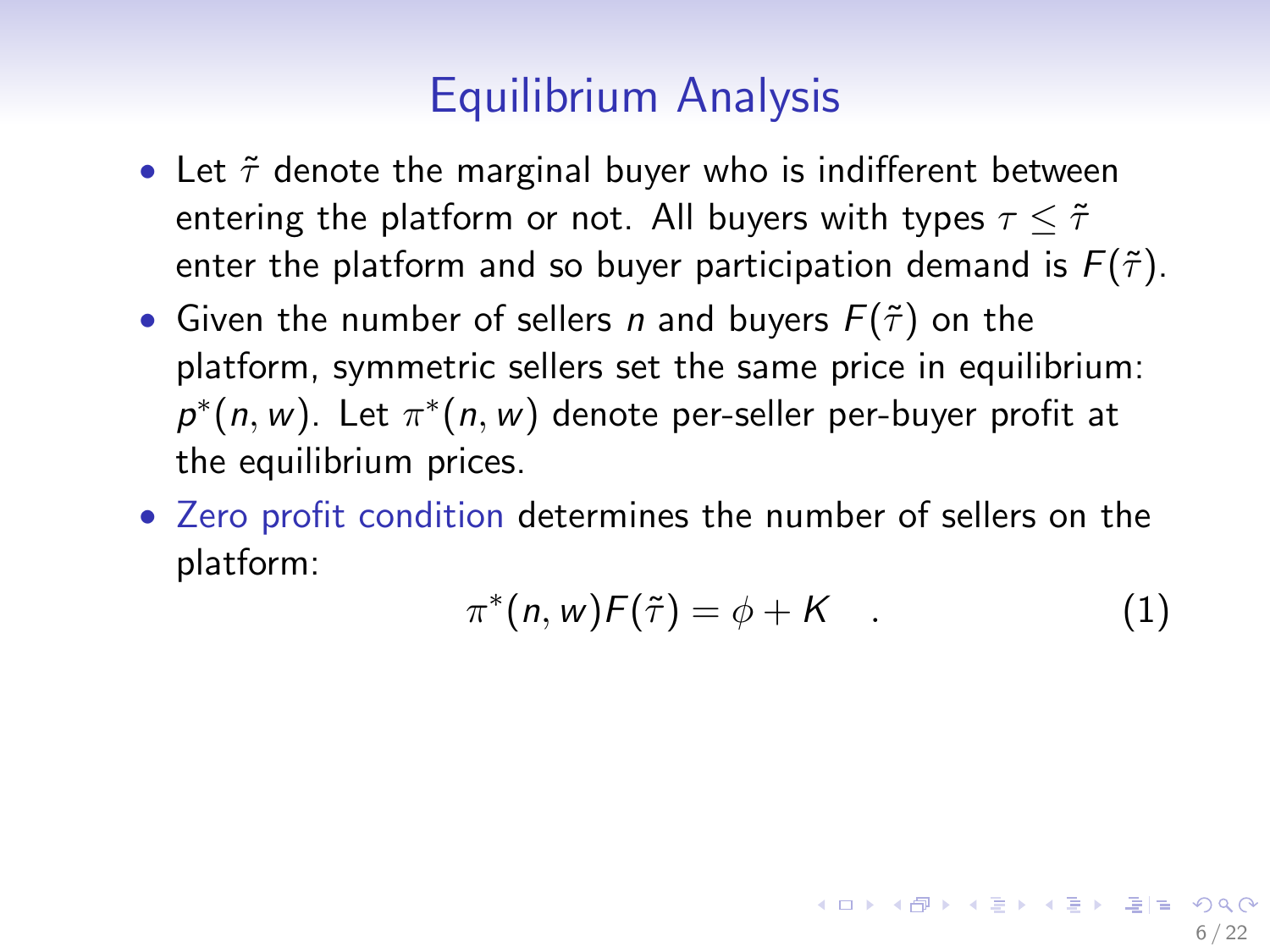- Let  $\tilde{\tau}$  denote the marginal buyer who is indifferent between entering the platform or not. All buyers with types  $\tau \leq \tilde{\tau}$ enter the platform and so buyer participation demand is  $F(\tilde{\tau})$ .
- Given the number of sellers *n* and buyers  $F(\tilde{\tau})$  on the platform, symmetric sellers set the same price in equilibrium:  $p^*(n, w)$ . Let  $\pi^*(n, w)$  denote per-seller per-buyer profit at the equilibrium prices.
- Zero profit condition determines the number of sellers on the platform:

$$
\pi^*(n, w) \mathcal{F}(\tilde{\tau}) = \phi + K \quad . \tag{1}
$$

• The marginal consumer type  $\tilde{\tau}$  is equal to the expected indirect utility from participating to the platform:

$$
\tilde{\tau} = V(n^e, p^*(n^e, w)). \tag{2}
$$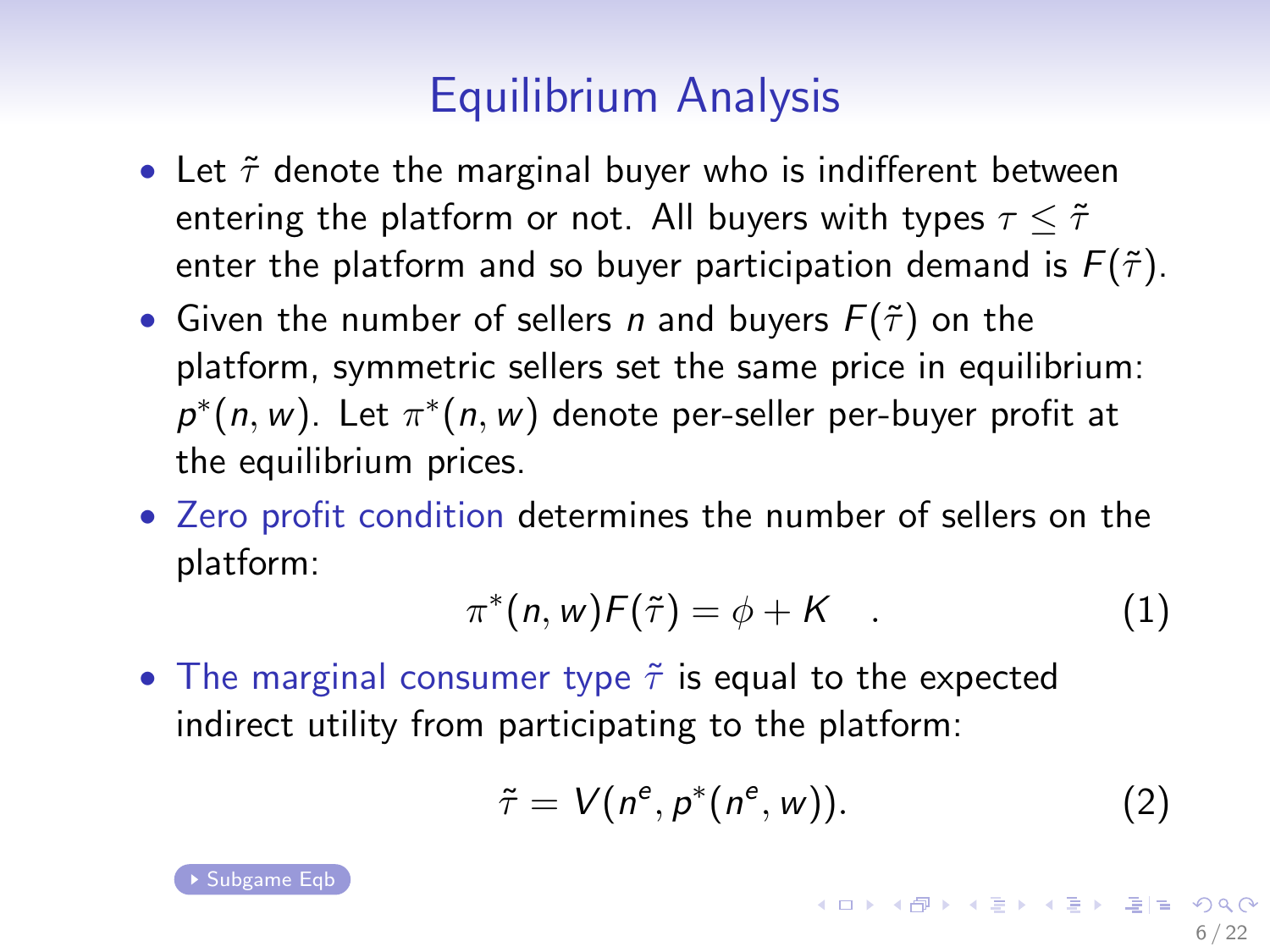# The platform vs multiproduct monopolist

• The platform's problem:

$$
\max_{\substack{w,\phi}}[n w D(n, p^*(n, w)) \mathcal{F}(\tilde{\tau}) + \phi n],
$$

subject to  $\tilde{\tau} = V(n^e, p^*(n^e, w))]$  and  $\pi^*(n, w)F(\tilde{\tau}) = \phi + K$ .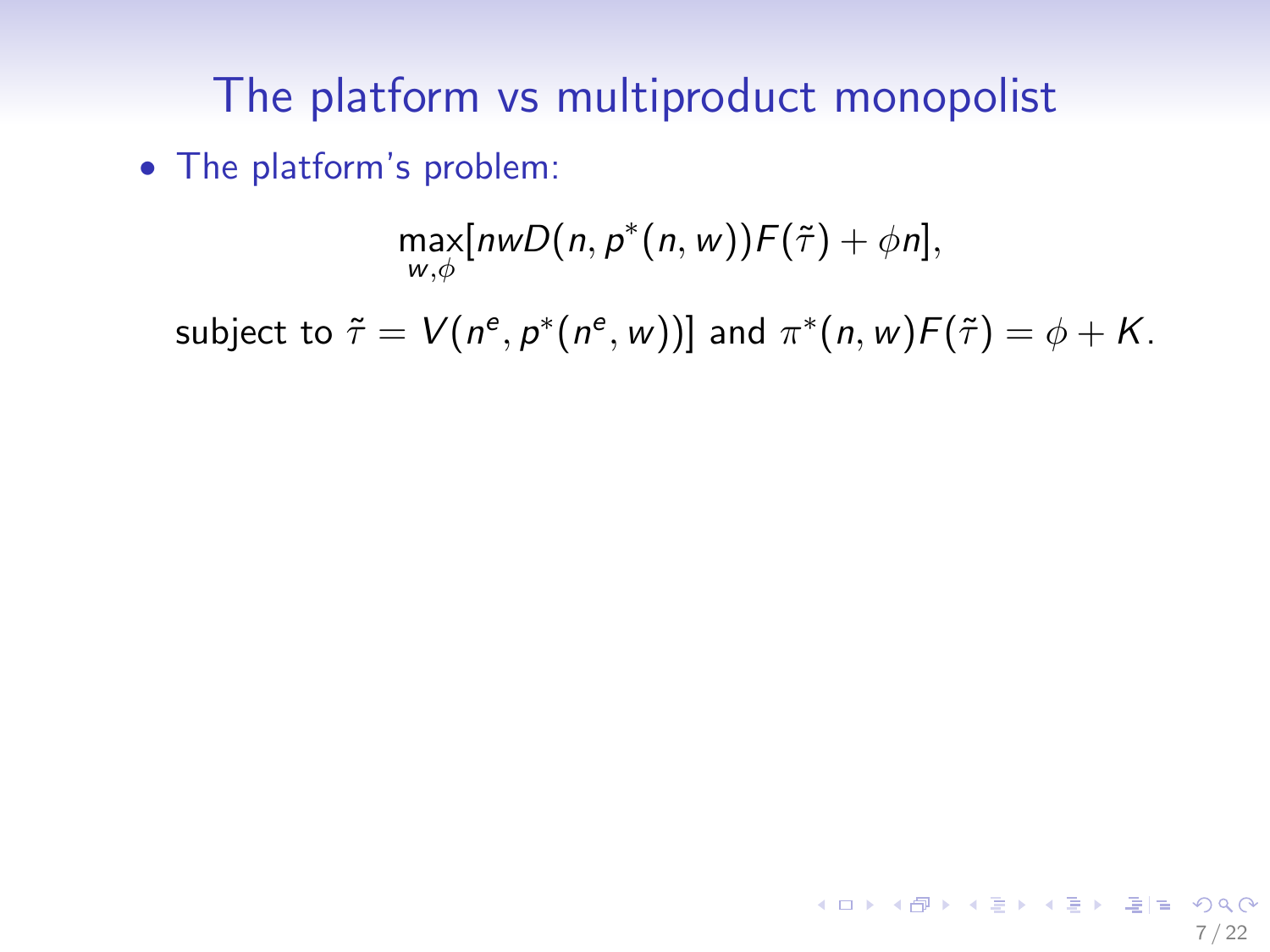# The platform vs multiproduct monopolist

• The platform's problem:

$$
\max_{w,\phi}[n w D(n,p^*(n,w))F(\tilde{\tau})+\phi n],
$$

subject to  $\tilde{\tau} = V(n^e, p^*(n^e, w))]$  and  $\pi^*(n, w)F(\tilde{\tau}) = \phi + K$ .

• Consider a multiproduct monopolist selling symmetrically differentiated *n* products to a mass of consumers, which observe  $p$  and  $n$  before visiting the store, but observe their match values to the products only after paying cost  $\tau$ . Assuming each product costs  $K$ , the monopolist's problem is

 $\max_{n,p}[n(p-c)D(n,p)\mathcal{F}(\tilde{\tau})-n\mathcal{K}]$  subject to  $\tilde{\tau}=V(p,n).$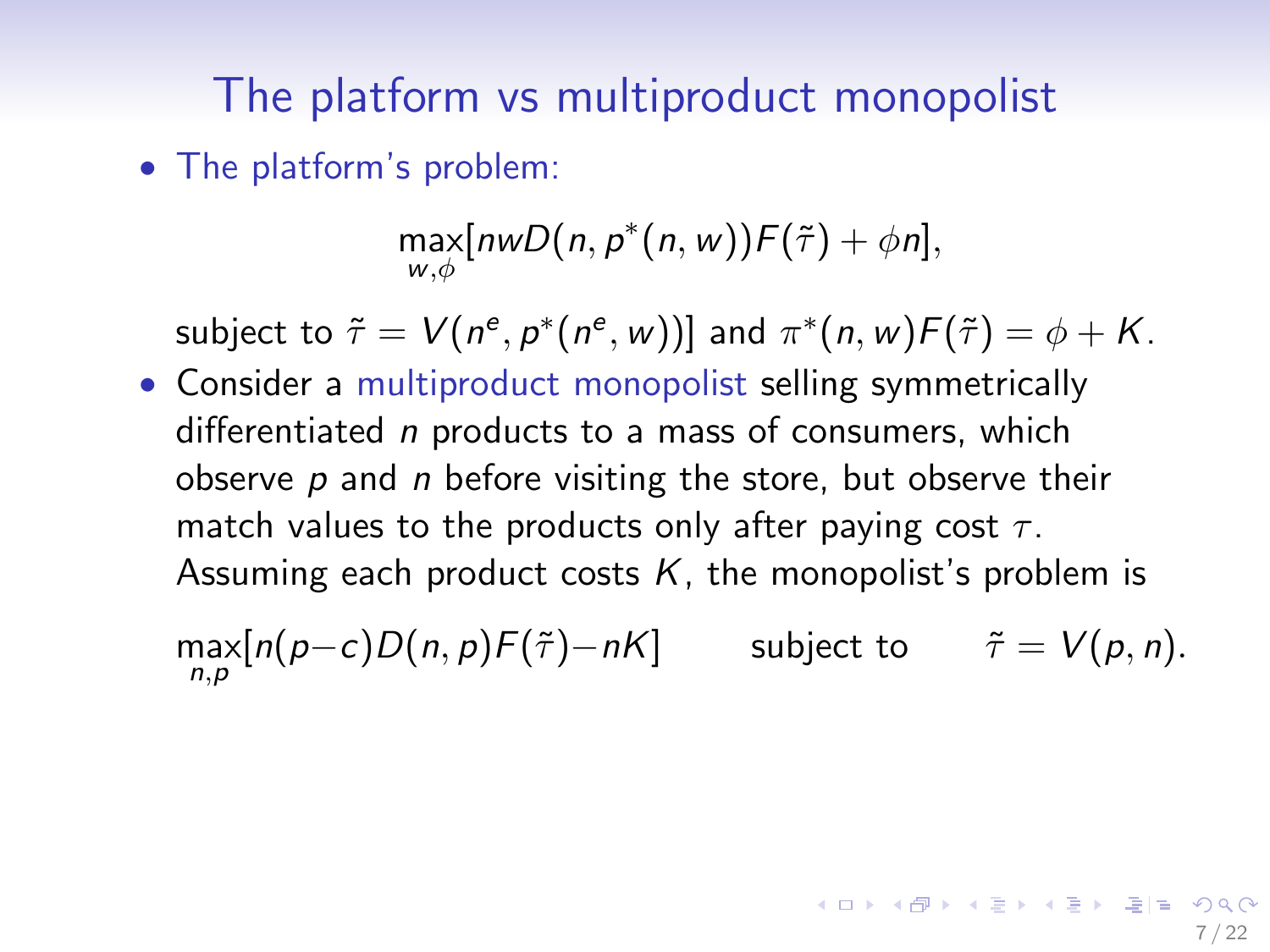# The platform vs multiproduct monopolist

• The platform's problem:

$$
\max_{w,\phi}[n w D(n,p^*(n,w))F(\tilde{\tau})+\phi n],
$$

subject to  $\tilde{\tau} = V(n^e, p^*(n^e, w))]$  and  $\pi^*(n, w)F(\tilde{\tau}) = \phi + K$ .

• Consider a multiproduct monopolist selling symmetrically differentiated *n* products to a mass of consumers, which observe  $p$  and  $n$  before visiting the store, but observe their match values to the products only after paying cost  $\tau$ . Assuming each product costs  $K$ , the monopolist's problem is

 $\max_{n,p}[n(p-c)D(n,p)\mathcal{F}(\tilde{\tau})-n\mathcal{K}]$  subject to  $\tilde{\tau}=V(p,n).$ 

• Proposition 1: Suppose  $\pi^*(n, w) F(V(n, p^*(n, w)))$  is a real-valued continuous and invertible function of  $n$  to  $R^+$  (at a given  $w \in R$ ). The platform implements the multiproduct monopolist's variety and price. **KOD KAD KED KED EE MAA**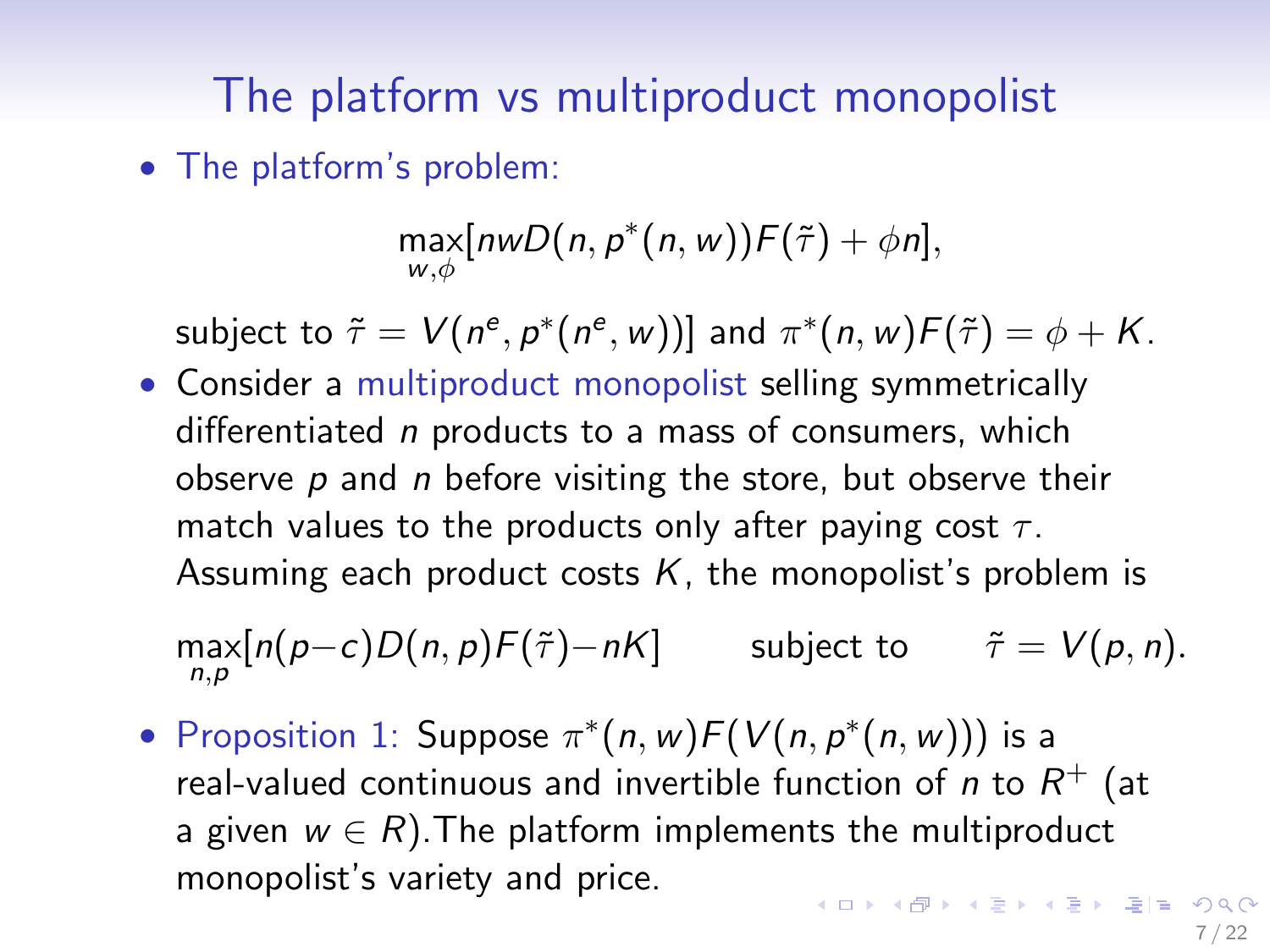• Capturing sellers' surplus via a fixed fee enables the platform to internalize the entire profits from trade.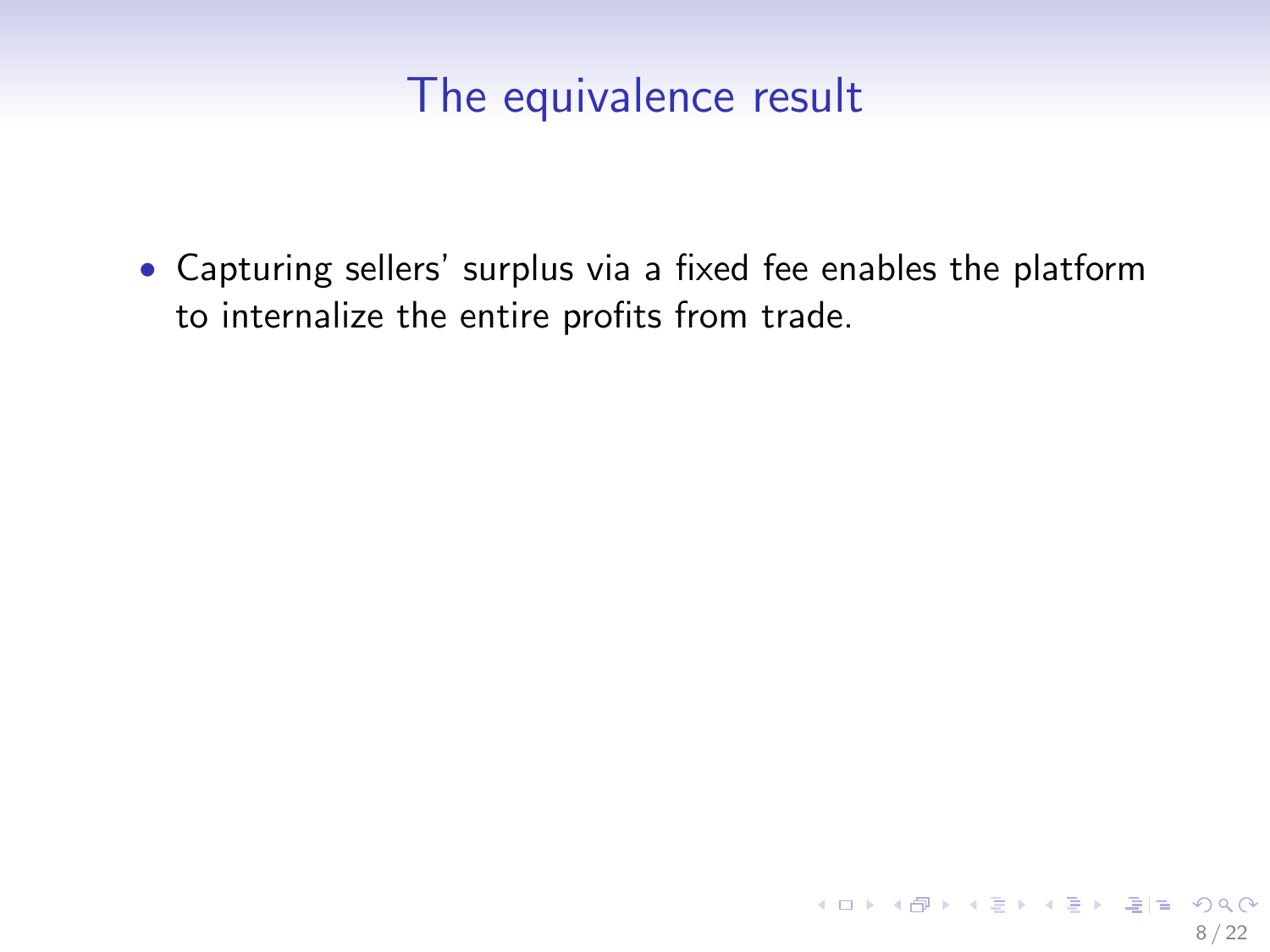- Capturing sellers' surplus via a fixed fee enables the platform to internalize the entire profits from trade.
- Consumers do not observe the number of products and their prices before entering the platform, but they could infer them perfectly from observing the platform's seller fees:  $(w, \phi)$ .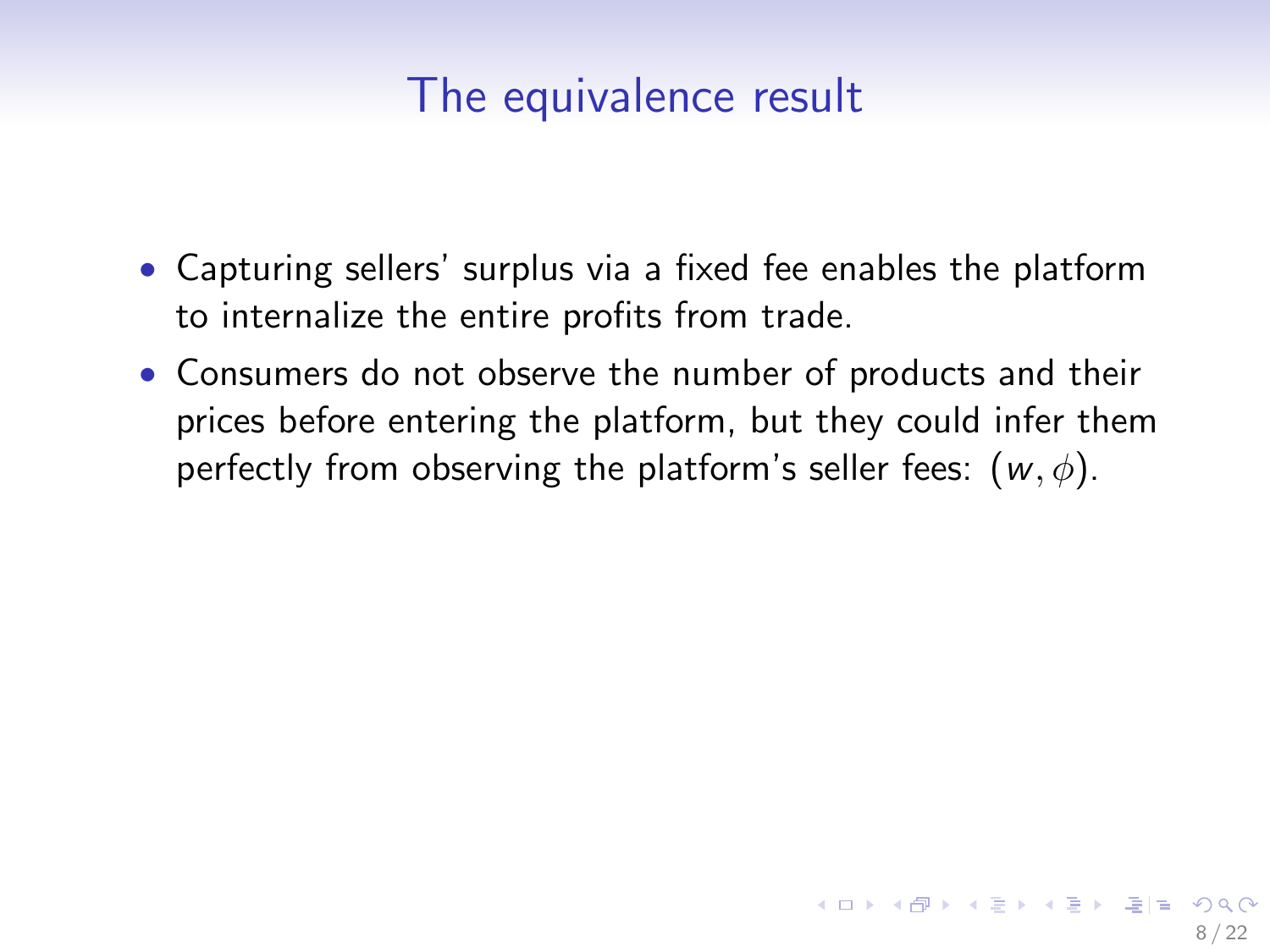- Capturing sellers' surplus via a fixed fee enables the platform to internalize the entire profits from trade.
- Consumers do not observe the number of products and their prices before entering the platform, but they could infer them perfectly from observing the platform's seller fees:  $(w, \phi)$ .
- Each pair of  $(w, \phi)$  corresponds to a unique price and a unique variety if the per-seller profit is continuous and invertible in variety.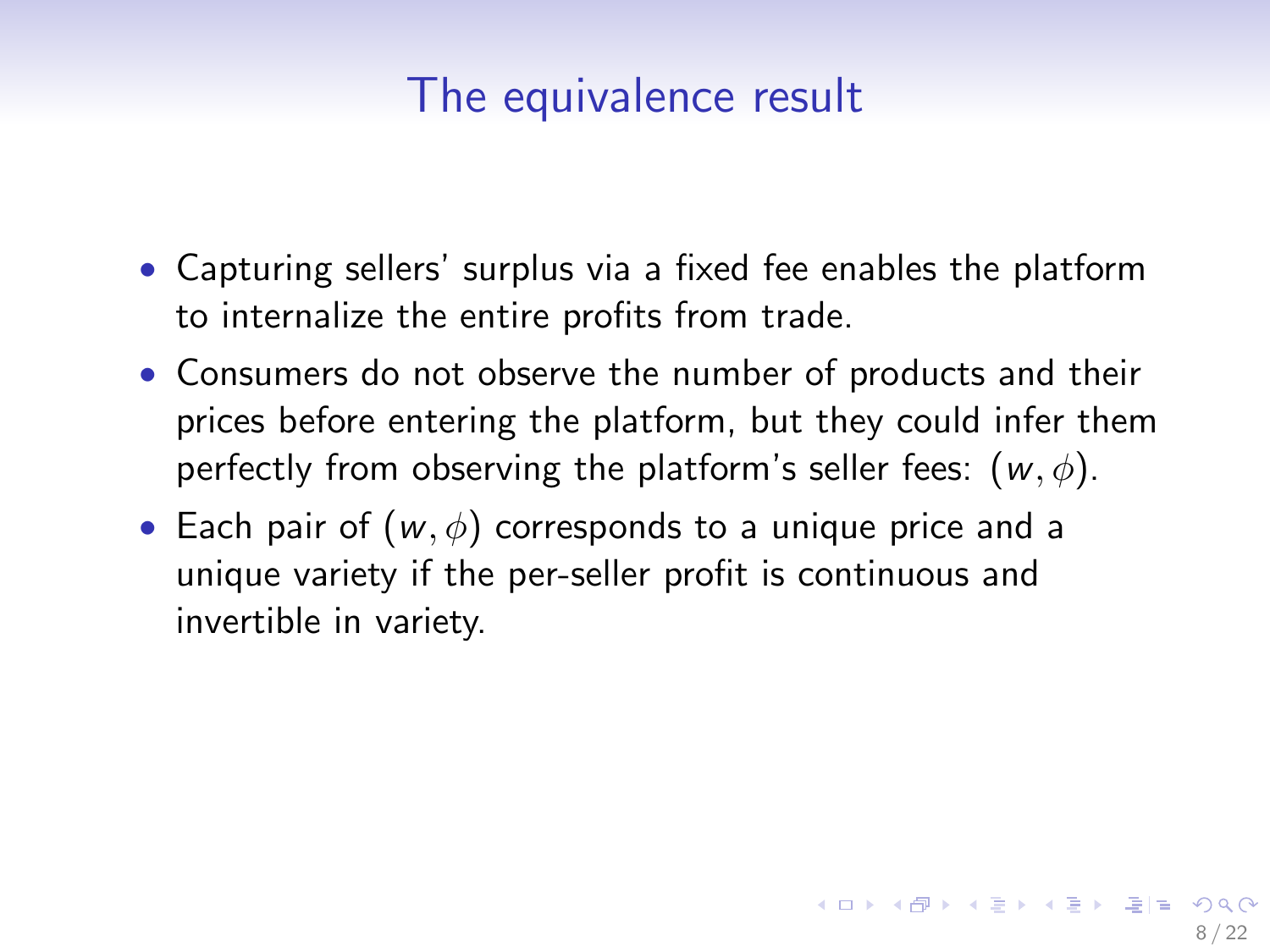- Capturing sellers' surplus via a fixed fee enables the platform to internalize the entire profits from trade.
- Consumers do not observe the number of products and their prices before entering the platform, but they could infer them perfectly from observing the platform's seller fees:  $(w, \phi)$ .
- Each pair of  $(w, \phi)$  corresponds to a unique price and a unique variety if the per-seller profit is continuous and invertible in variety.
- Implication: The platform coordinates sellers' pricing (eliminate competition) by using its fees to sellers.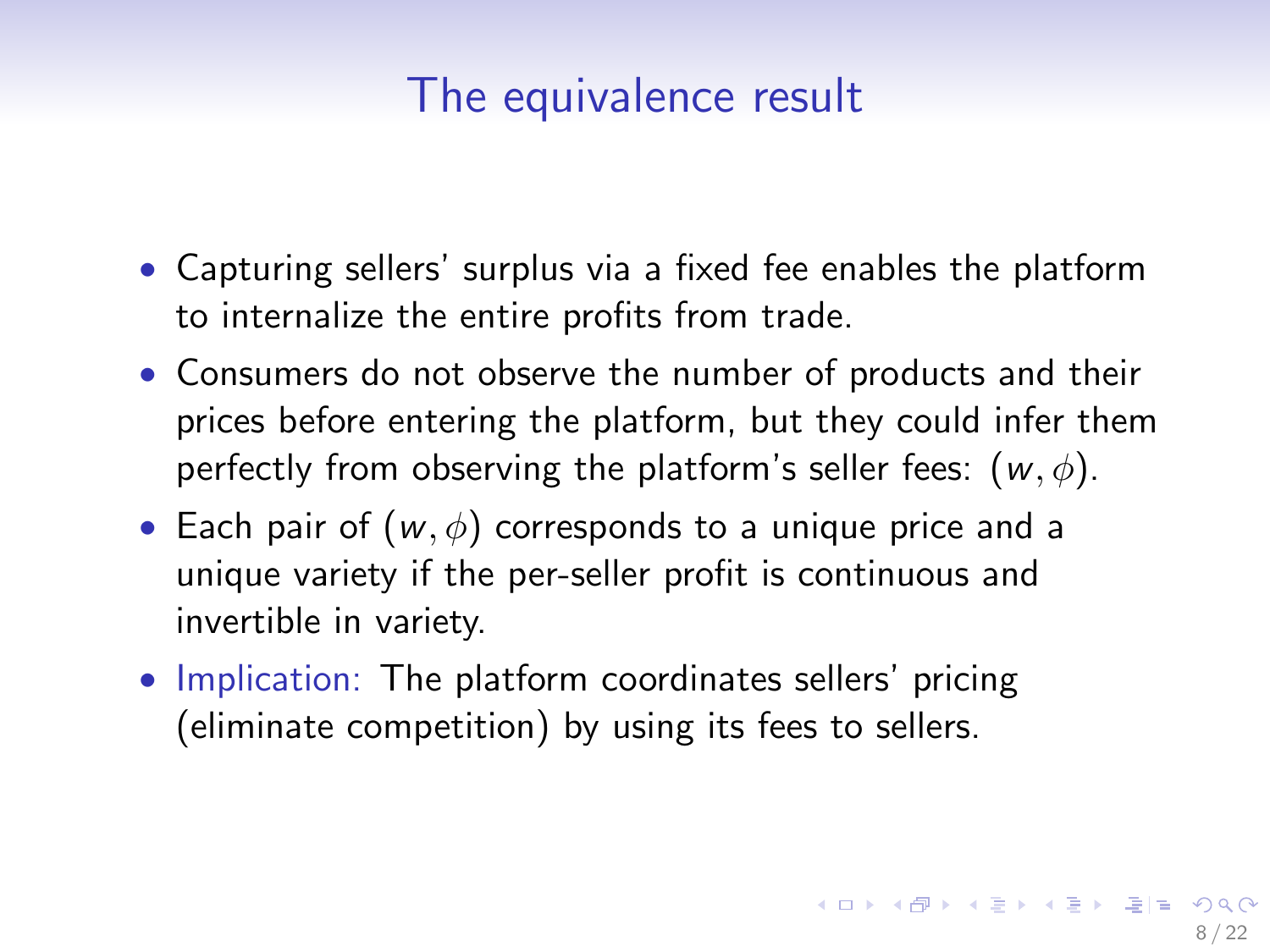• The total welfare is the sum of the multiproduct monopolist's profit and the net consumer surplus:

$$
W(p,n)=n(p-c)D(p,n)F(\tilde{\tau})-nK+\tilde{\tau}F(\tilde{\tau})-\int_0^{\tilde{\tau}}\tau f(\tau)d\tau.
$$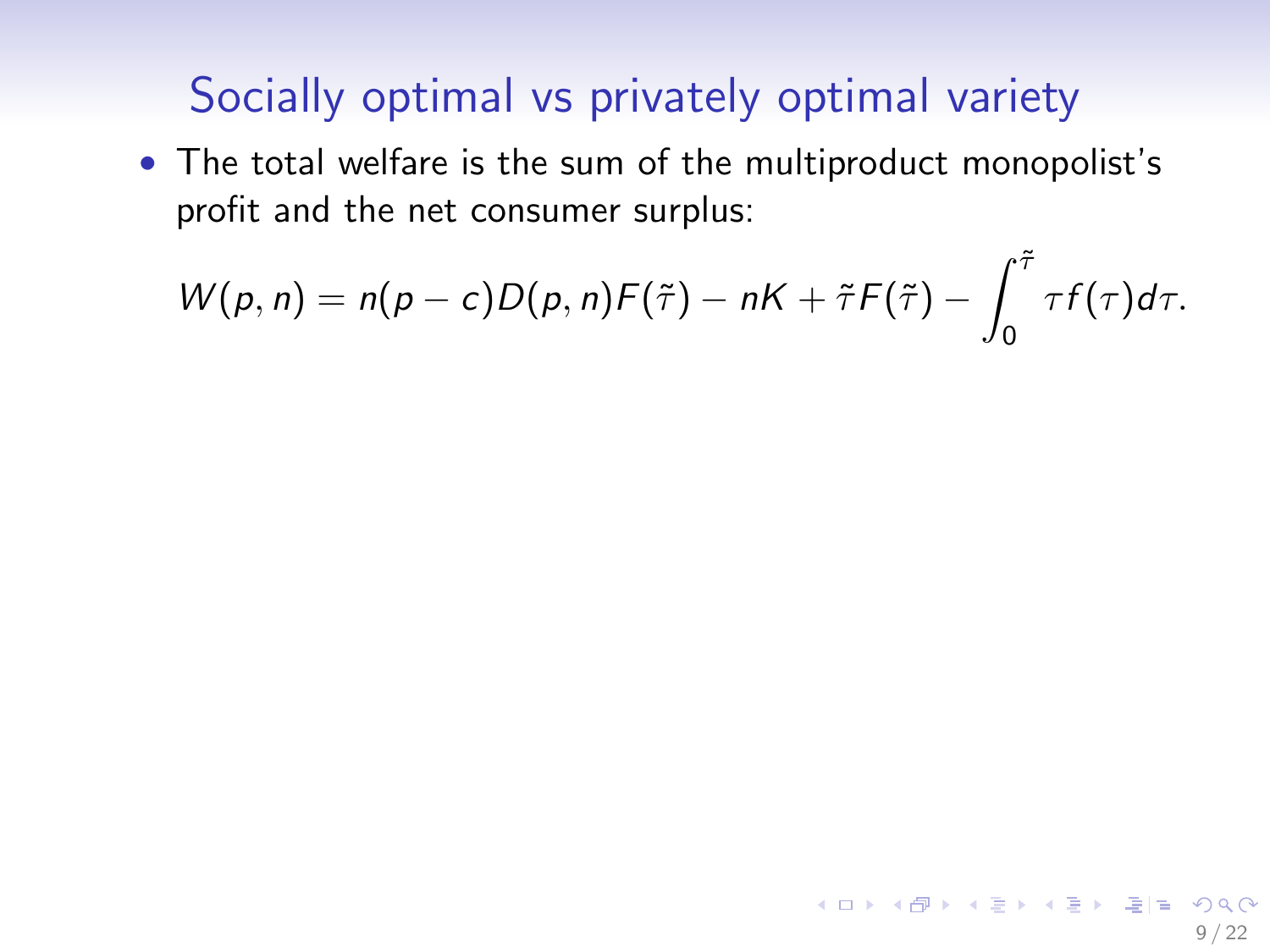• The total welfare is the sum of the multiproduct monopolist's profit and the net consumer surplus:

$$
W(p,n)=n(p-c)D(p,n)F(\tilde{\tau})-nK+\tilde{\tau}F(\tilde{\tau})-\int_0^{\tilde{\tau}}\tau f(\tau)d\tau.
$$

•  $\tilde{\tau} = V(n, p)$  is a continuous and decreasing function of p, so invertible.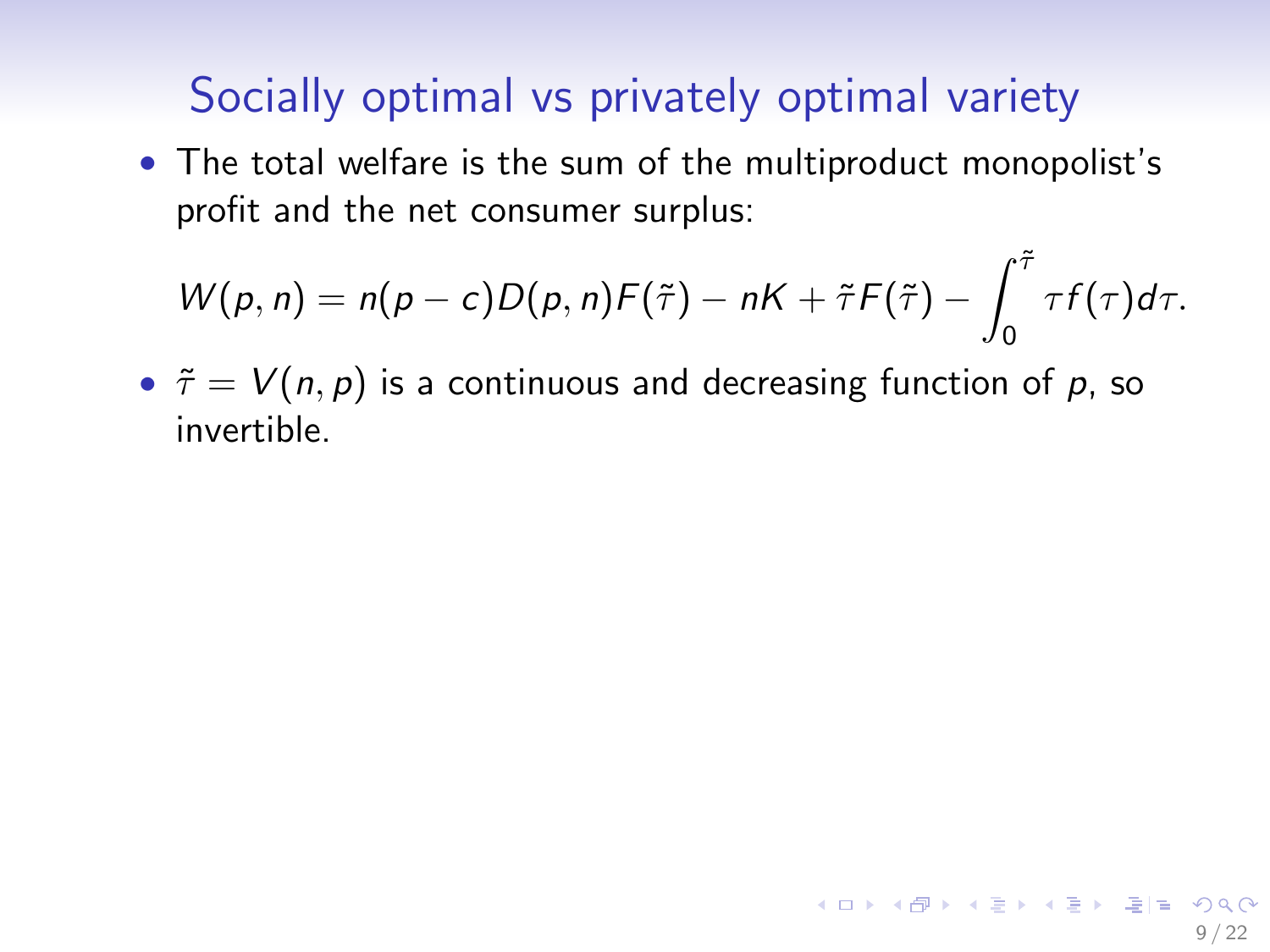• The total welfare is the sum of the multiproduct monopolist's profit and the net consumer surplus:

$$
W(p,n)=n(p-c)D(p,n)F(\tilde{\tau})-nK+\tilde{\tau}F(\tilde{\tau})-\int_0^{\tilde{\tau}}\tau f(\tau)d\tau.
$$

- $\tilde{\tau} = V(n, p)$  is a continuous and decreasing function of p, so invertible.
- $\bullet\,$  We can replace  $p=V^{-1}(n,\tilde{\tau})$  and rewrite the total welfare as

$$
W(\tilde{\tau},n)=\Pi(\tilde{\tau},n)+\tilde{\tau}F(\tilde{\tau})-\int_0^{\tilde{\tau}}\tau f(\tau)d\tau.
$$

9 / 22

**KOD KAD KED KED EE MAA**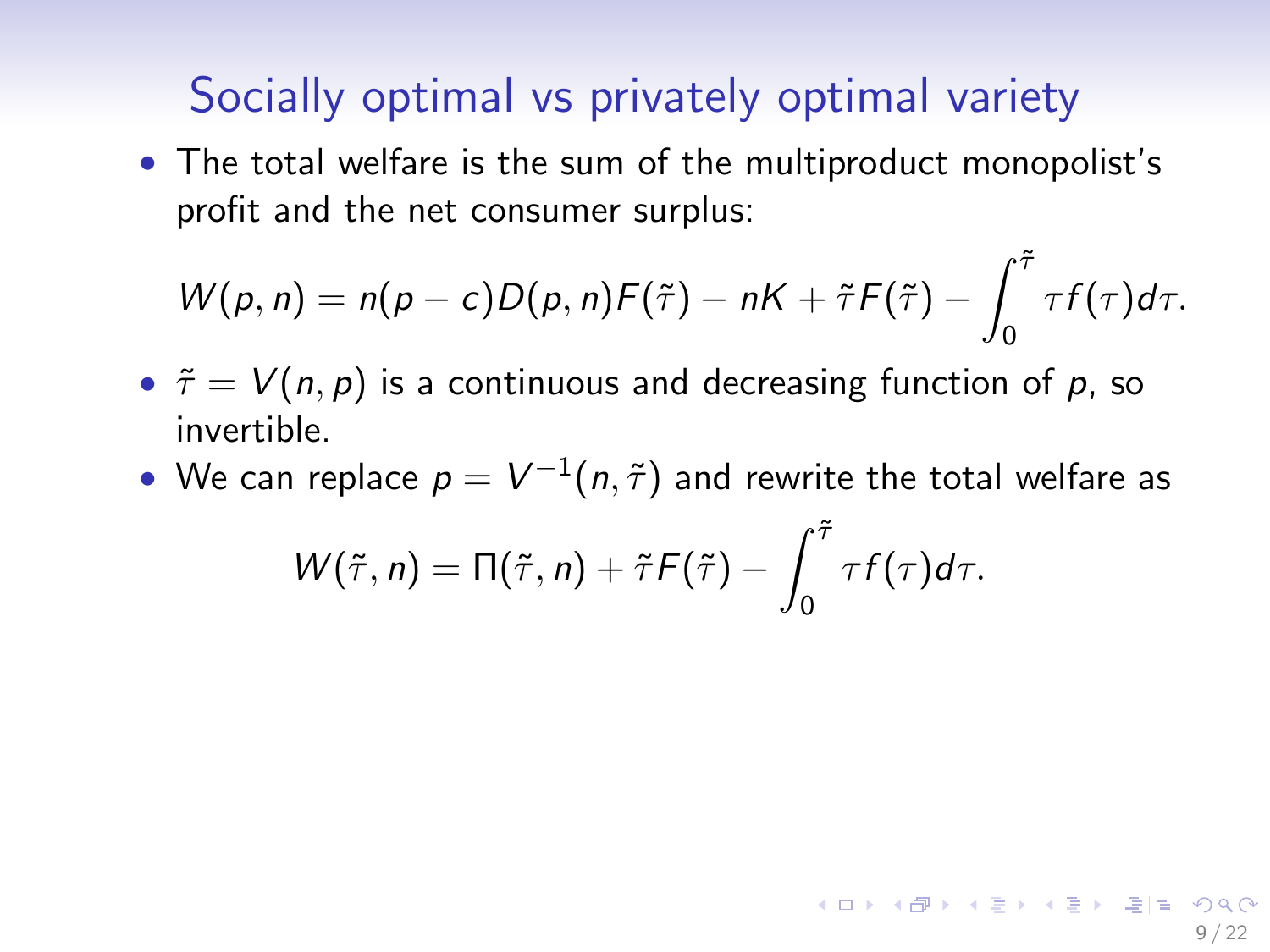• The total welfare is the sum of the multiproduct monopolist's profit and the net consumer surplus:

$$
W(p,n)=n(p-c)D(p,n)F(\tilde{\tau})-nK+\tilde{\tau}F(\tilde{\tau})-\int_0^{\tilde{\tau}}\tau f(\tau)d\tau.
$$

- $\tilde{\tau} = V(n, p)$  is a continuous and decreasing function of p, so invertible.
- $\bullet\,$  We can replace  $p=V^{-1}(n,\tilde{\tau})$  and rewrite the total welfare as

$$
W(\tilde{\tau},n)=\Pi(\tilde{\tau},n)+\tilde{\tau}F(\tilde{\tau})-\int_0^{\tilde{\tau}}\tau f(\tau)d\tau.
$$

• The first-best variety and marginal type are the solution to

$$
\frac{\partial W}{\partial n} = \frac{\partial \Pi}{\partial n} = 0, \n\frac{\partial W}{\partial \tilde{\tau}} = \frac{\partial \Pi}{\partial \tilde{\tau}} + F(\tilde{\tau}) = 0.
$$

9 / 22

**KOD KAD KED KED EE MAA**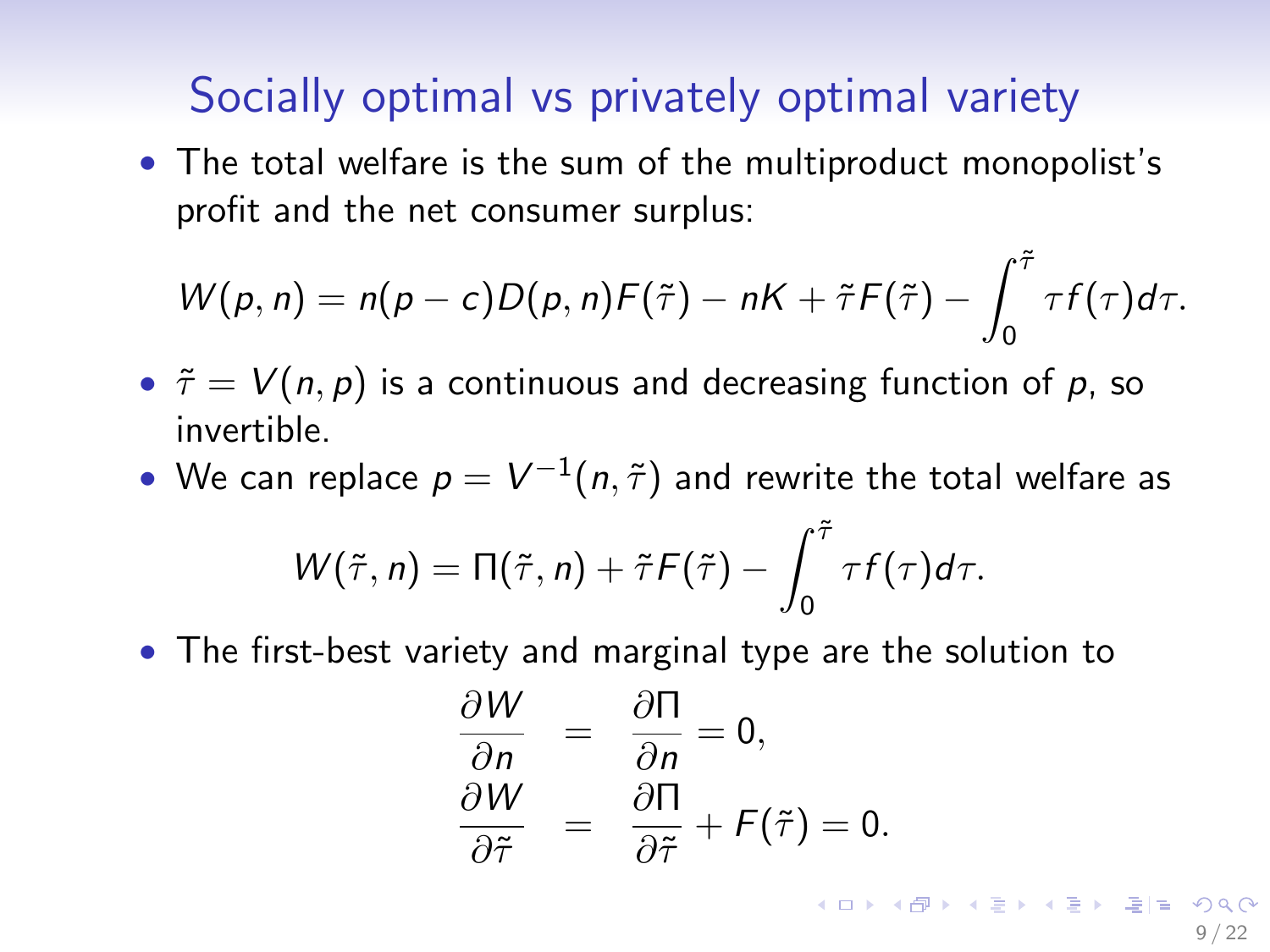The multiproduct monopolist provides too little variety

• Proposition 2: If a social planner can control variety  $(n)$ , but cannot control the price set by the multiproduct monopolist, the planner wants to offer more variety than the monopolist.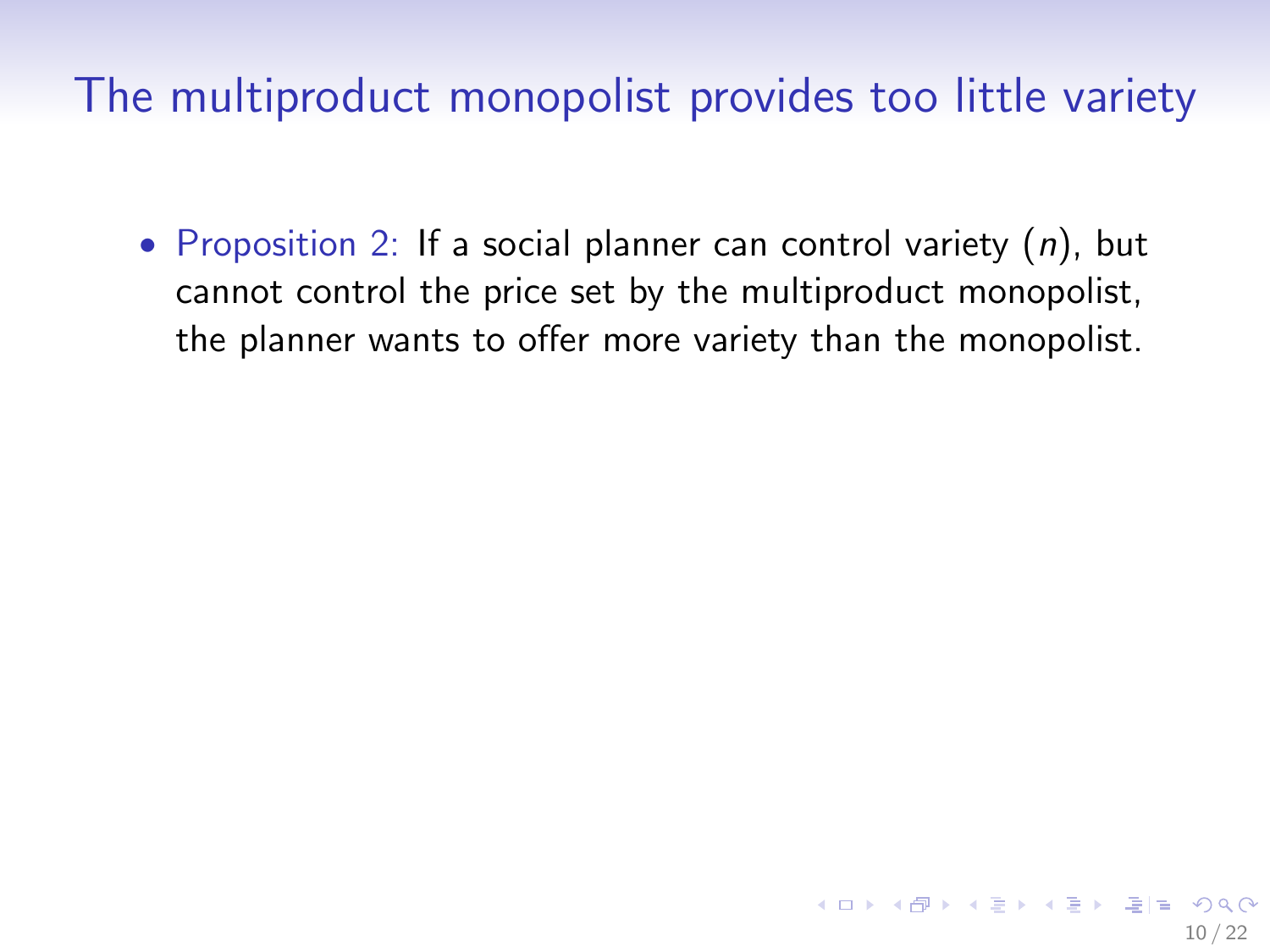#### The multiproduct monopolist provides too little variety

- Proposition 2: If a social planner can control variety  $(n)$ , but cannot control the price set by the multiproduct monopolist, the planner wants to offer more variety than the monopolist.
- Sketch of proof: The equilibrium variety is less than the socially optimal variety at the consumer participation set by the monopolist:

$$
\frac{dW}{dn}|_{\tilde{\tau}^*} = \frac{\partial \Pi}{\partial n}|_{\tilde{\tau}^*} + \frac{\partial W}{\partial \tilde{\tau}} \frac{d\tilde{\tau}^*}{dn}|_{\tilde{\tau}^*} \n= F(\tilde{\tau}^*) \frac{d\tilde{\tau}^*}{dn} > 0
$$

10 / 22

KOR KAR KERKER EE KAA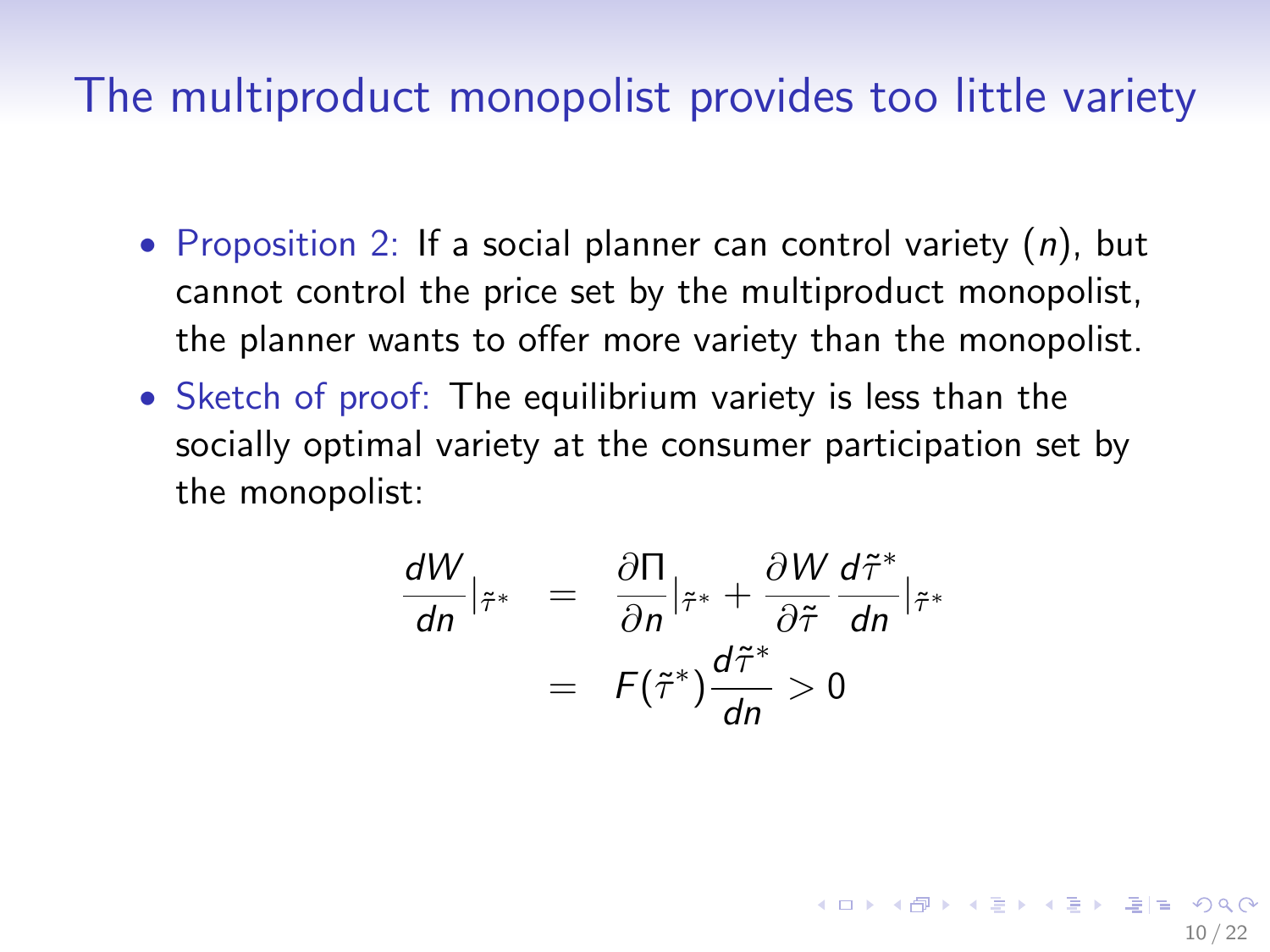#### Example: Discrete choice model with iid tastes

• Consumer type  $\epsilon = (\epsilon_1,..\epsilon_n)$  gets utility  $\mu\epsilon_i - p_i$  from choosing product *i* where  $\mu$  measures differentiation between products.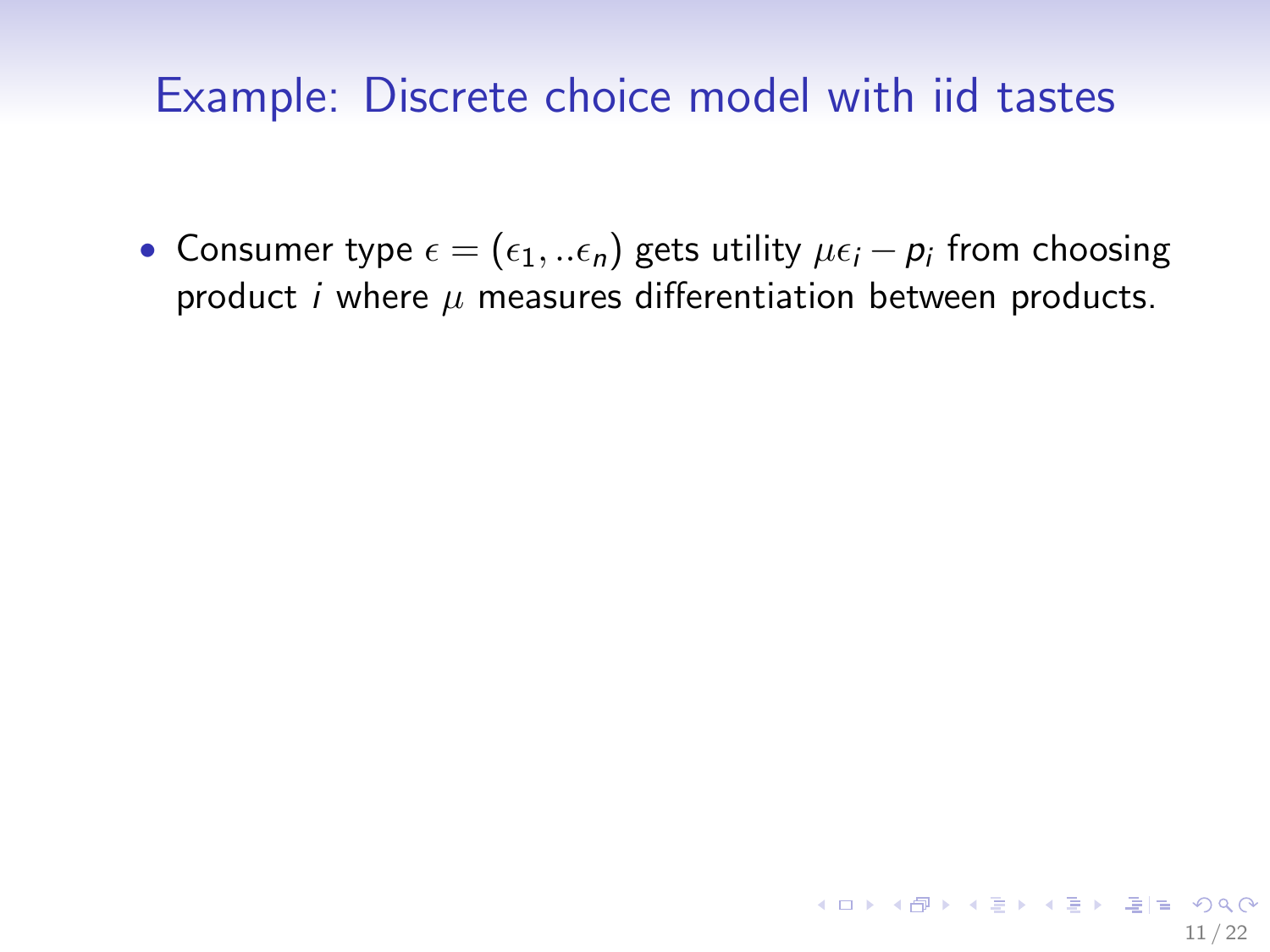#### Example: Discrete choice model with iid tastes

- Consumer type  $\epsilon = (\epsilon_1,..\epsilon_n)$  gets utility  $\mu\epsilon_i p_i$  from choosing product *i* where  $\mu$  measures differentiation between products.
- Let tastes  $\epsilon$  iid with cdf  $G(\epsilon)$  and  $H(\epsilon)$  be the cdf of max $\{\epsilon_i\}$ :  $H(\epsilon) = Pr(\epsilon_i \leq \epsilon \text{ for all } i) = G^n(\epsilon).$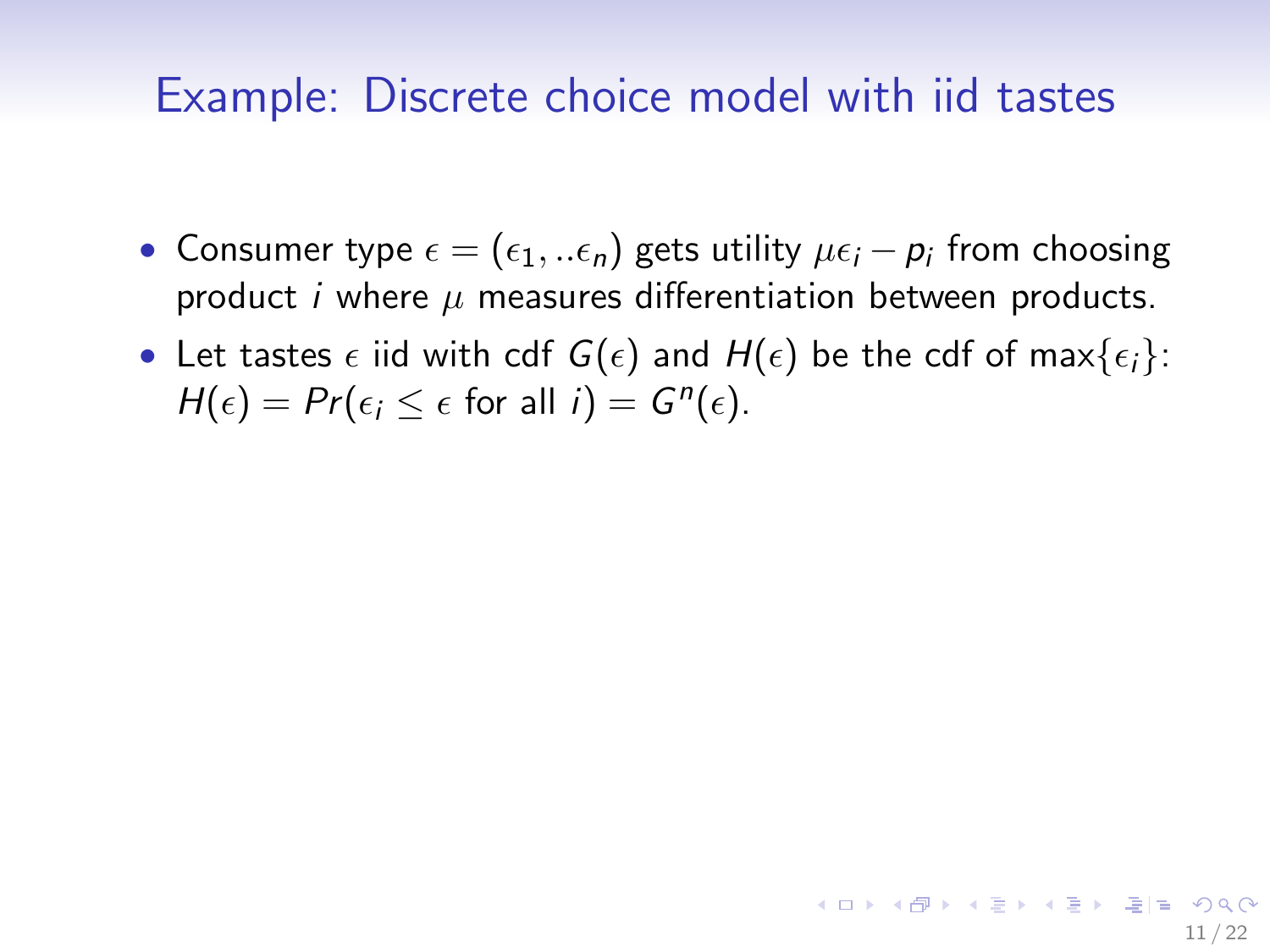#### Example: Discrete choice model with iid tastes

- Consumer type  $\epsilon = (\epsilon_1,..\epsilon_n)$  gets utility  $\mu\epsilon_i p_i$  from choosing product *i* where  $\mu$  measures differentiation between products.
- Let tastes  $\epsilon$  iid with cdf  $G(\epsilon)$  and  $H(\epsilon)$  be the cdf of max $\{\epsilon_i\}$ :  $H(\epsilon) = Pr(\epsilon_i \leq \epsilon \text{ for all } i) = G^n(\epsilon).$
- A consumer buys a product if and only if  $\mu$  max $\{\epsilon_i\} p \geq v_0$ , where  $v_0$  is the outside option utility.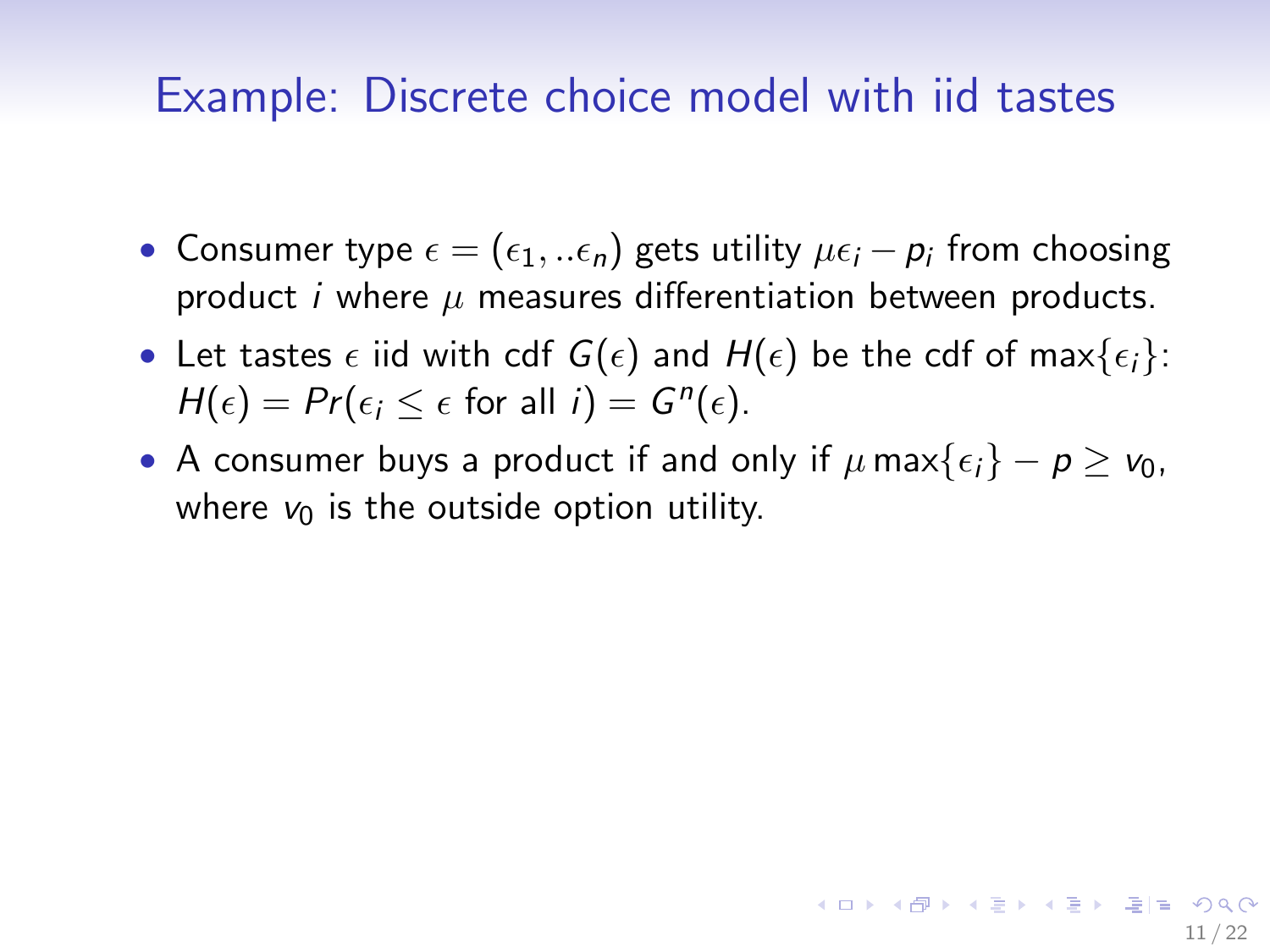#### Example: Discrete choice model with iid tastes

- Consumer type  $\epsilon = (\epsilon_1,..\epsilon_n)$  gets utility  $\mu\epsilon_i p_i$  from choosing product *i* where  $\mu$  measures differentiation between products.
- Let tastes  $\epsilon$  iid with cdf  $G(\epsilon)$  and  $H(\epsilon)$  be the cdf of max $\{\epsilon_i\}$ :  $H(\epsilon) = Pr(\epsilon_i \leq \epsilon \text{ for all } i) = G^n(\epsilon).$
- A consumer buys a product if and only if  $\mu$  max $\{\epsilon_i\} p \geq v_0$ , where  $v_0$  is the outside option utility.
- So the indirect utility from going to the store is

$$
V(p,n) = \int_{\hat{\epsilon}=\frac{p+v_0}{\mu}}^{\bar{\epsilon}} (\mu \epsilon - p) h(\epsilon) d\epsilon + v_0 H(\hat{\epsilon}) \tag{3}
$$

11 / 22

KOR KAR KERKER EE KAA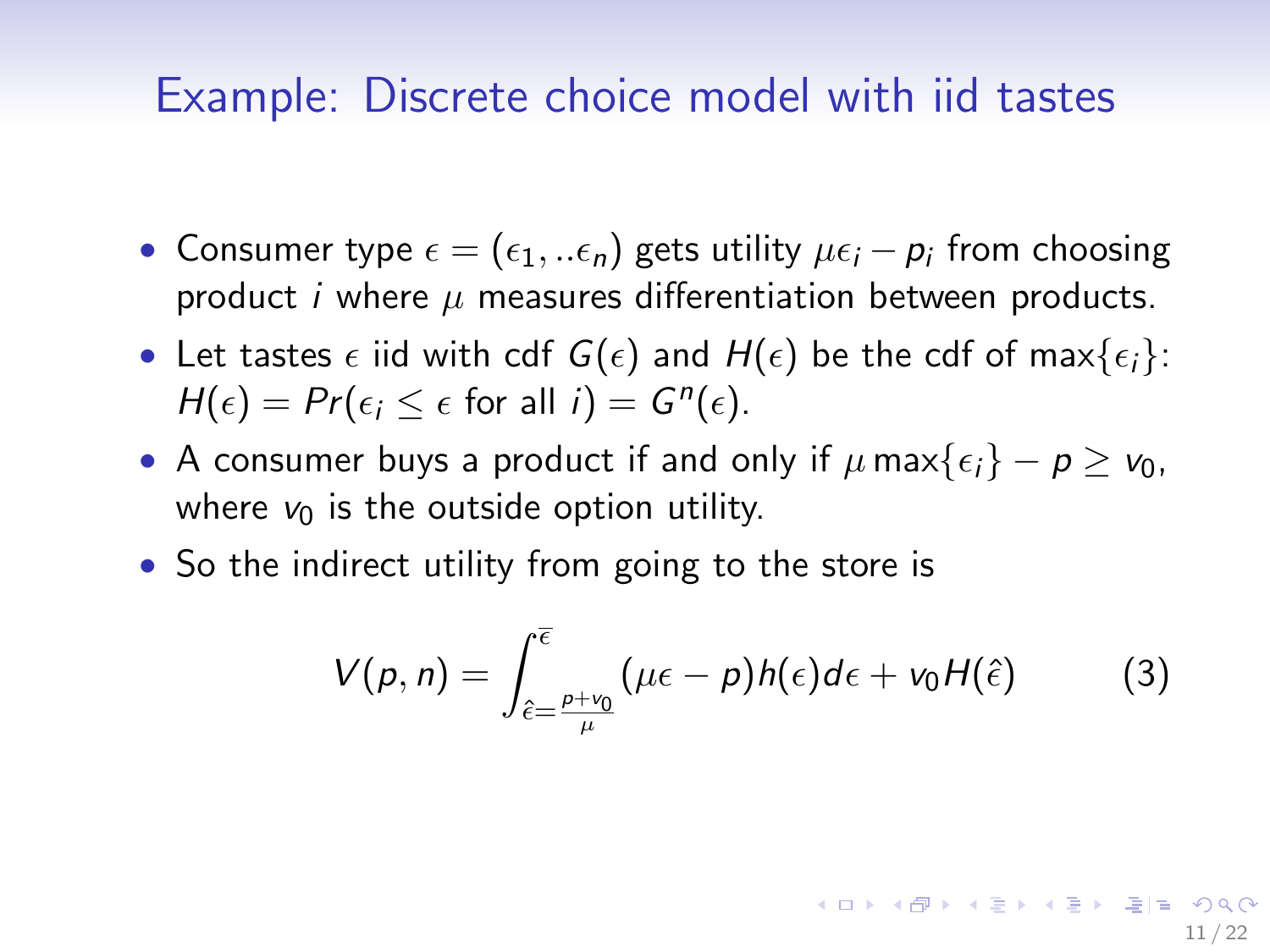• Suppose that the monopolist can choose a subscription fee (S) to buyers, products' prices  $(p)$ , and variety  $(n)$ .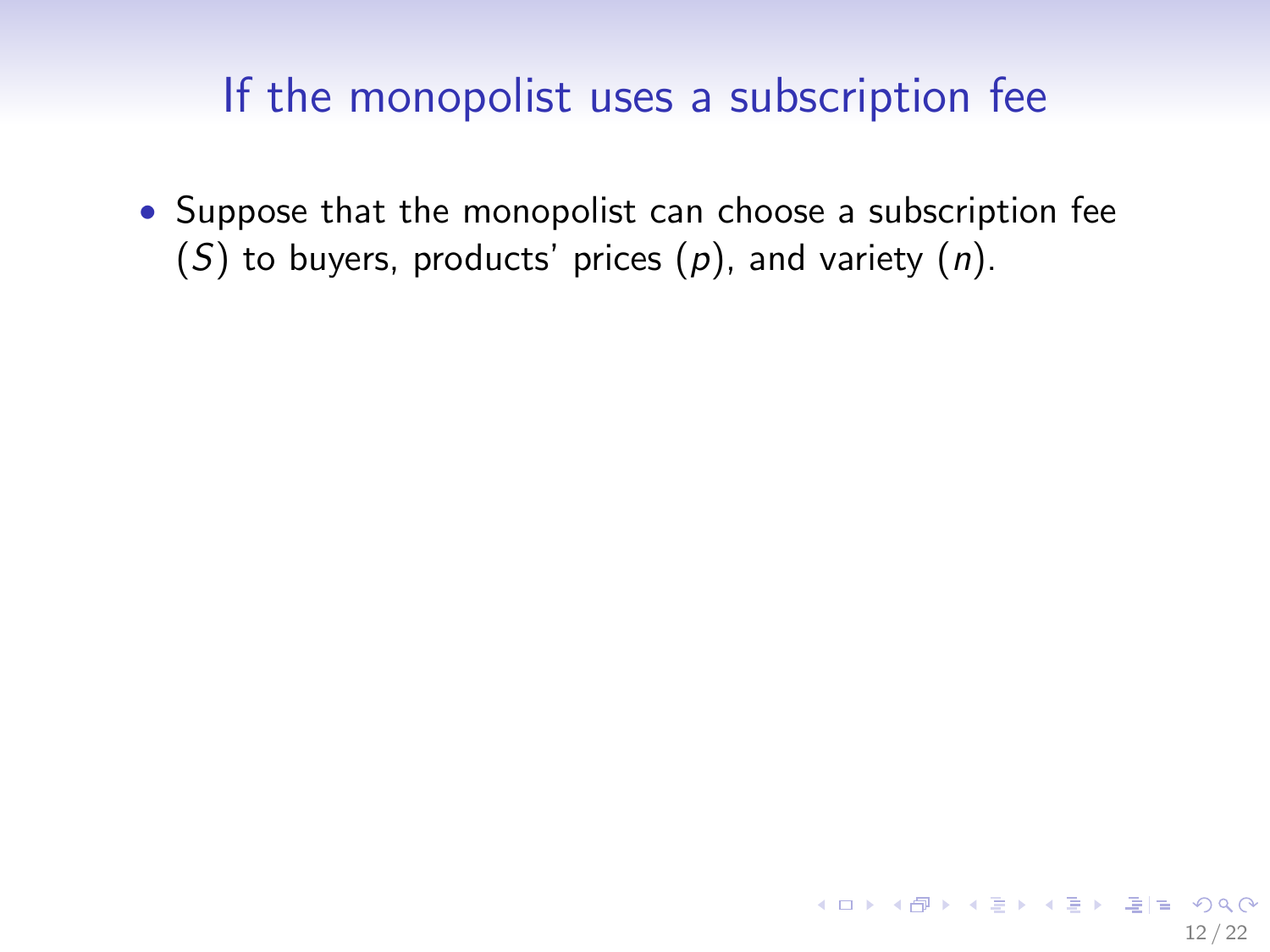- Suppose that the monopolist can choose a subscription fee (S) to buyers, products' prices  $(p)$ , and variety  $(n)$ .
- Proposition 3: The monopolist does not distort trade at a given number of participants  $(\rho^*=c)$ , but distorts the consumer participation,  $\tilde{\tau}$ , downwards:  $S^* = \frac{F(\tilde{\tau})}{f(\tilde{\tau})}$  $\frac{f(\tau)}{f(\tilde{\tau})}$ . The equilibrium variety is lower than the first-best variety.

12 / 22

KID KARA KE KIRA EHEMA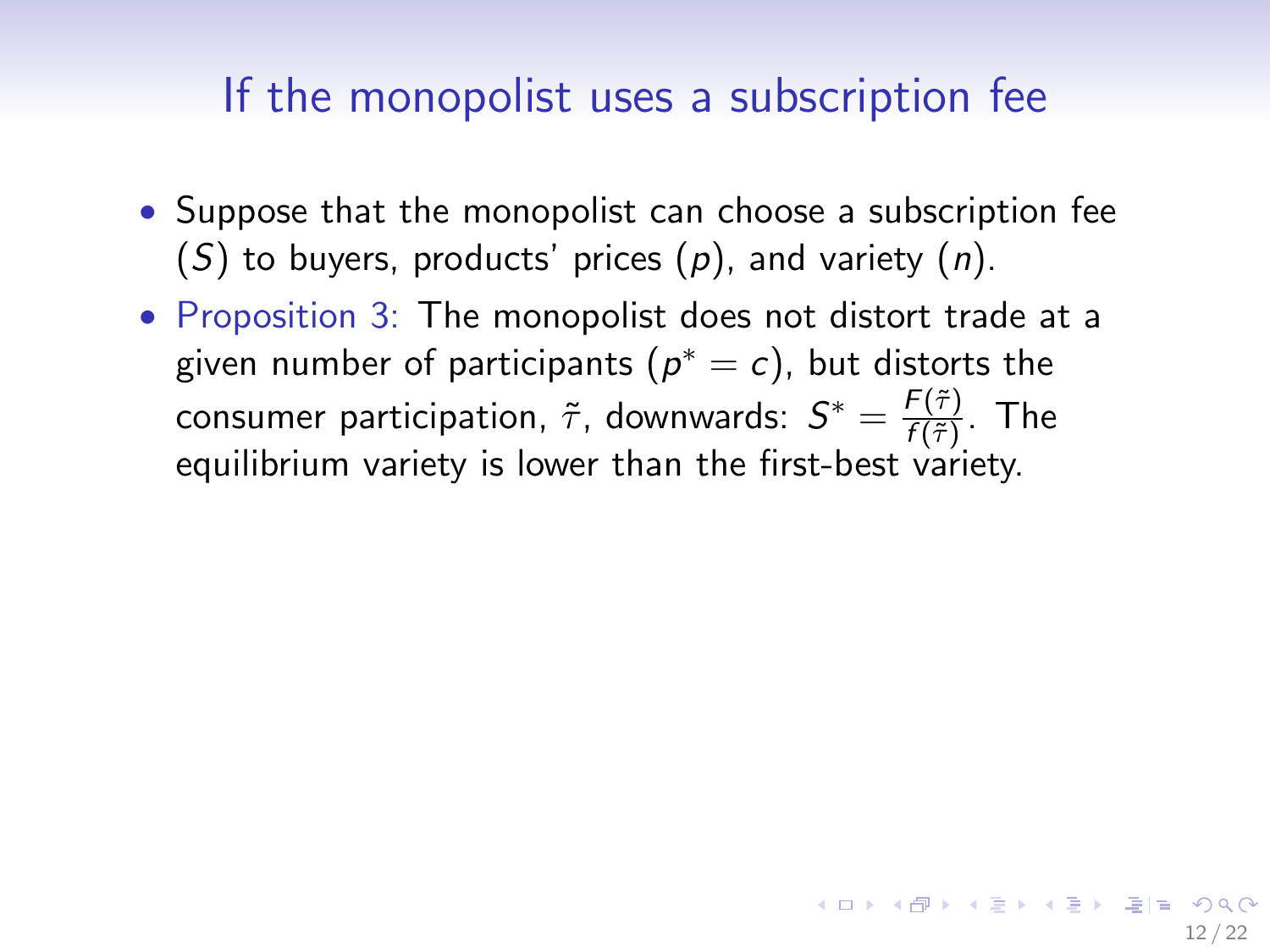- Suppose that the monopolist can choose a subscription fee (S) to buyers, products' prices  $(p)$ , and variety  $(n)$ .
- Proposition 3: The monopolist does not distort trade at a given number of participants  $(\rho^*=c)$ , but distorts the consumer participation,  $\tilde{\tau}$ , downwards:  $S^* = \frac{F(\tilde{\tau})}{f(\tilde{\tau})}$  $\frac{f(\tau)}{f(\tilde{\tau})}$ . The equilibrium variety is lower than the first-best variety.

12 / 22

KID KARA KE KIRA EHEMA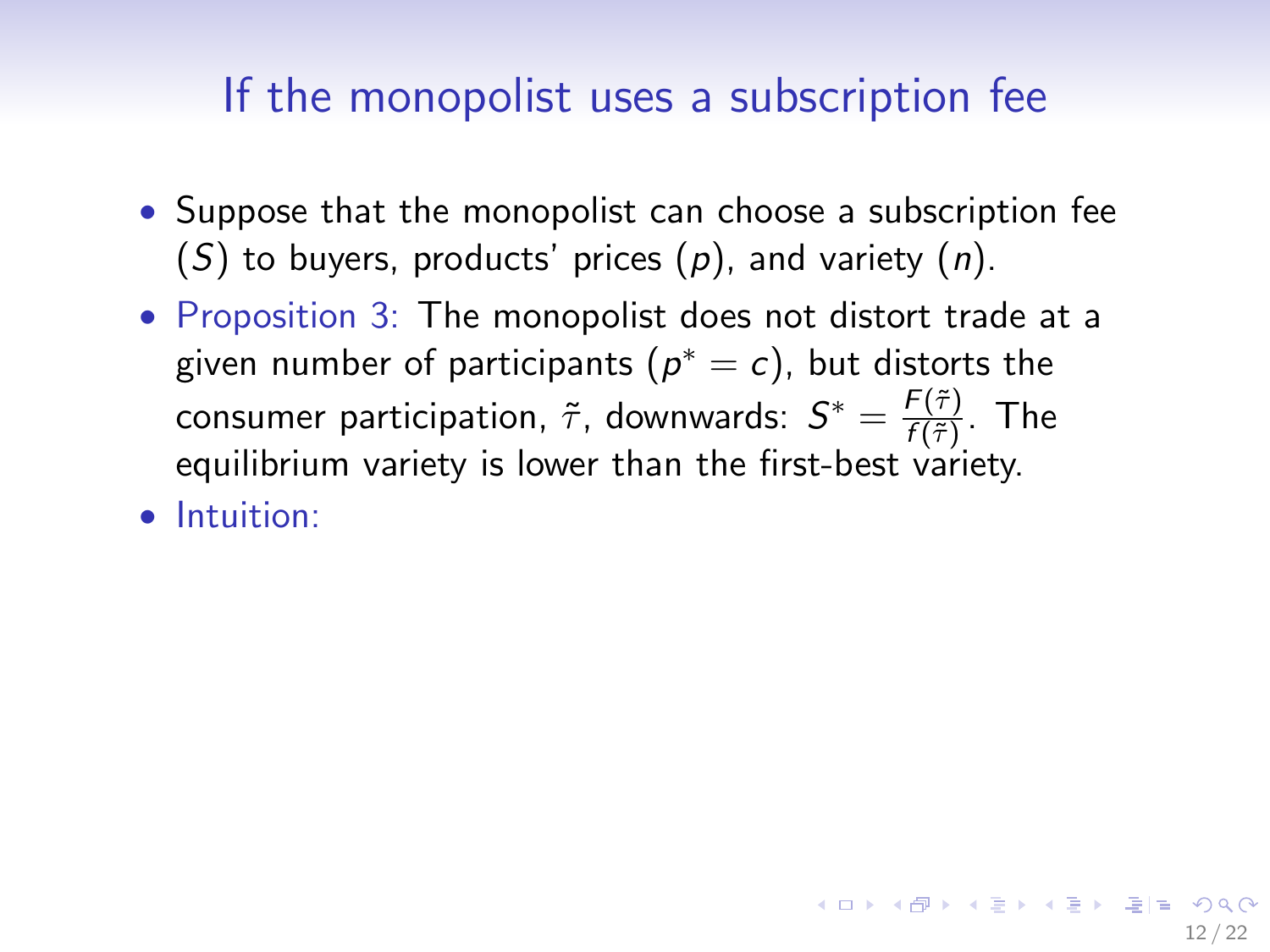- Suppose that the monopolist can choose a subscription fee  $(S)$  to buyers, products' prices  $(p)$ , and variety  $(n)$ .
- Proposition 3: The monopolist does not distort trade at a given number of participants  $(\rho^*=c)$ , but distorts the consumer participation,  $\tilde{\tau}$ , downwards:  $S^* = \frac{F(\tilde{\tau})}{f(\tilde{\tau})}$  $\frac{f(\tau)}{f(\tilde{\tau})}$ . The equilibrium variety is lower than the first-best variety.
- Intuition:
	- The monopolist can capture fully the indirect utility from trade via S and so does not want to distort trade.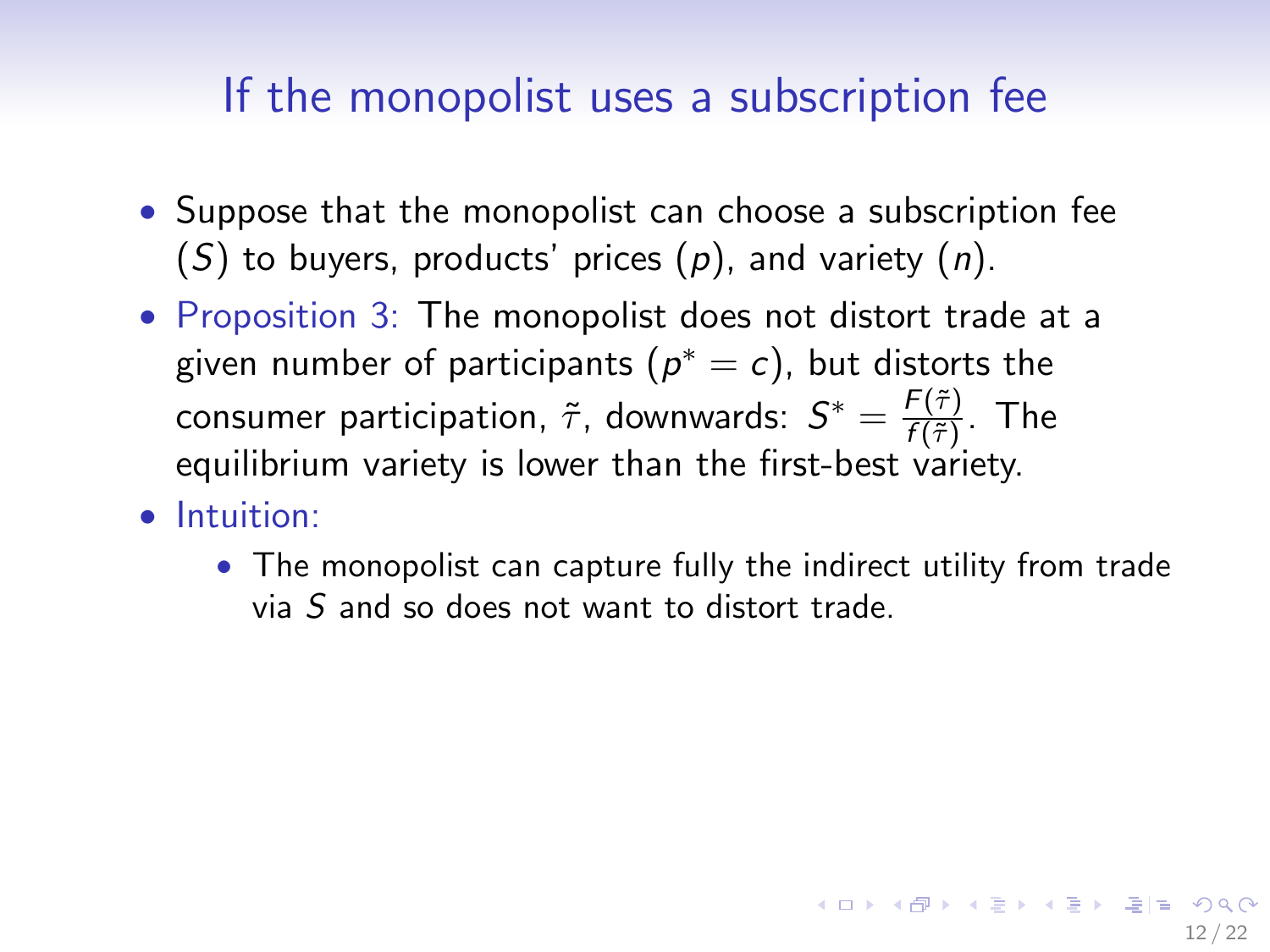- Suppose that the monopolist can choose a subscription fee  $(S)$  to buyers, products' prices  $(p)$ , and variety  $(n)$ .
- Proposition 3: The monopolist does not distort trade at a given number of participants  $(\rho^*=c)$ , but distorts the consumer participation,  $\tilde{\tau}$ , downwards:  $S^* = \frac{F(\tilde{\tau})}{f(\tilde{\tau})}$  $\frac{f(\tau)}{f(\tilde{\tau})}$ . The equilibrium variety is lower than the first-best variety.
- Intuition:
	- The monopolist can capture fully the indirect utility from trade via S and so does not want to distort trade.
	- However, it cannot capture the entire ex-ante consumer surplus (due to downward sloping demand), and so distorts consumer participation downwards.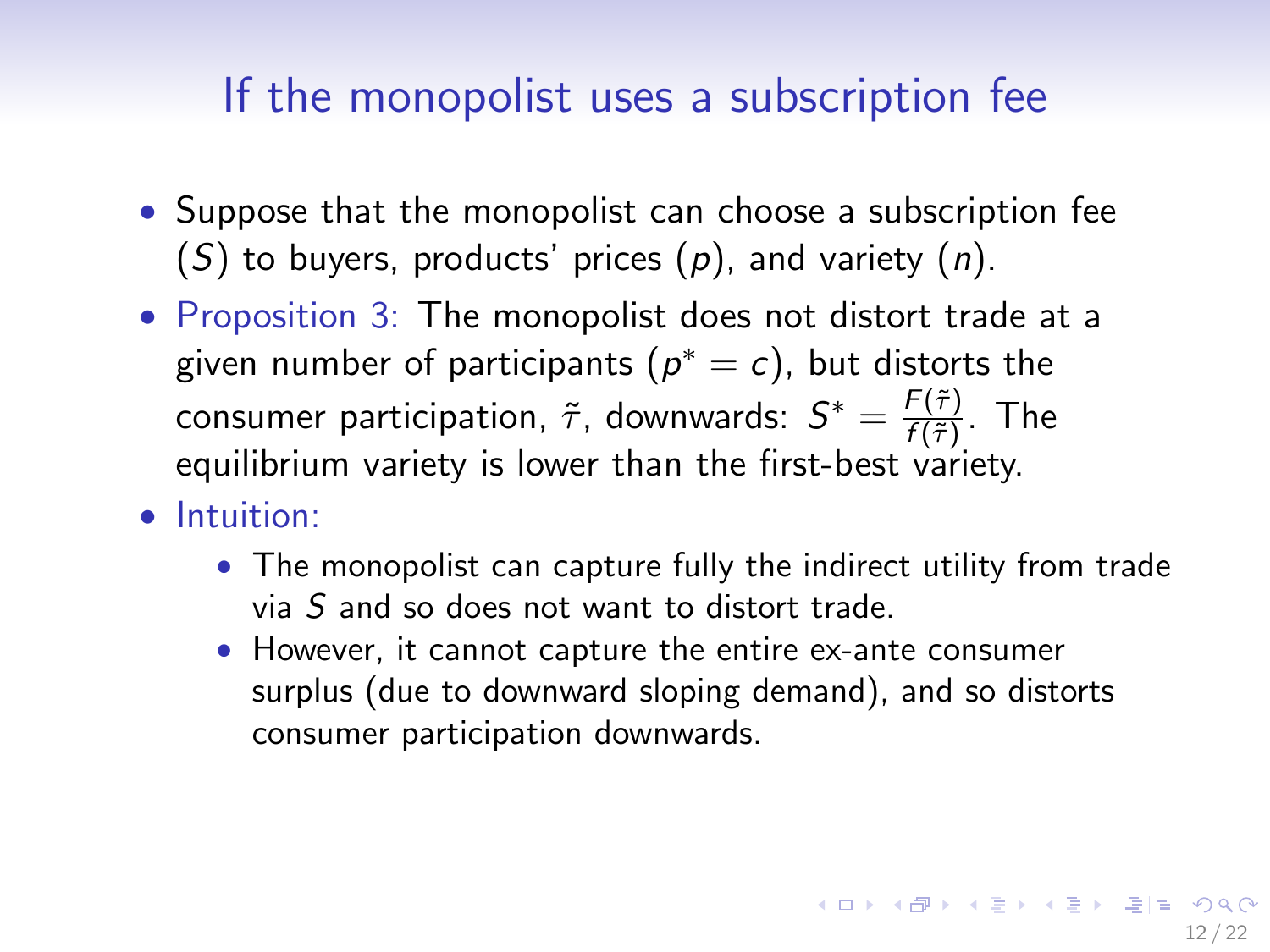- Suppose that the monopolist can choose a subscription fee  $(S)$  to buyers, products' prices  $(p)$ , and variety  $(n)$ .
- Proposition 3: The monopolist does not distort trade at a given number of participants  $(\rho^*=c)$ , but distorts the consumer participation,  $\tilde{\tau}$ , downwards:  $S^* = \frac{F(\tilde{\tau})}{f(\tilde{\tau})}$  $\frac{f(\tau)}{f(\tilde{\tau})}$ . The equilibrium variety is lower than the first-best variety.
- Intuition:
	- The monopolist can capture fully the indirect utility from trade via S and so does not want to distort trade.
	- However, it cannot capture the entire ex-ante consumer surplus (due to downward sloping demand), and so distorts consumer participation downwards.
	- Due to the distortion on the consumer side, too few sellers enter the platform.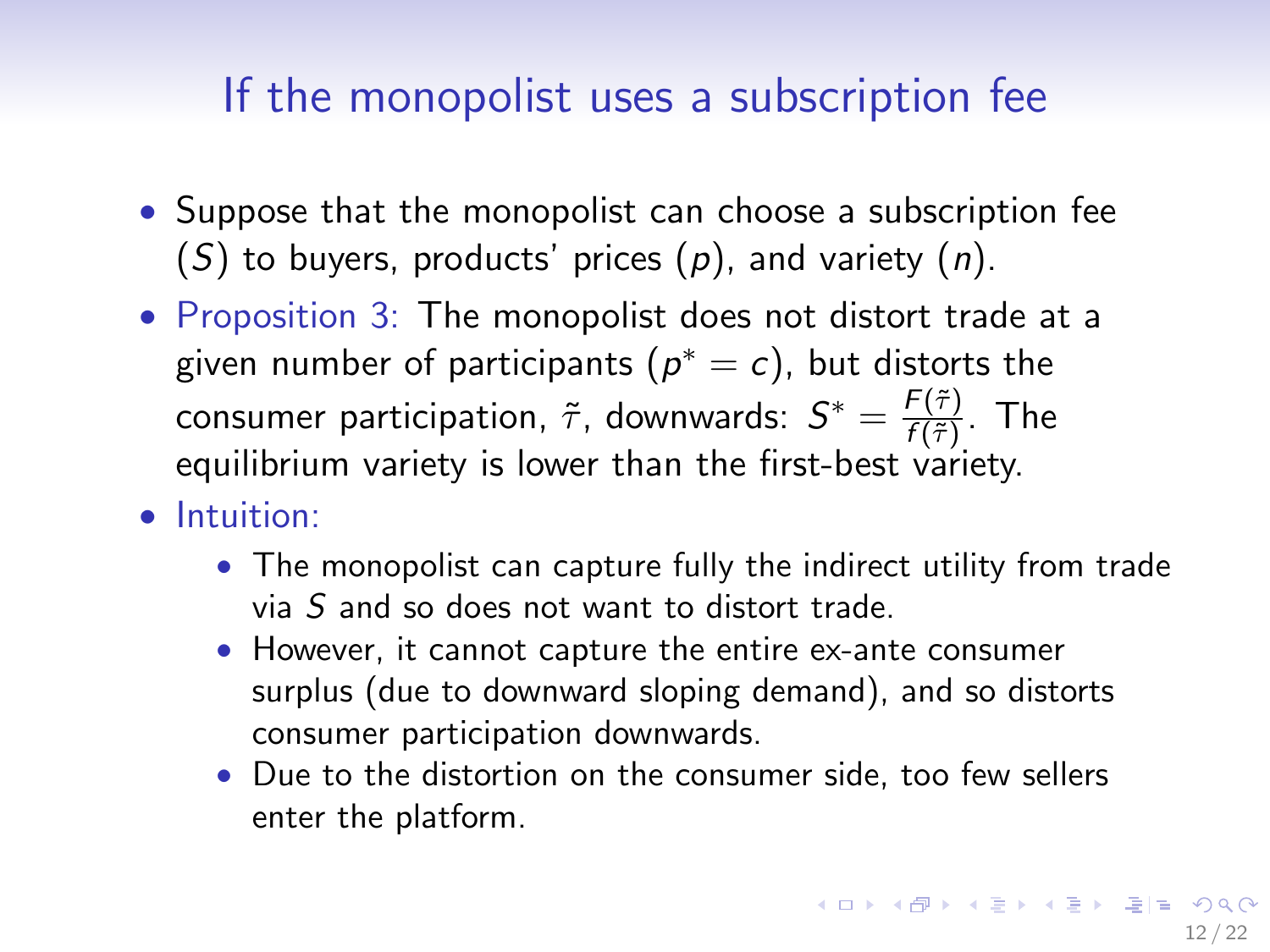• Suppose now that the monopolist can choose only products' prices  $(p)$  and variety  $(n)$ .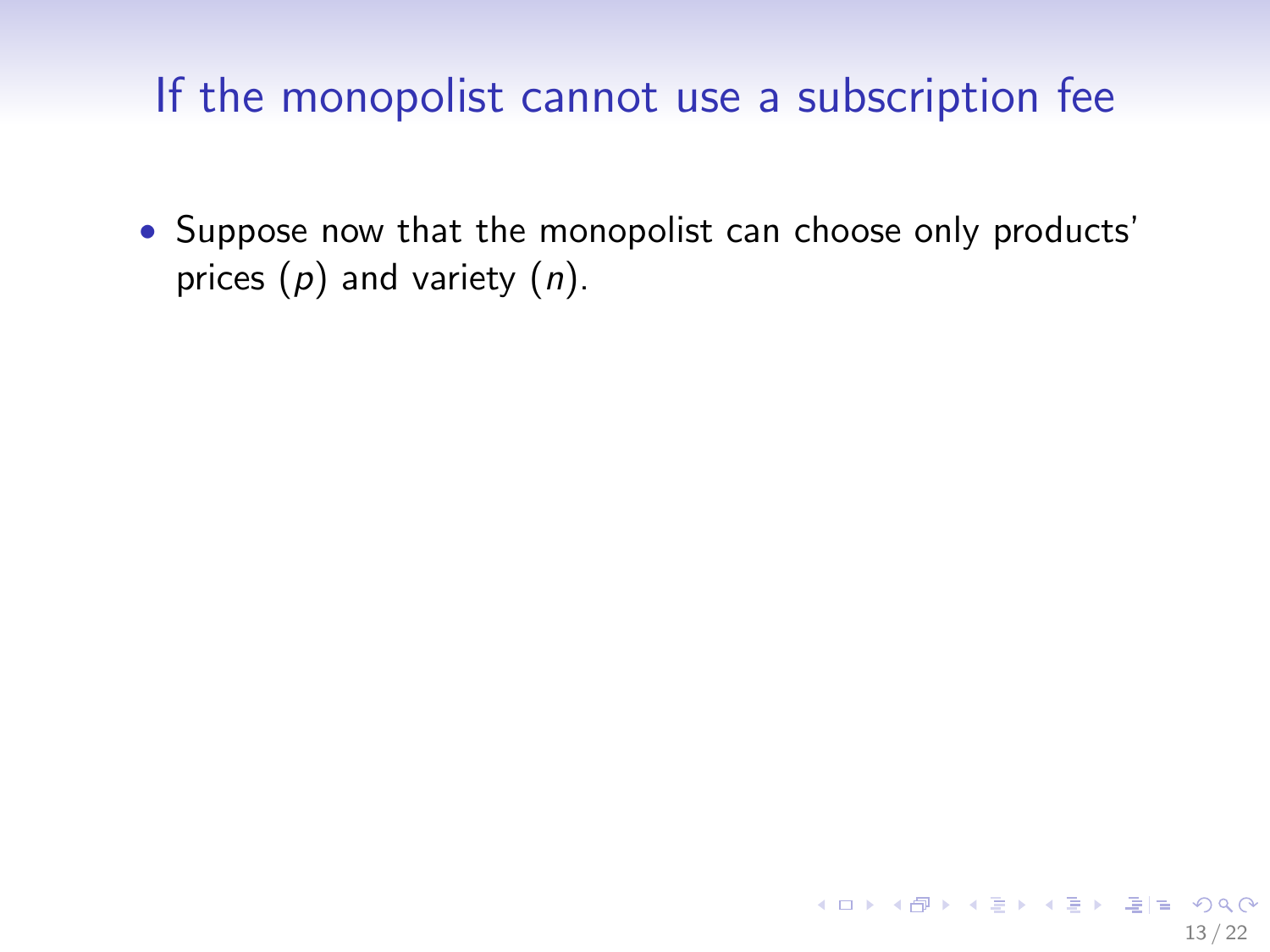- Suppose now that the monopolist can choose only products' prices  $(p)$  and variety  $(n)$ .
- Proposition 4: The monopolist induces too little trade at a given number of participants  $(\rho^*>\epsilon)$  and also distorts the consumer participation,  $\tilde{\tau}$ , downwards.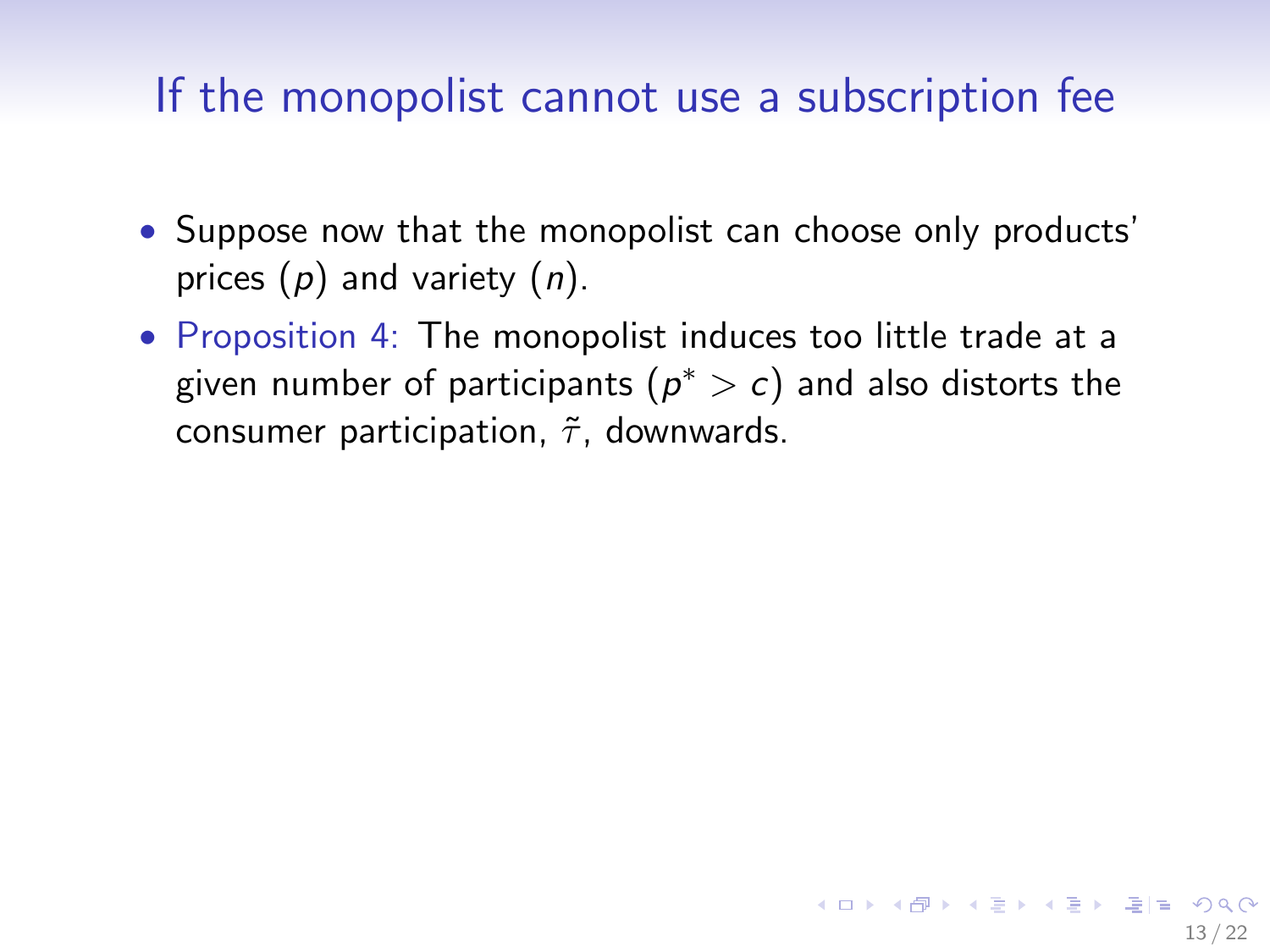- Suppose now that the monopolist can choose only products' prices  $(p)$  and variety  $(n)$ .
- Proposition 4: The monopolist induces too little trade at a given number of participants  $(\rho^*>\epsilon)$  and also distorts the consumer participation,  $\tilde{\tau}$ , downwards.
- $\bullet$  Intuition: The monopolist increases p above c to capture ex-post surplus from consumers, which is inefficient and also worse for the monopolist than capturing rent from consumers via a subscription fee  $(S)$ .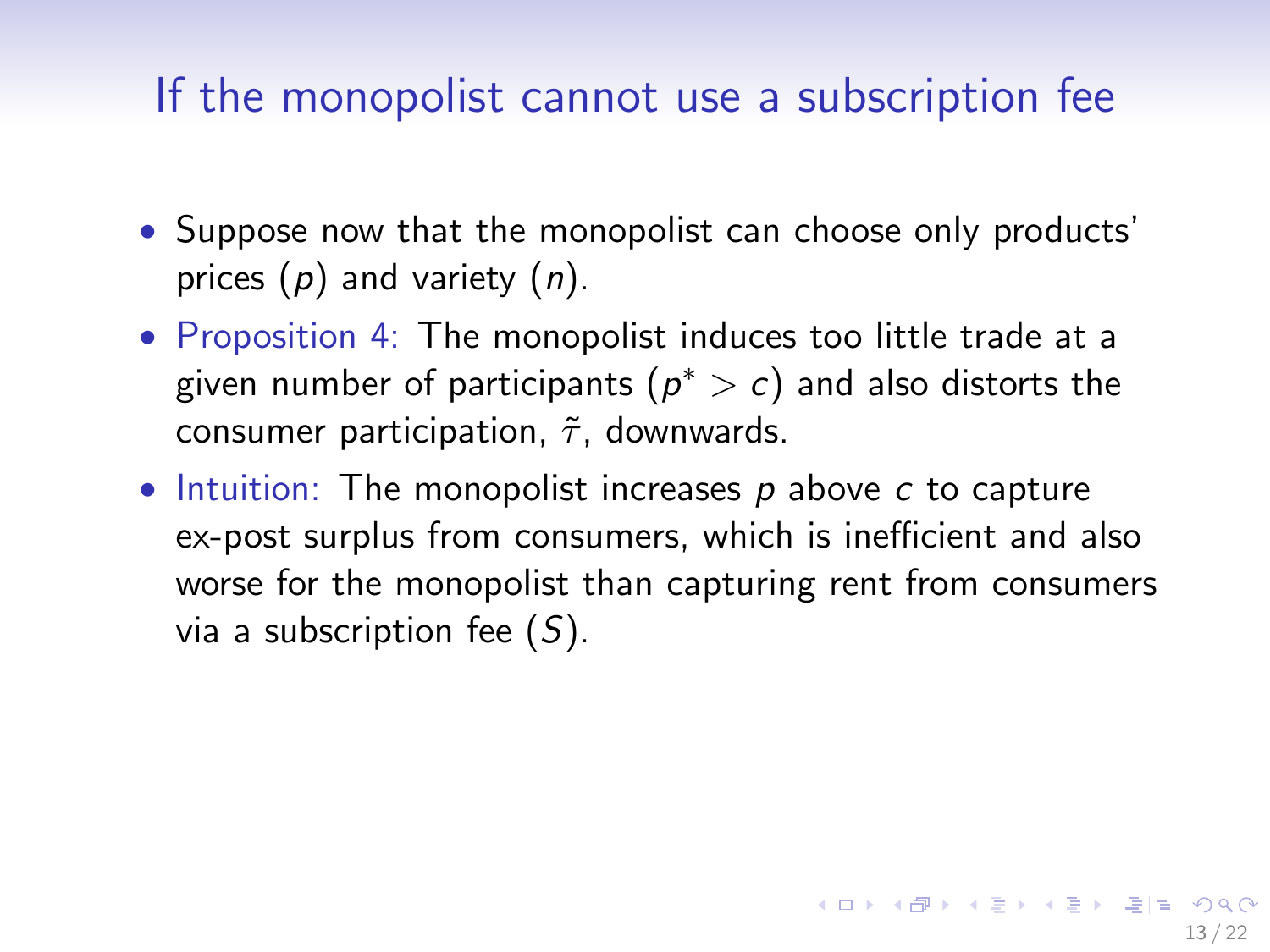- Suppose now that the monopolist can choose only products' prices  $(p)$  and variety  $(n)$ .
- Proposition 4: The monopolist induces too little trade at a given number of participants  $(\rho^*>\epsilon)$  and also distorts the consumer participation,  $\tilde{\tau}$ , downwards.
- $\bullet$  Intuition: The monopolist increases p above c to capture ex-post surplus from consumers, which is inefficient and also worse for the monopolist than capturing rent from consumers via a subscription fee  $(S)$ .
- Corollary 1: If the trade platform cannot charge a subscription fee to consumers (due to transaction costs), it distorts both ex-post trade  $(p^* > c)$  and ex-ante participation of consumers.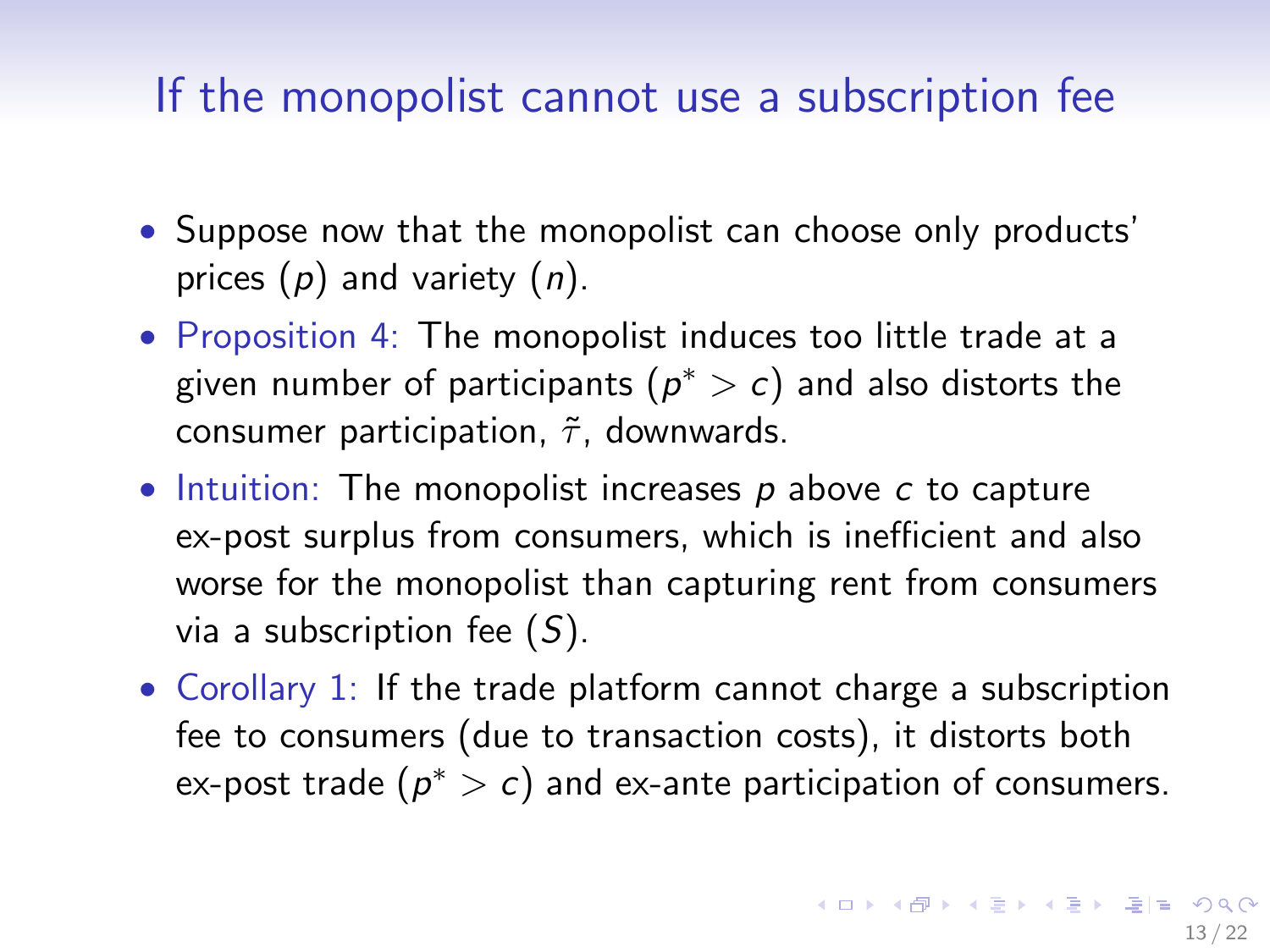• Platforms might not be able to communicate both the size of product lines (variety) and prices they offer to consumers.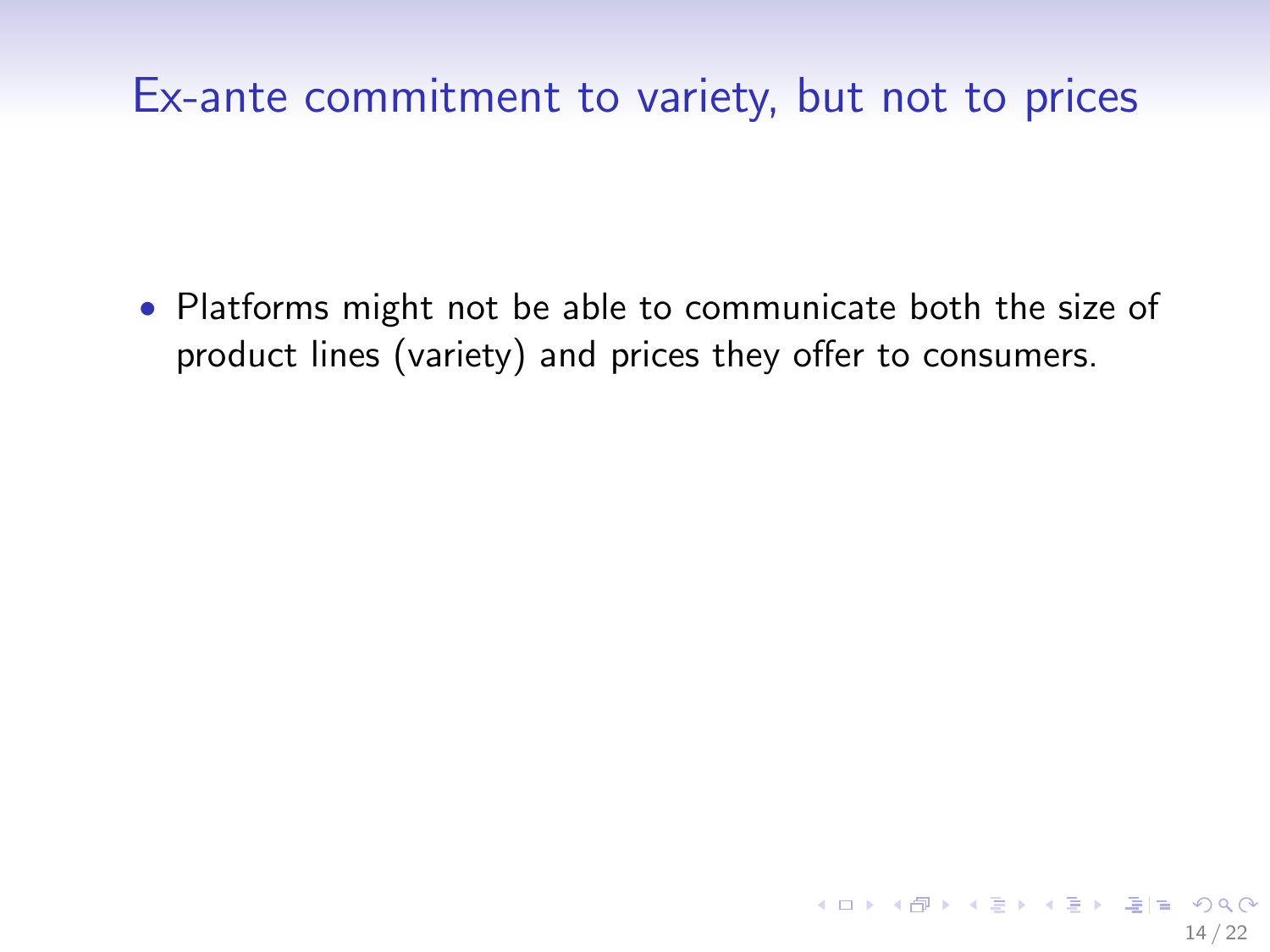- Platforms might not be able to communicate both the size of product lines (variety) and prices they offer to consumers.
- Even if they communicate prices, consumers might not be able to recall prices (Monroe and Lee, 1999).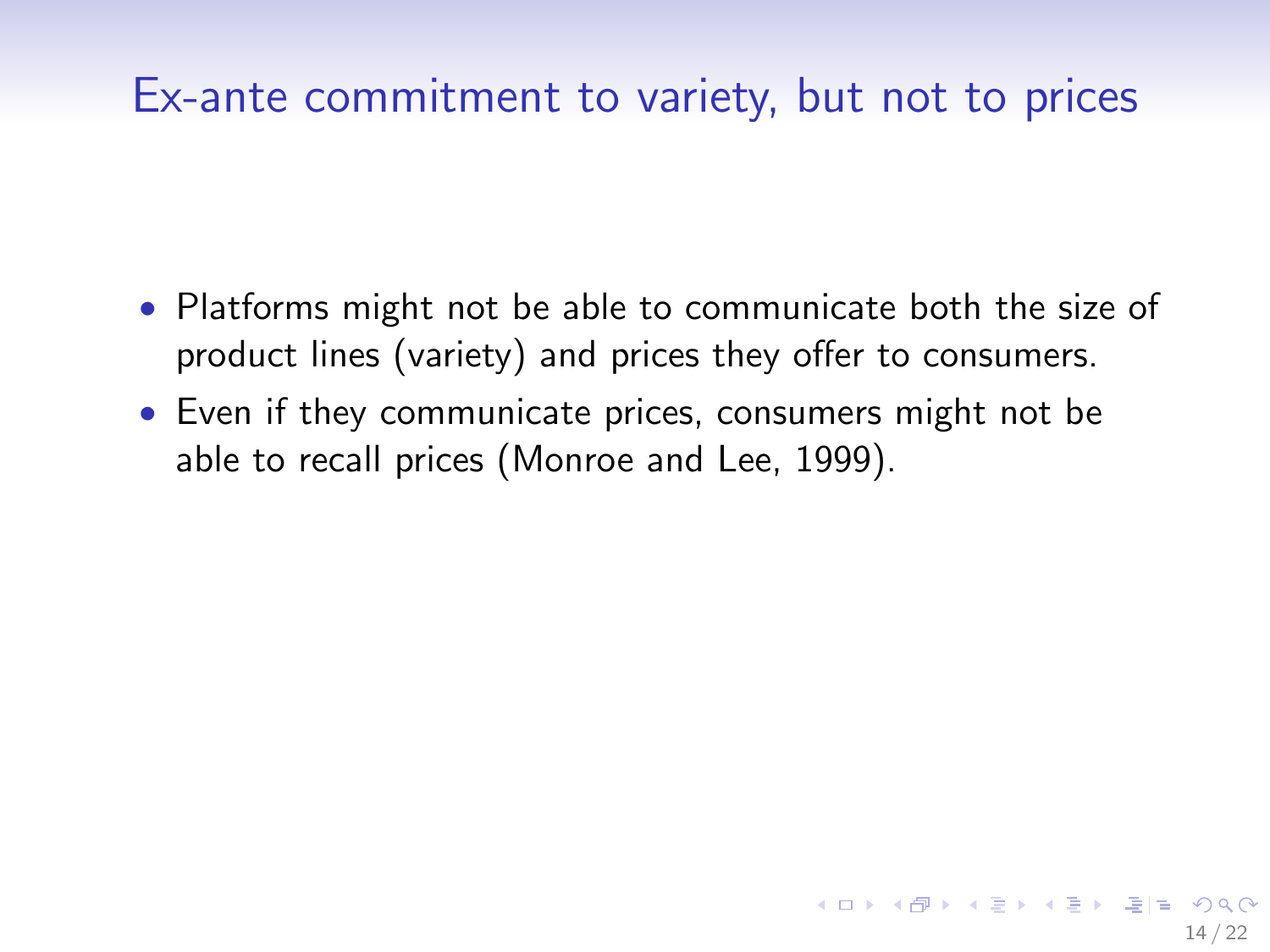- Platforms might not be able to communicate both the size of product lines (variety) and prices they offer to consumers.
- Even if they communicate prices, consumers might not be able to recall prices (Monroe and Lee, 1999).
- Platforms' variety choices are usually set for a longer period of time than their prices.

14 / 22

KOR KAR KERKER EE KAA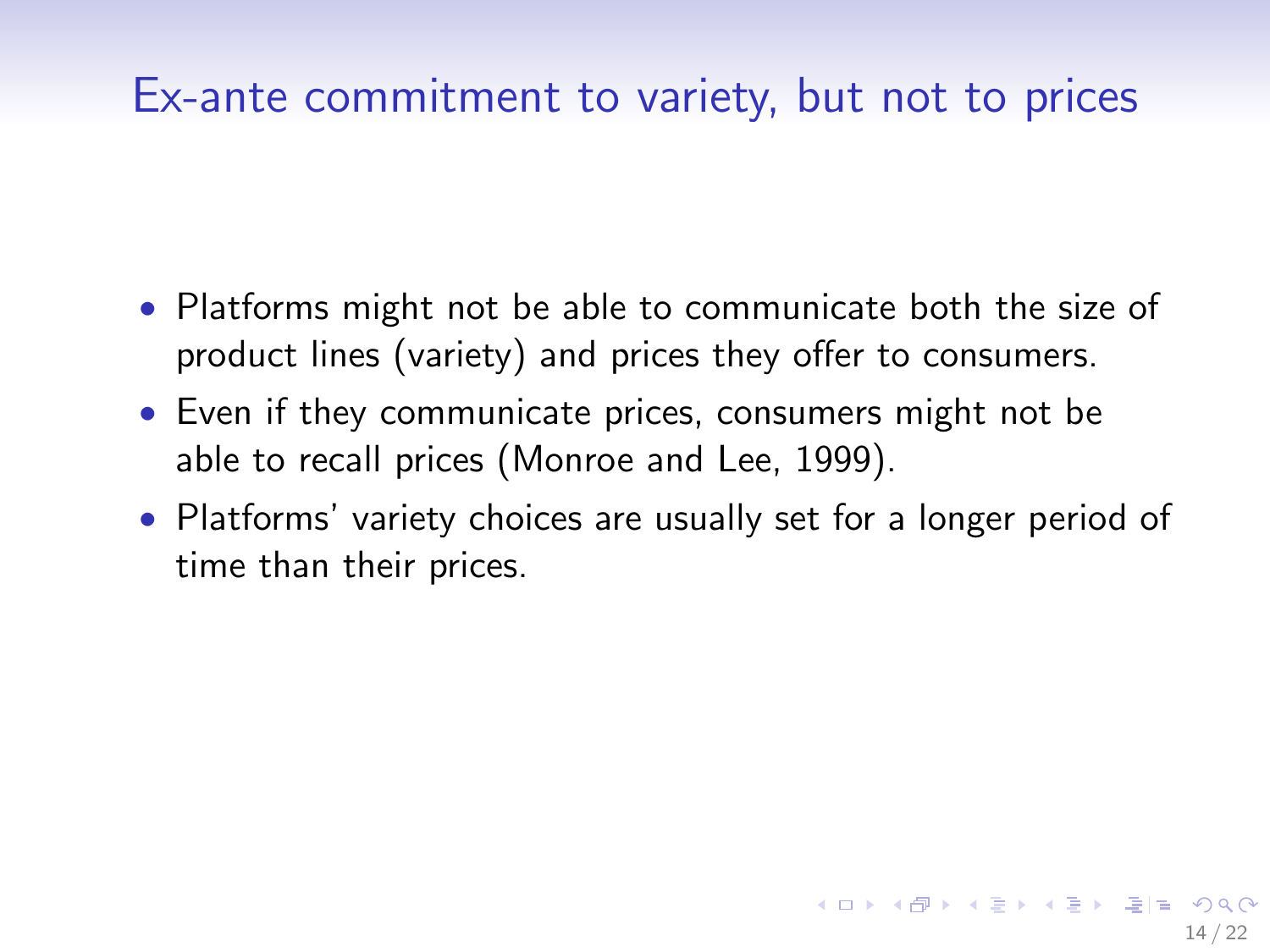- Platforms might not be able to communicate both the size of product lines (variety) and prices they offer to consumers.
- Even if they communicate prices, consumers might not be able to recall prices (Monroe and Lee, 1999).
- Platforms' variety choices are usually set for a longer period of time than their prices.
- Thus, platforms might be able to commit to variety, but not to prices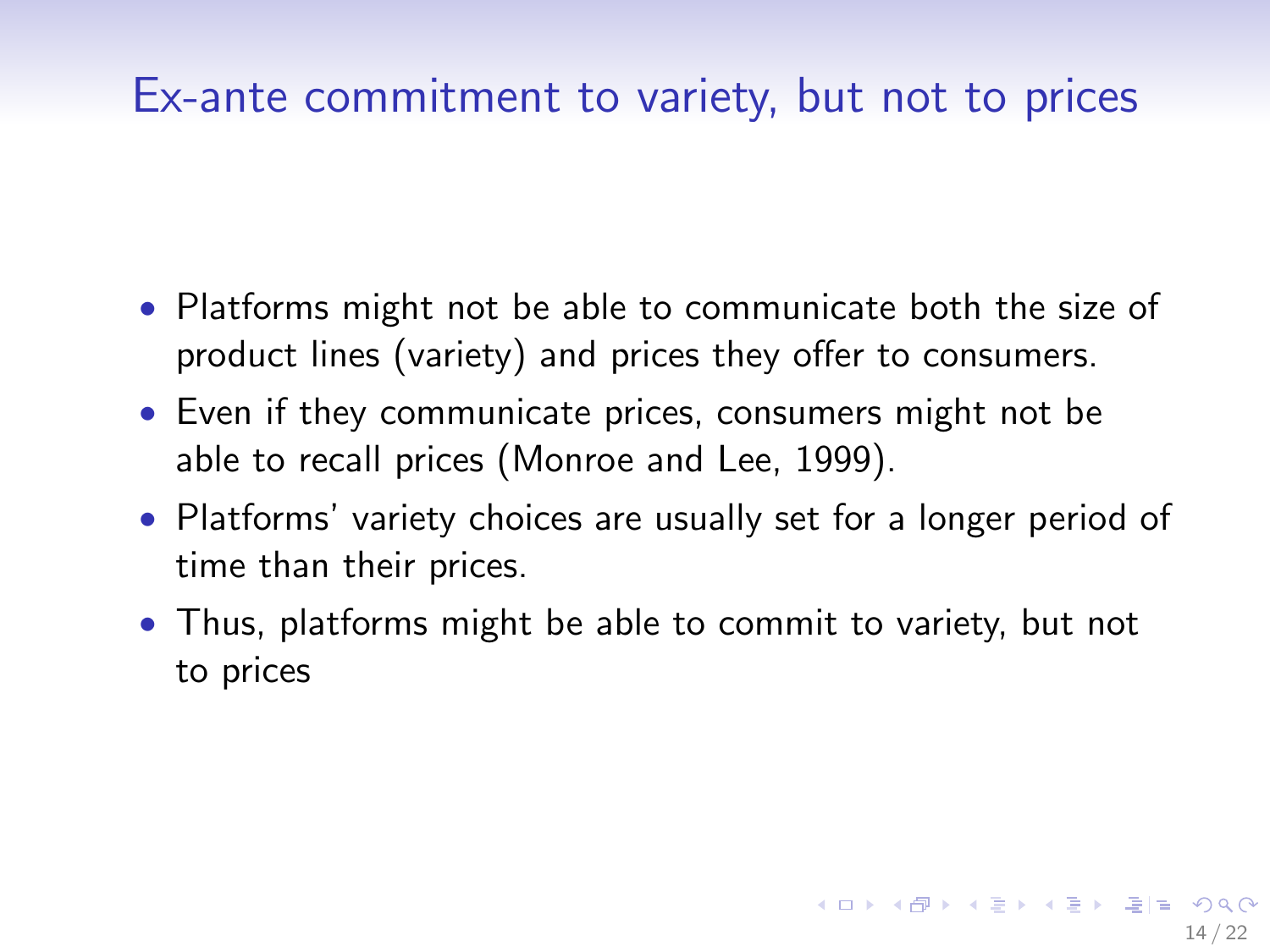• Suppose now the monopolist can commit only to the number of variants ex-ante, but cannot commit to prices.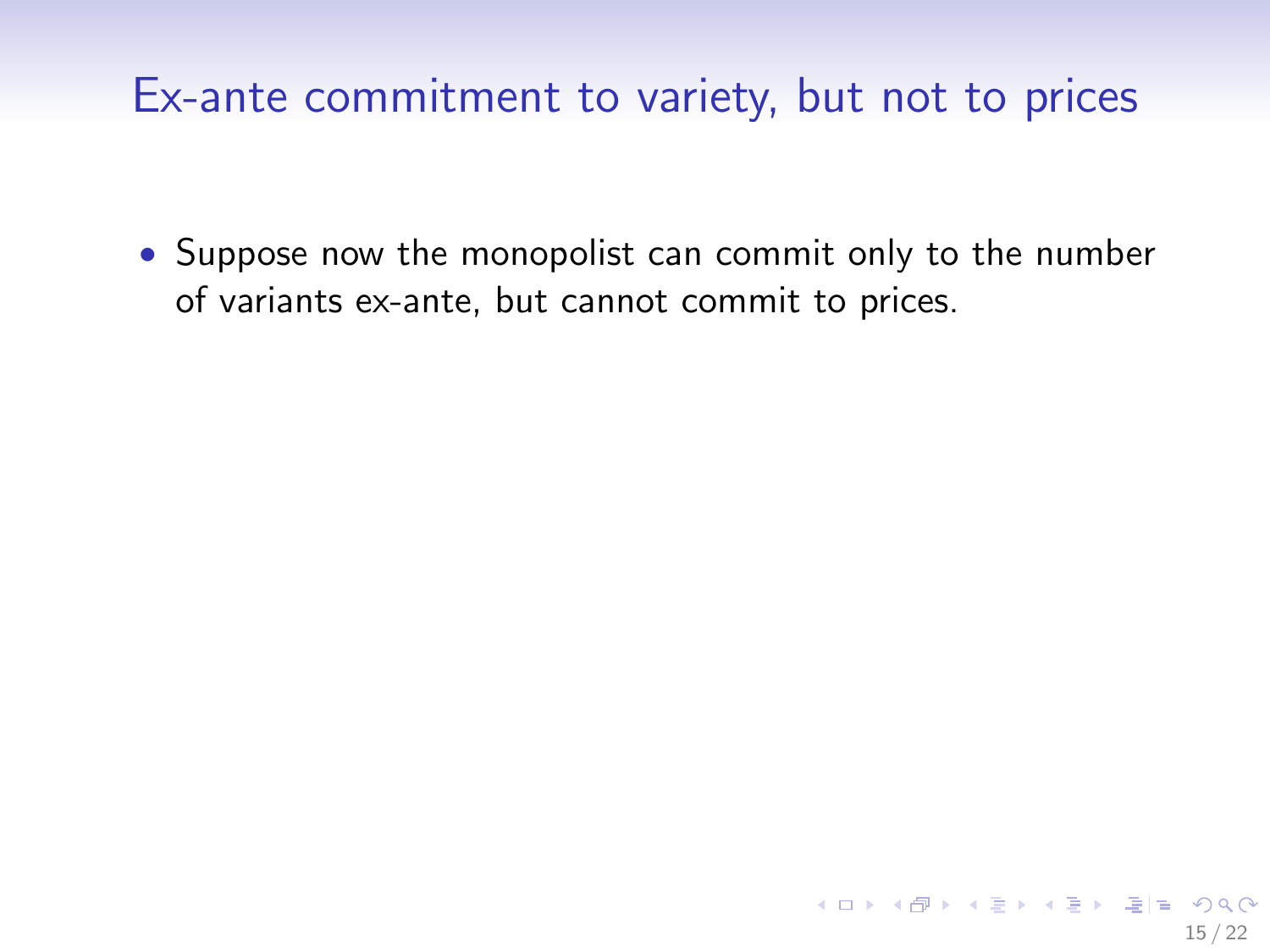- Suppose now the monopolist can commit only to the number of variants ex-ante, but cannot commit to prices.
- Lemma: Offering more variety increases consumers' expected ex-post prices,  $\frac{dP^e}{dn} > 0$ , since more variety implies better matches to tastes, and so the monopolist could capture more surplus via higher prices (better segmentation).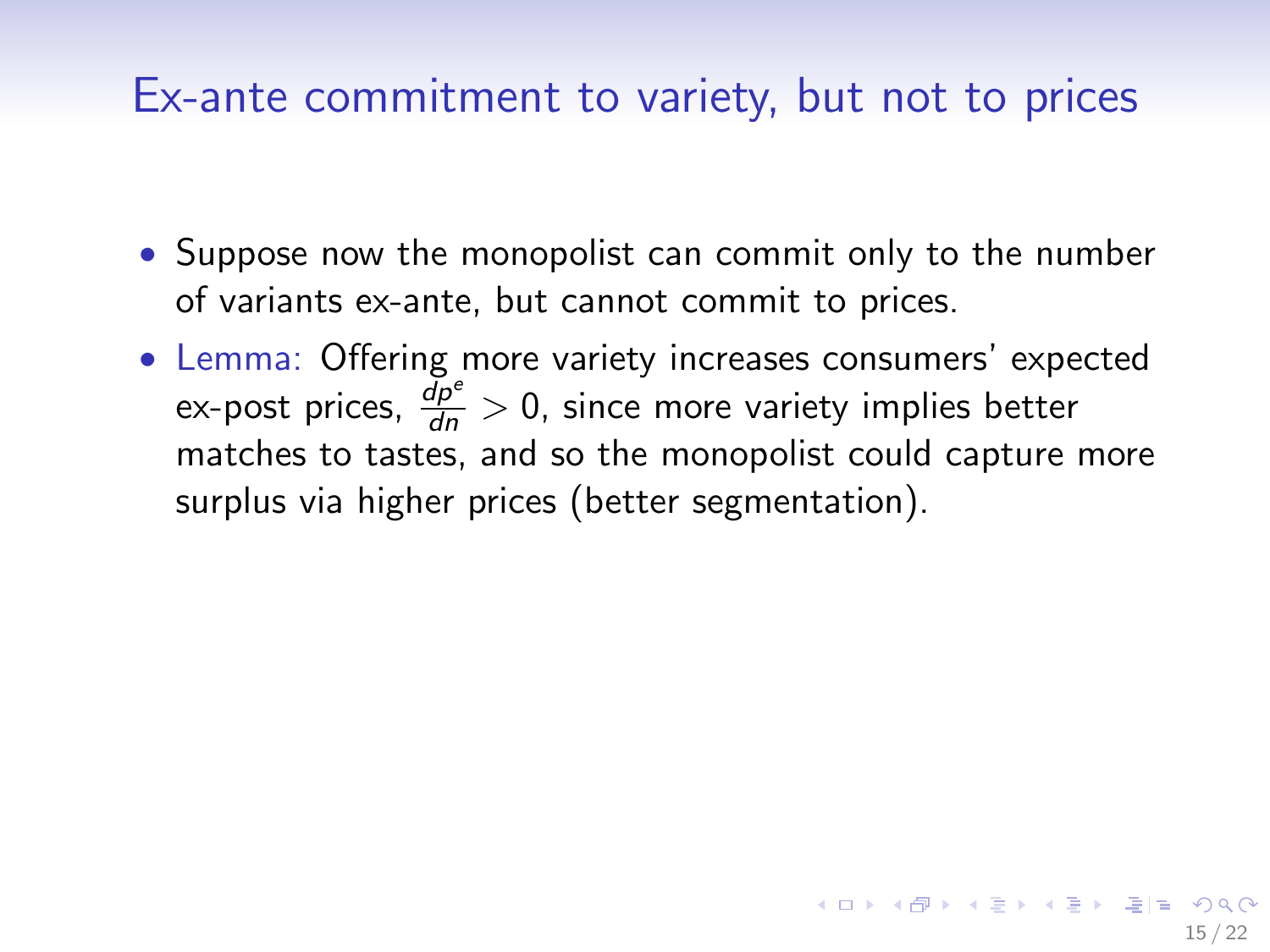- Suppose now the monopolist can commit only to the number of variants ex-ante, but cannot commit to prices.
- Lemma: Offering more variety increases consumers' expected ex-post prices,  $\frac{dP^e}{dn} > 0$ , since more variety implies better matches to tastes, and so the monopolist could capture more surplus via higher prices (better segmentation).

15 / 22

KOR KAR KERKER EE KAA

• Hence, by offering fewer variants the monopolist could communicate (credibly) lower ex-post prices.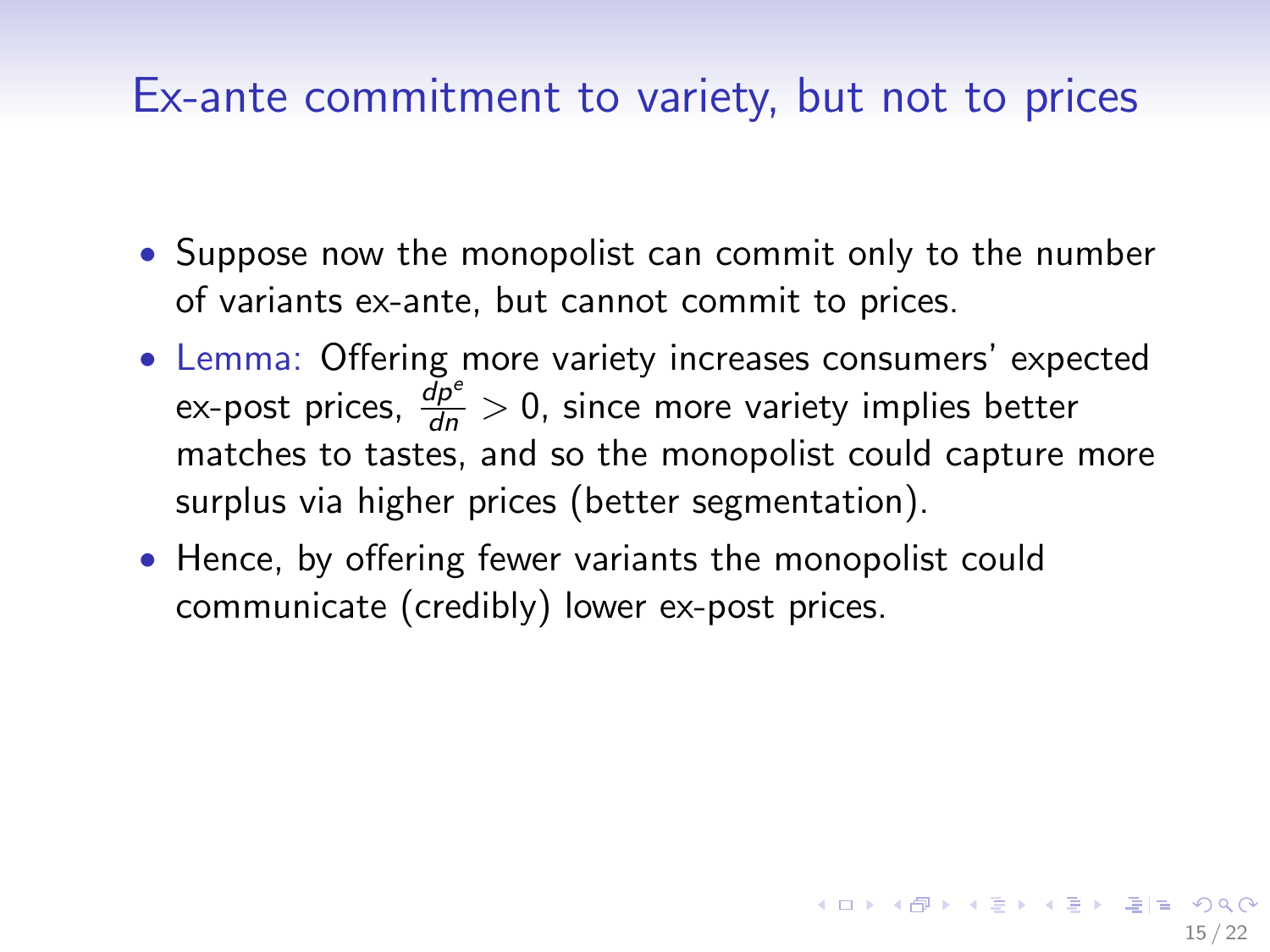- <span id="page-55-0"></span>• Suppose now the monopolist can commit only to the number of variants ex-ante, but cannot commit to prices.
- Lemma: Offering more variety increases consumers' expected ex-post prices,  $\frac{dP^e}{dn} > 0$ , since more variety implies better matches to tastes, and so the monopolist could capture more surplus via higher prices (better segmentation).
- Hence, by offering fewer variants the monopolist could communicate (credibly) lower ex-post prices.
- Proposition 5: The monopolist offers fewer variants and lower prices than the case where both variety and prices observed ex-ante.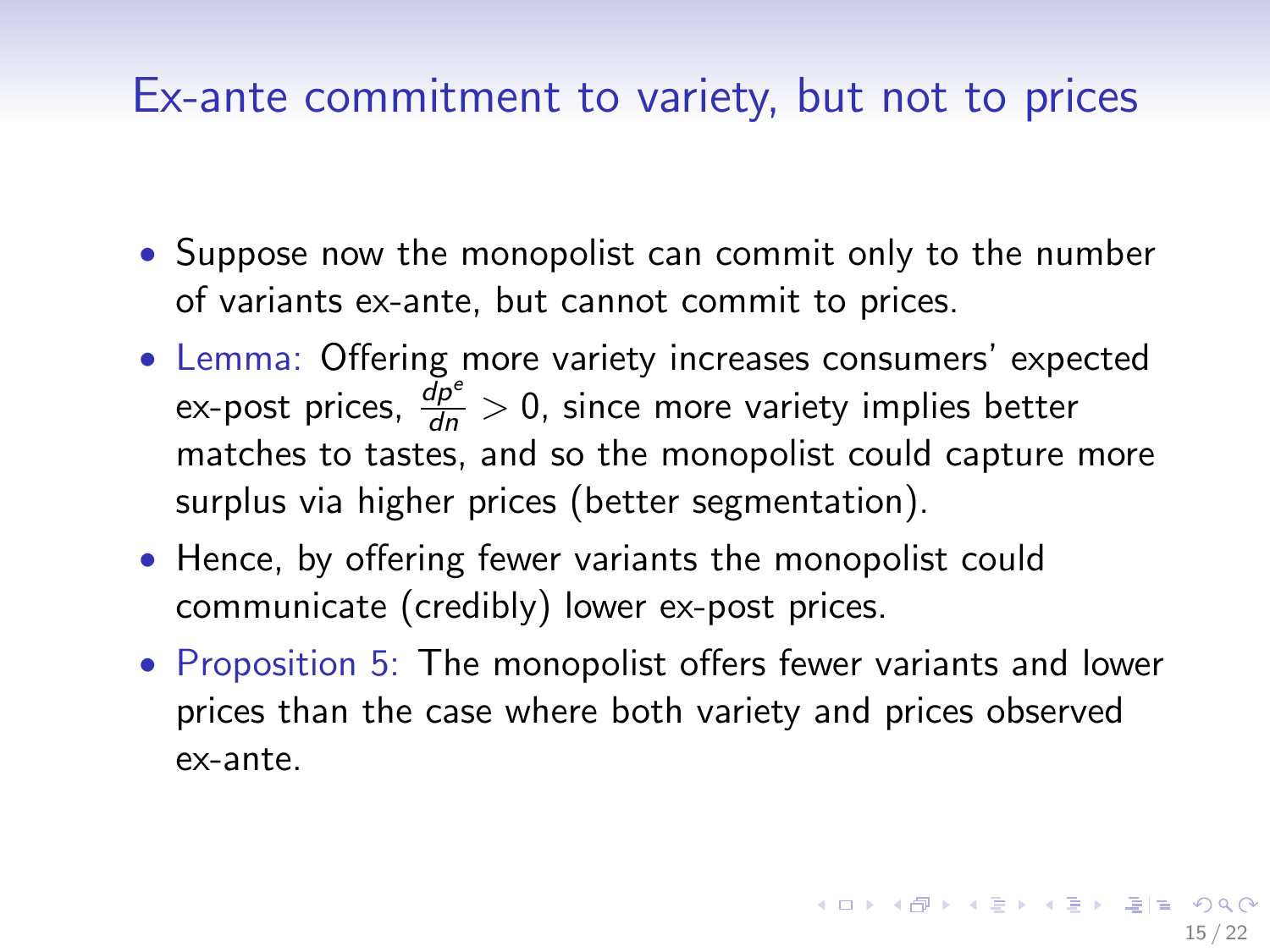<span id="page-56-0"></span>• Proposition 6: Compared to the second-best optimal variety, the monopolist offers too few variants if the indirect utility,  $V(n, p^e(n))$ , is increasing in *n*. Otherwise, it offers too many variants.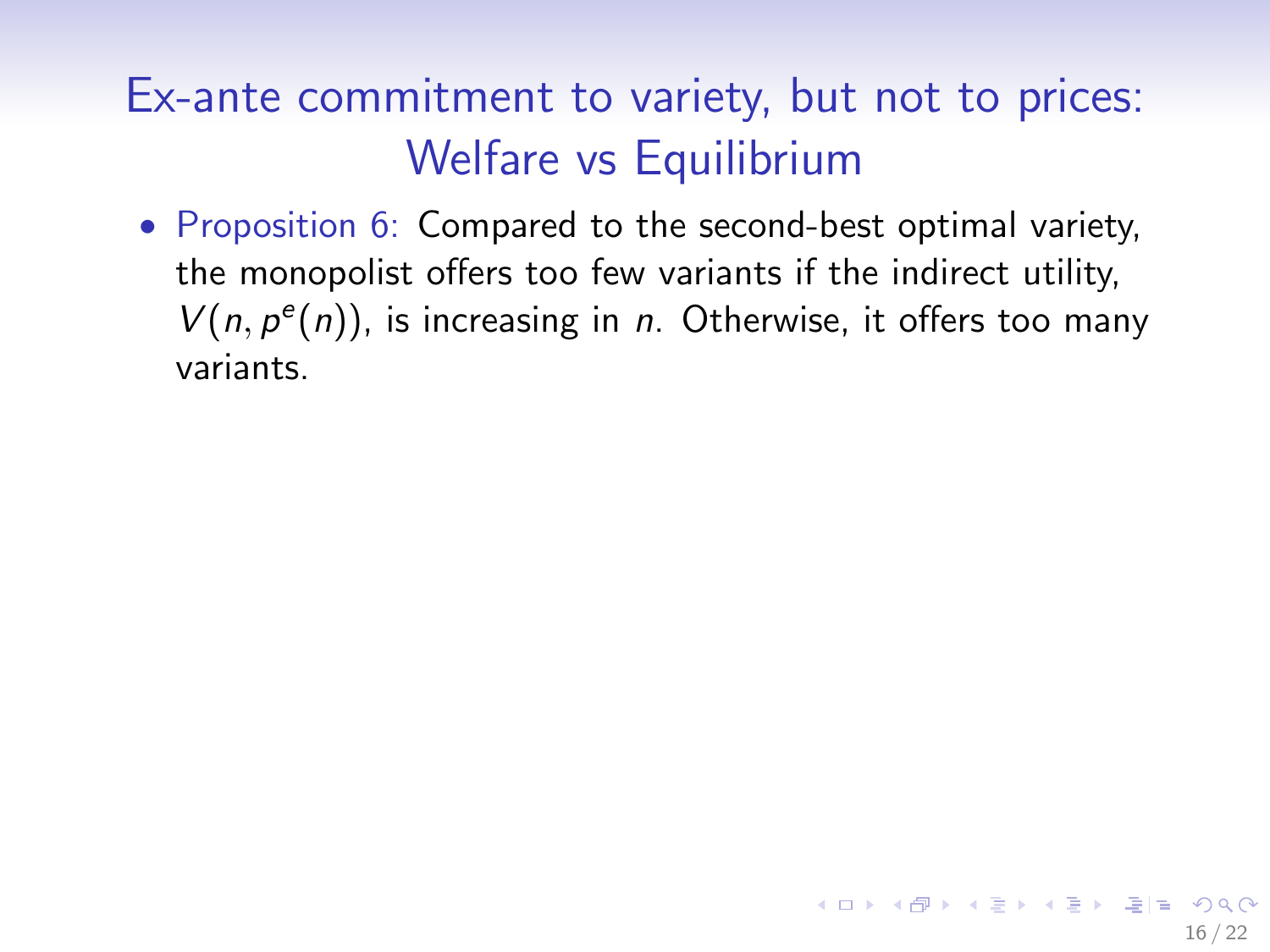- Proposition 6: Compared to the second-best optimal variety, the monopolist offers too few variants if the indirect utility,  $V(n, p^e(n))$ , is increasing in *n*. Otherwise, it offers too many variants.
- Corollary 2: In Vickrey-Salop model with linear/convex/power transportation costs  $t(x)$ , the indirect utility from variety is decreasing and so the monopolist offers too many variants.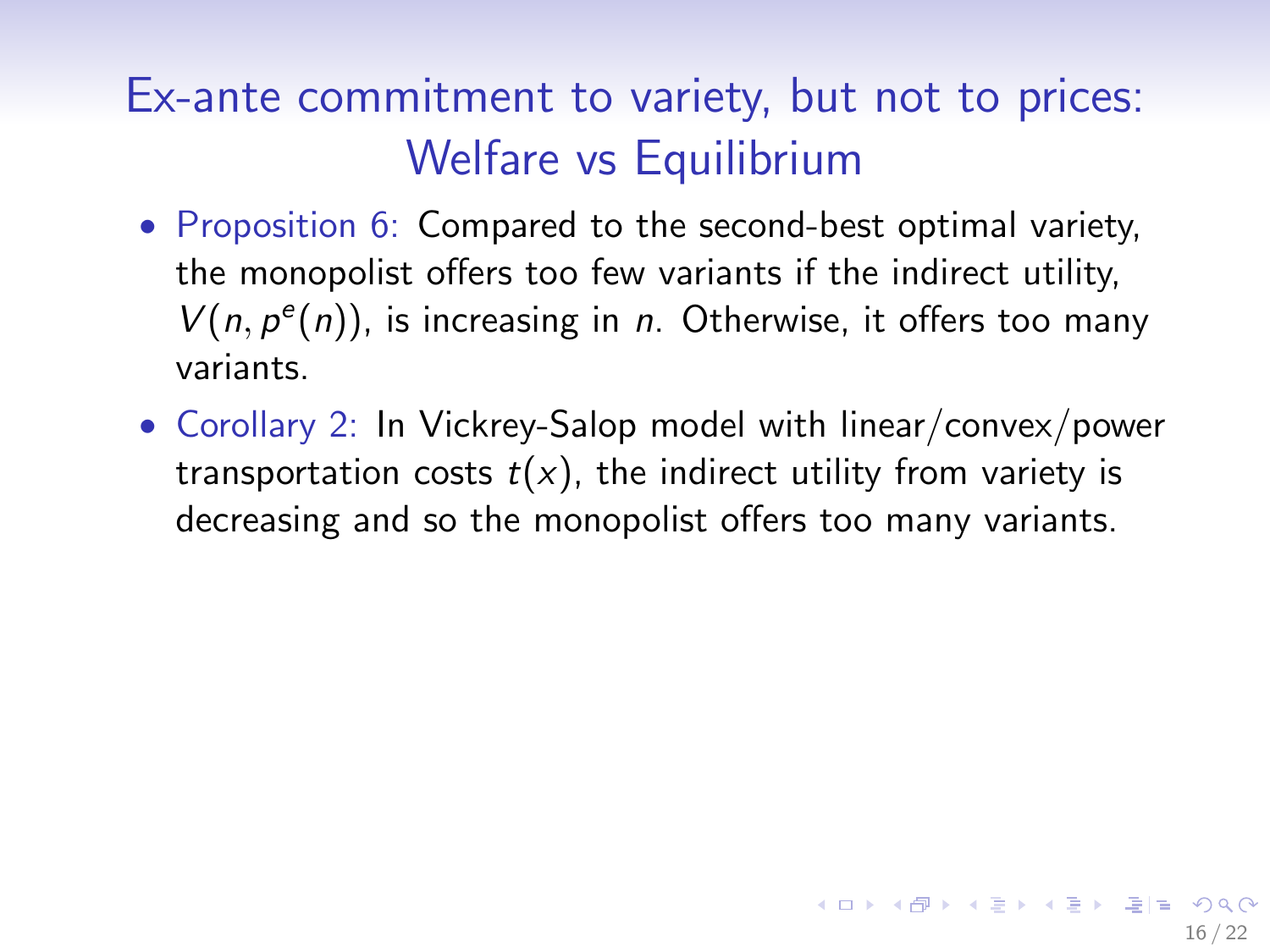- Proposition 6: Compared to the second-best optimal variety, the monopolist offers too few variants if the indirect utility,  $V(n, p^e(n))$ , is increasing in *n*. Otherwise, it offers too many variants.
- Corollary 2: In Vickrey-Salop model with linear/convex/power transportation costs  $t(x)$ , the indirect utility from variety is decreasing and so the monopolist offers too many variants.
- Intuition: With localized competition, the price effect dominates the direct variety effect.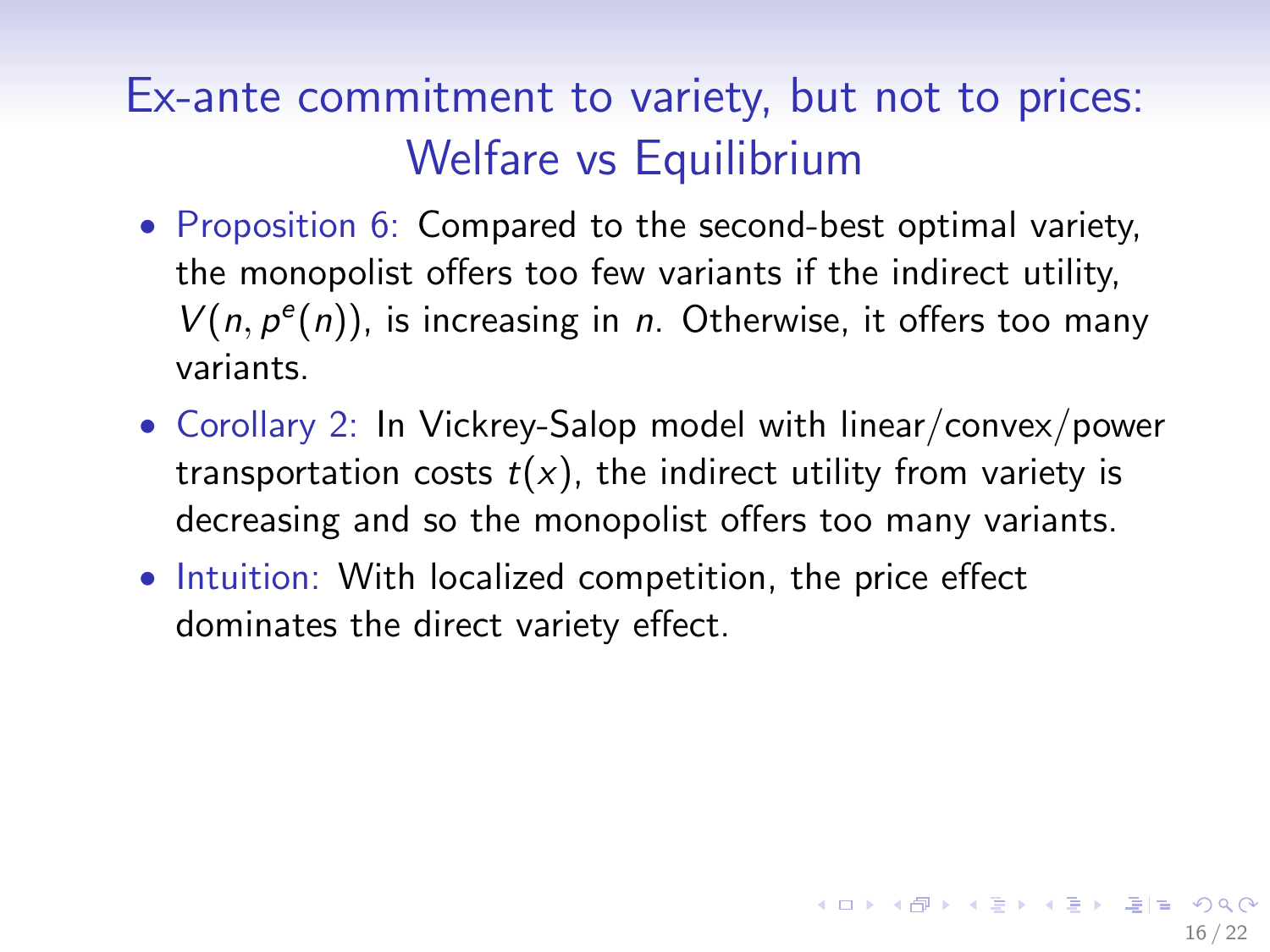- <span id="page-59-0"></span>• Proposition 6: Compared to the second-best optimal variety, the monopolist offers too few variants if the indirect utility,  $V(n, p^e(n))$ , is increasing in *n*. Otherwise, it offers too many variants.
- Corollary 2: In Vickrey-Salop model with linear/convex/power transportation costs  $t(x)$ , the indirect utility from variety is decreasing and so the monopolist offers too many variants.
- Intuition: With localized competition, the price effect dominates the direct variety effect.
- Corollary 3: In multinominal logit model, the indirect utility is increasing in variety, and so the monopolist offers too few variants.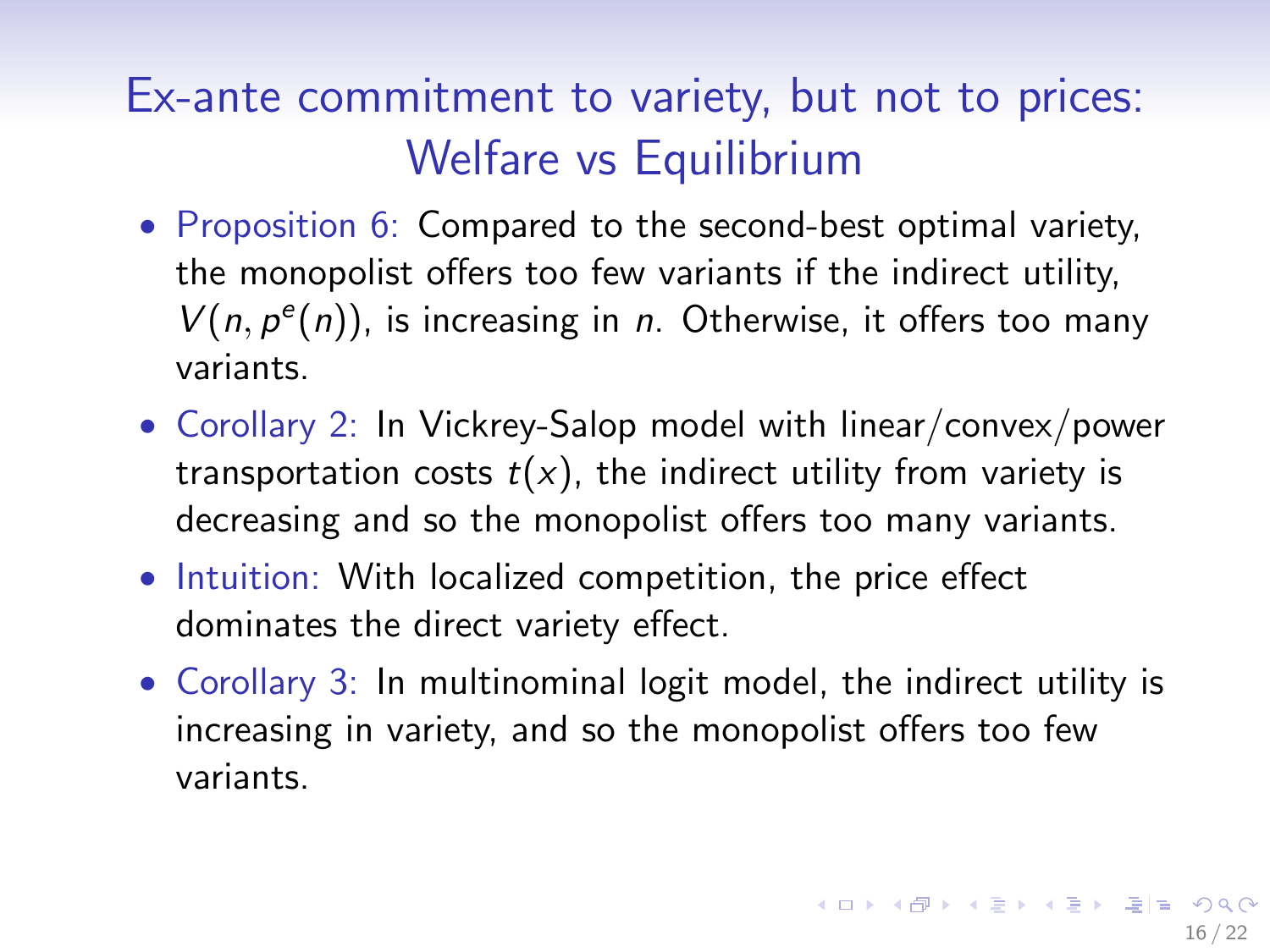- Proposition 6: Compared to the second-best optimal variety, the monopolist offers too few variants if the indirect utility,  $V(n, p^e(n))$ , is increasing in *n*. Otherwise, it offers too many variants.
- Corollary 2: In Vickrey-Salop model with linear/convex/power transportation costs  $t(x)$ , the indirect utility from variety is decreasing and so the monopolist offers too many variants.
- Intuition: With localized competition, the price effect dominates the direct variety effect.
- Corollary 3: In multinominal logit model, the indirect utility is increasing in variety, and so the monopolist offers too few variants.
- Intuition: With global competition between products, the direct variety [e](#page-59-0)[ffe](#page-61-0)[ct](#page-55-0) dominates the price effect[.](#page-56-0)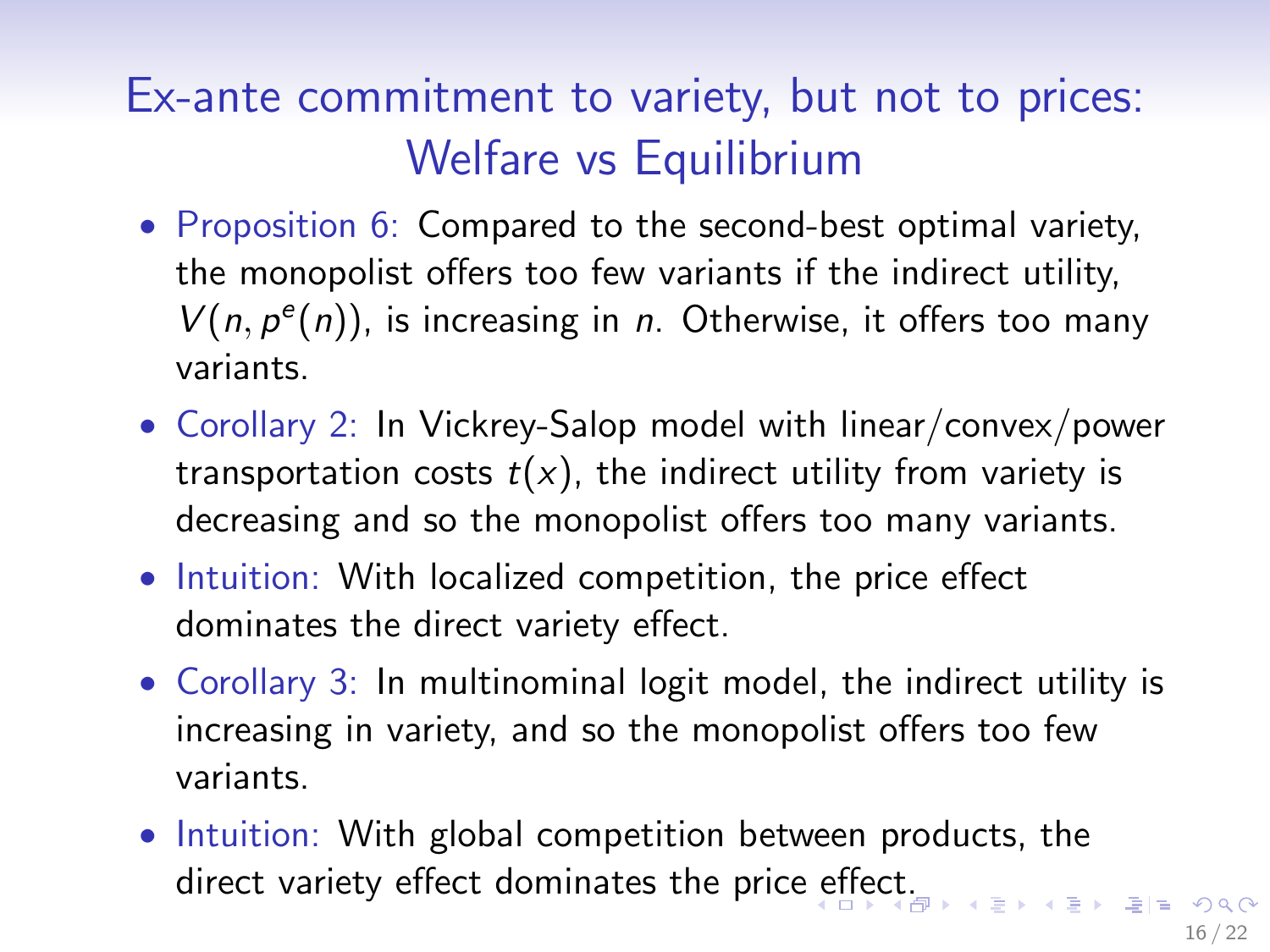### <span id="page-61-0"></span>No ex-ante commitment to variety or price

• Proposition 7: If the indirect utility increases in variety (multinominal logit), the monopolist offers more variants in the partial commitment case than no commitment case. Otherwise, it offers fewer variants in the partial commitment case (Vickrey-Salop model).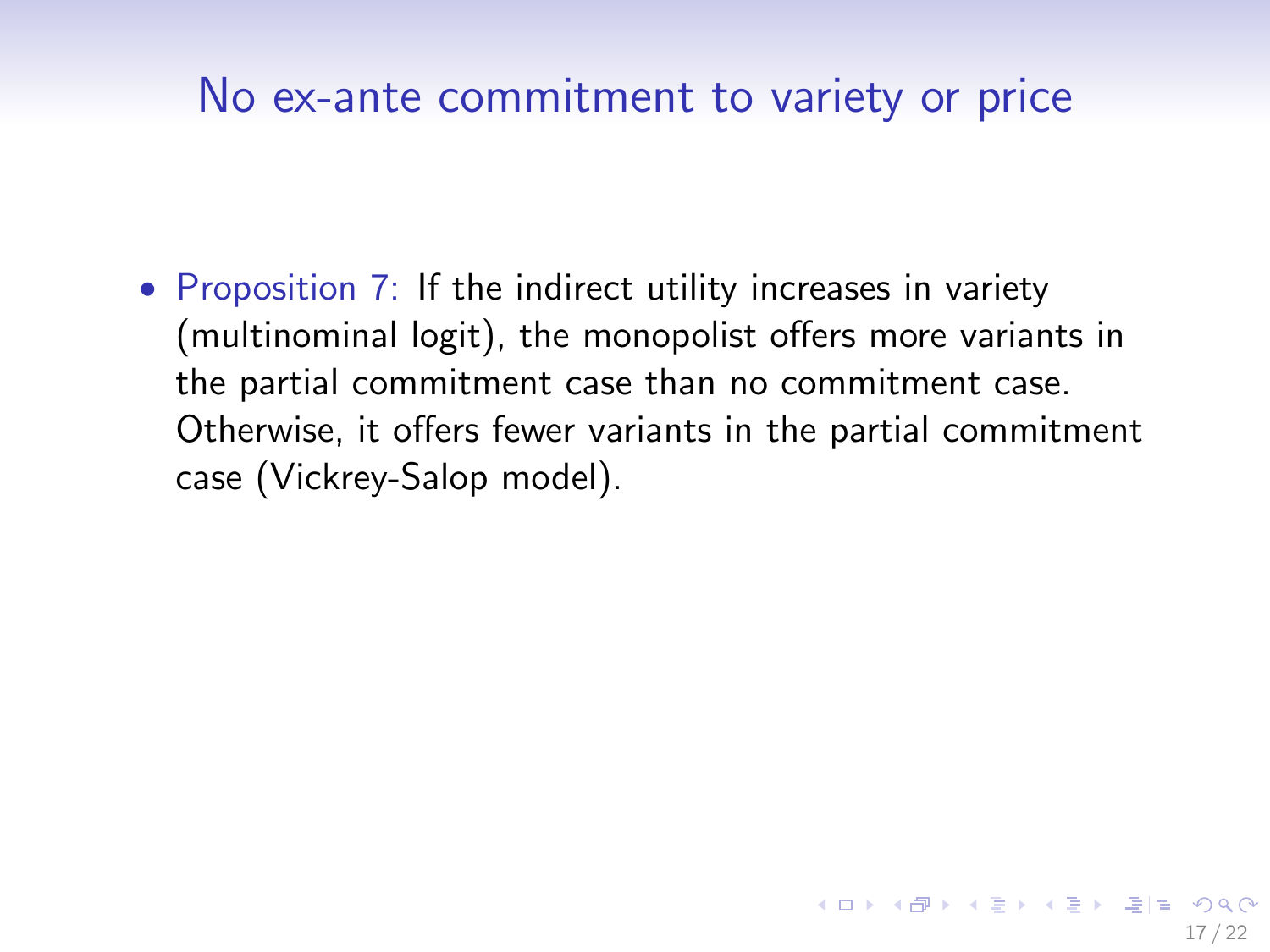#### No ex-ante commitment to variety or price

- Proposition 7: If the indirect utility increases in variety (multinominal logit), the monopolist offers more variants in the partial commitment case than no commitment case. Otherwise, it offers fewer variants in the partial commitment case (Vickrey-Salop model).
- Proposition 8: If  $\partial_{np} V < 0$ , the monopolist sets a higher *n* and  $\tilde{\tau}$  in the full commitment case than no commitment case. Both the monopolist and consumers are better-off with full commitment. [Spence (1976)]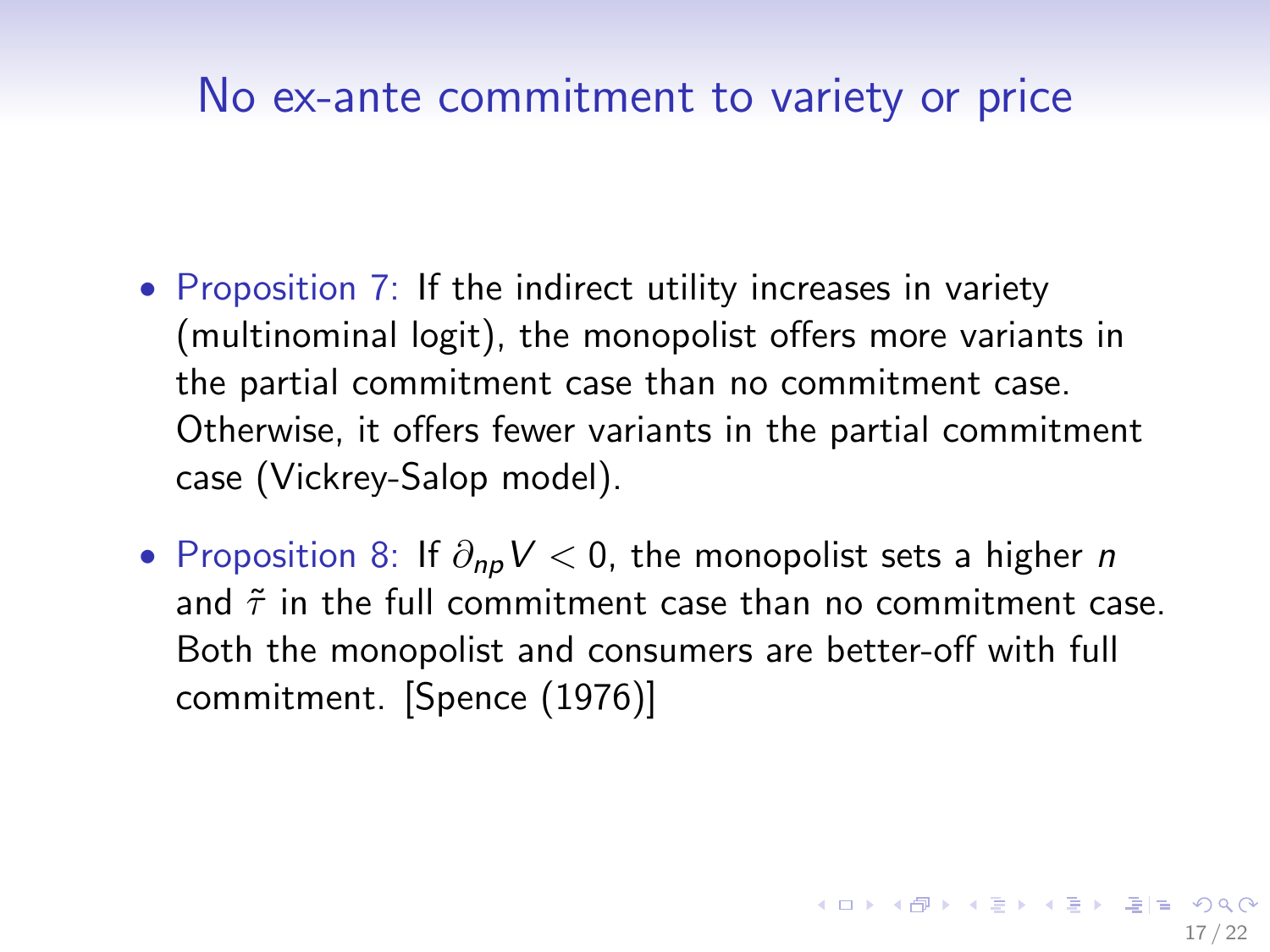• Corollary 4: The monopolist sets  $p^* > c$  (distorts ex-post trade) and sets

$$
S^* = \frac{F(\tilde{\tau})}{f(\tilde{\tau})} - \pi(p^*, n^*)
$$

18 / 22

KOR KAR KERKER EE KORA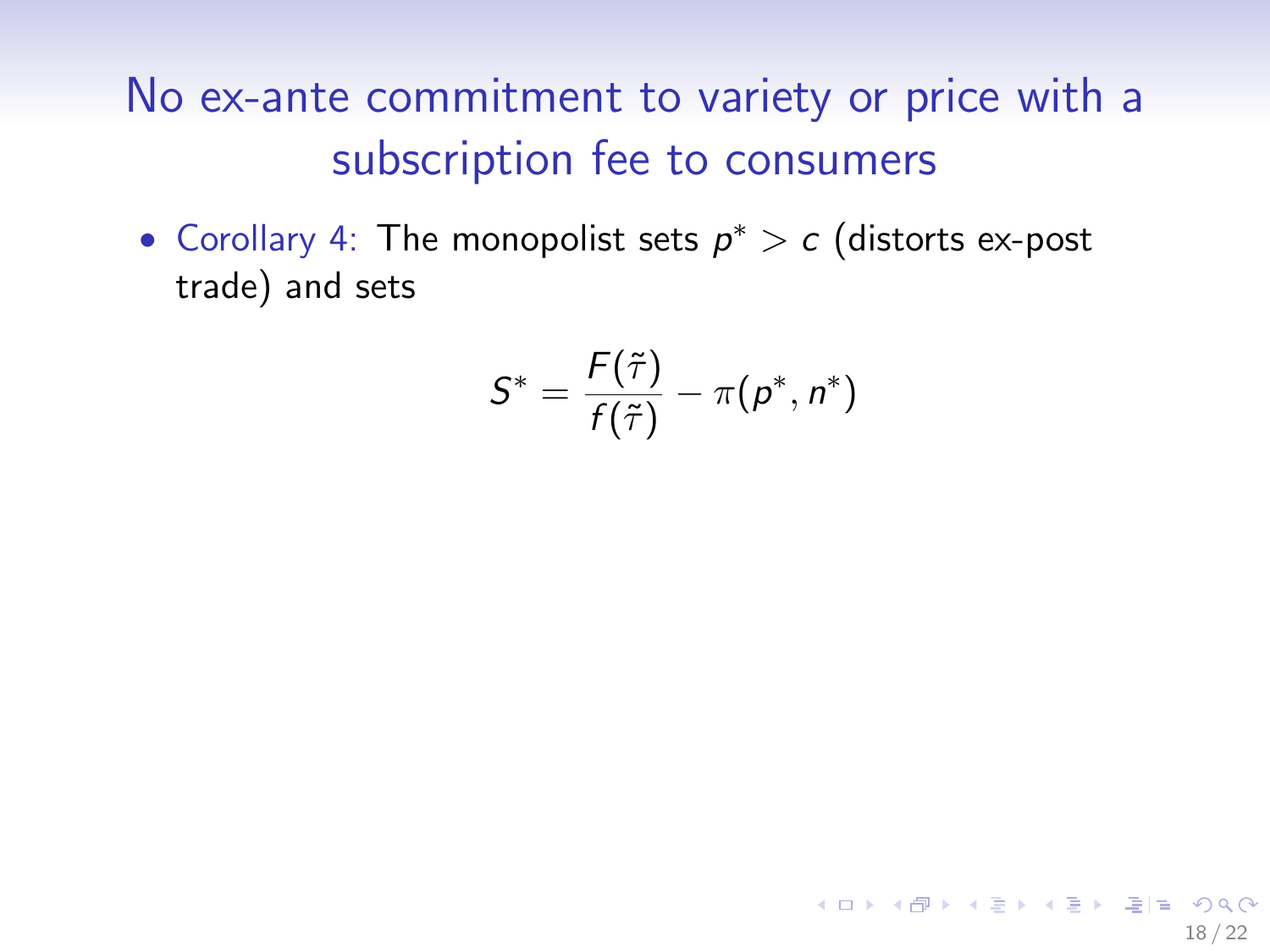• Corollary 4: The monopolist sets  $p^* > c$  (distorts ex-post trade) and sets

$$
S^* = \frac{F(\tilde{\tau})}{f(\tilde{\tau})} - \pi(p^*, n^*)
$$

18 / 22

KOR KAR KERKER EE KAA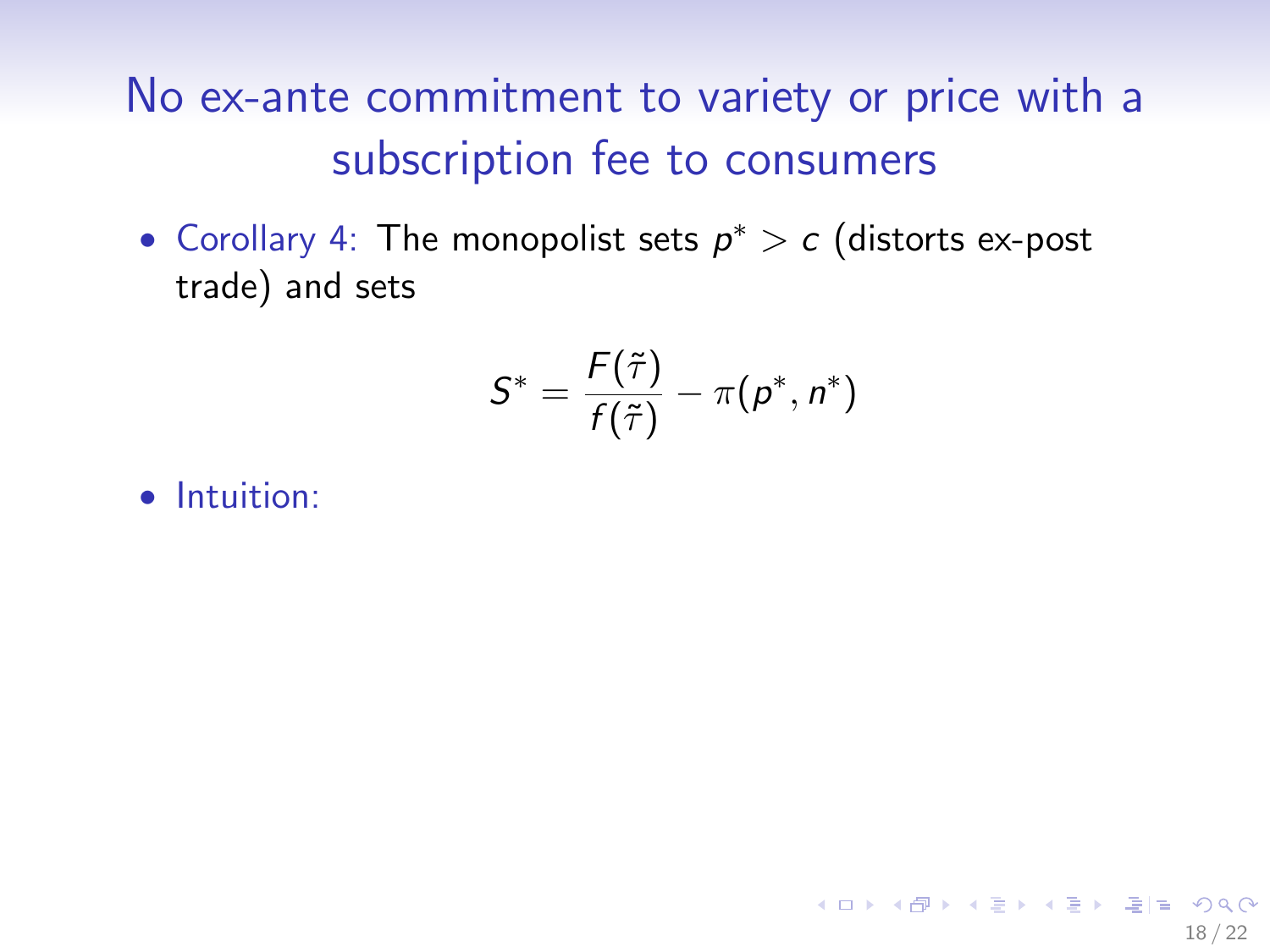• Corollary 4: The monopolist sets  $p^* > c$  (distorts ex-post trade) and sets

$$
S^* = \frac{F(\tilde{\tau})}{f(\tilde{\tau})} - \pi(p^*, n^*)
$$

- Intuition:
	- Consumers expect ex-post monopoly prices (full hold-up).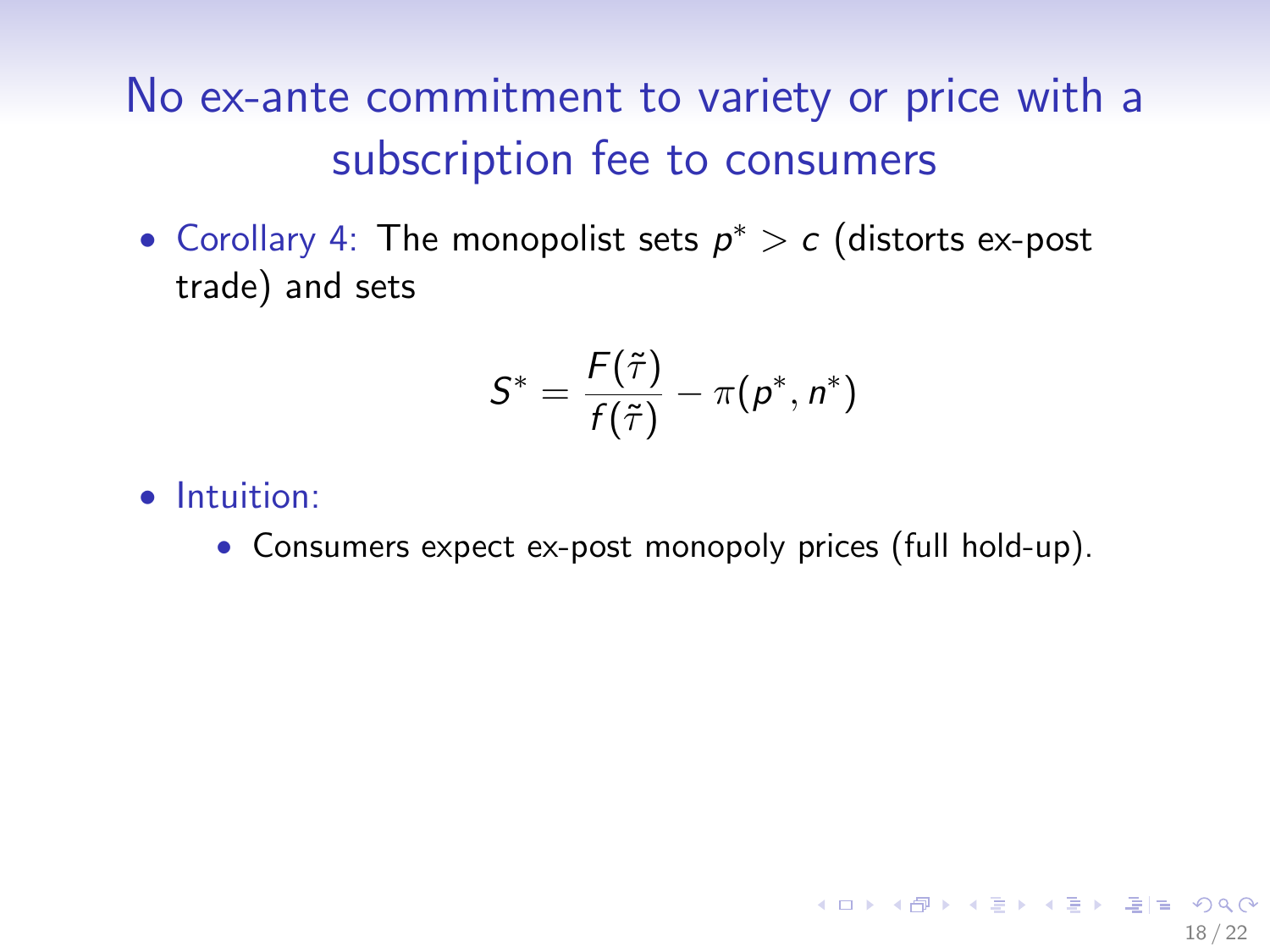• Corollary 4: The monopolist sets  $p^* > c$  (distorts ex-post trade) and sets

$$
S^* = \frac{F(\tilde{\tau})}{f(\tilde{\tau})} - \pi(p^*, n^*)
$$

- Consumers expect ex-post monopoly prices (full hold-up).
- The equilibrium subscription fee has a monopoly markup due to ex-ante downward sloping demand,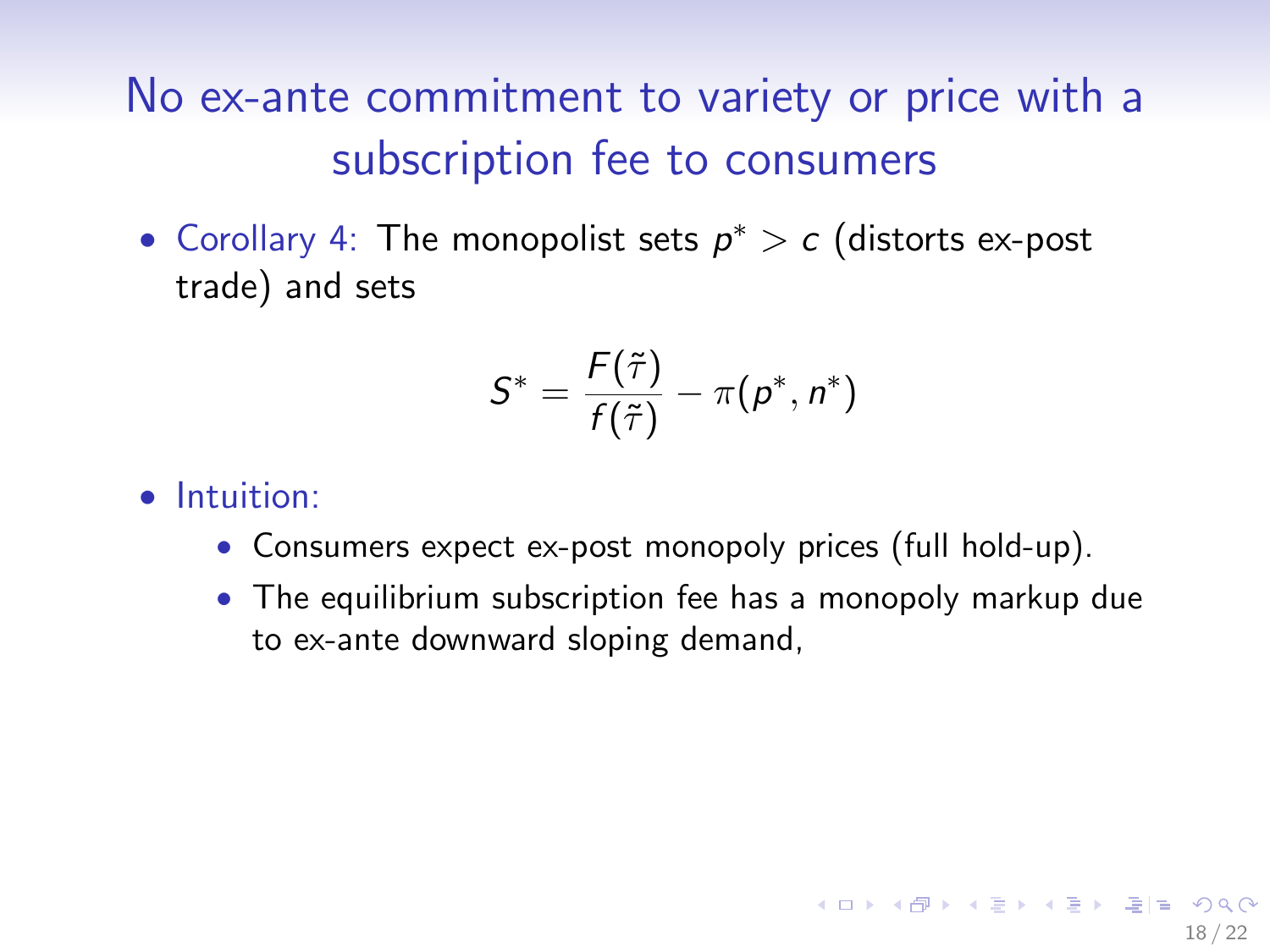• Corollary 4: The monopolist sets  $p^* > c$  (distorts ex-post trade) and sets

$$
S^* = \frac{F(\tilde{\tau})}{f(\tilde{\tau})} - \pi(p^*, n^*)
$$

- Consumers expect ex-post monopoly prices (full hold-up).
- The equilibrium subscription fee has a monopoly markup due to ex-ante downward sloping demand,
- But the monopolist reduces its markup by the value a consumer generates to the trade platform (per-consumer profit from trade).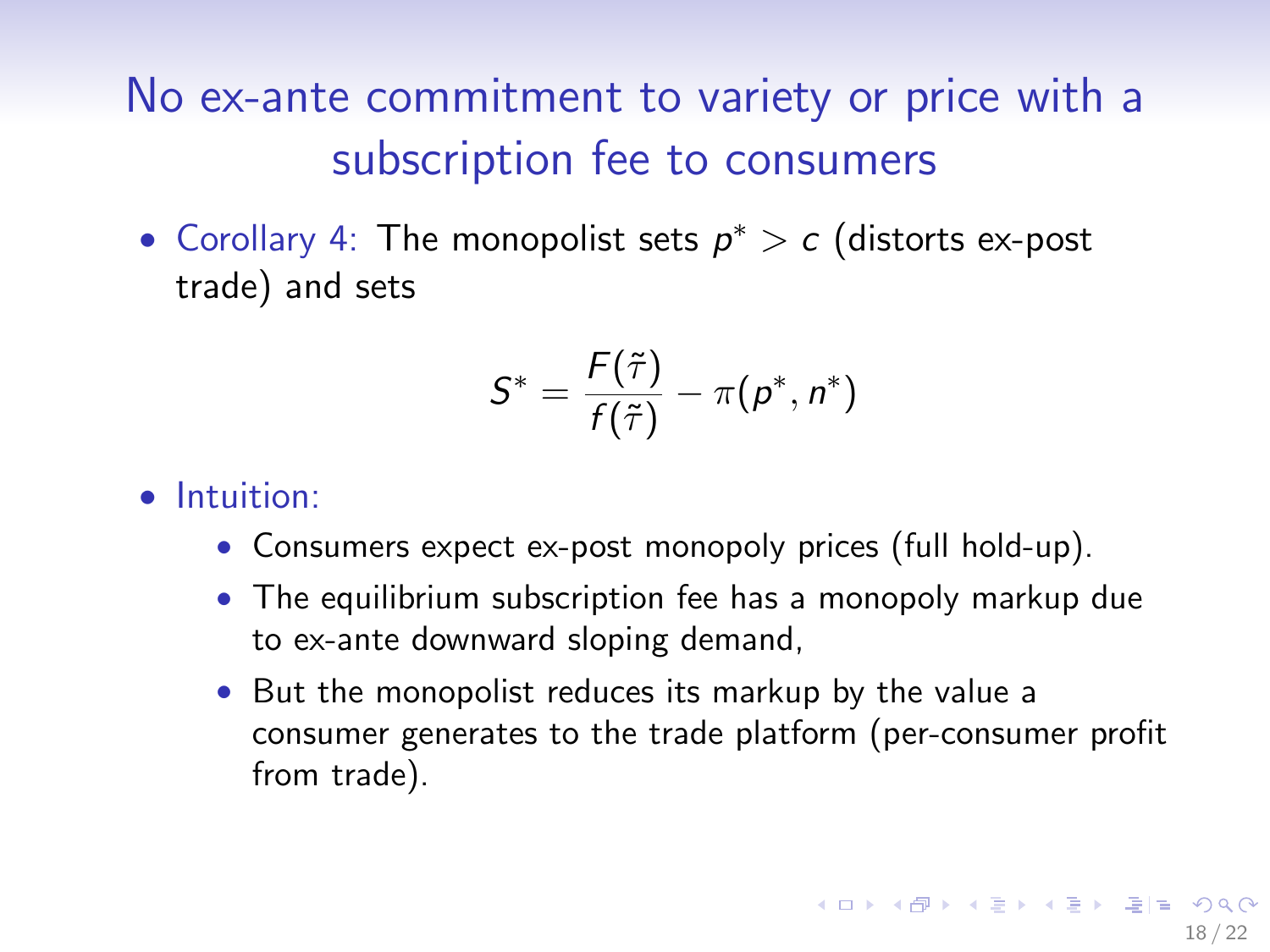• Corollary 4: The monopolist sets  $p^* > c$  (distorts ex-post trade) and sets

$$
S^* = \frac{F(\tilde{\tau})}{f(\tilde{\tau})} - \pi(p^*, n^*)
$$

- Consumers expect ex-post monopoly prices (full hold-up).
- The equilibrium subscription fee has a monopoly markup due to ex-ante downward sloping demand,
- But the monopolist reduces its markup by the value a consumer generates to the trade platform (per-consumer profit from trade).
- This is to communicate consumers that there will be many consumers and products on the platform.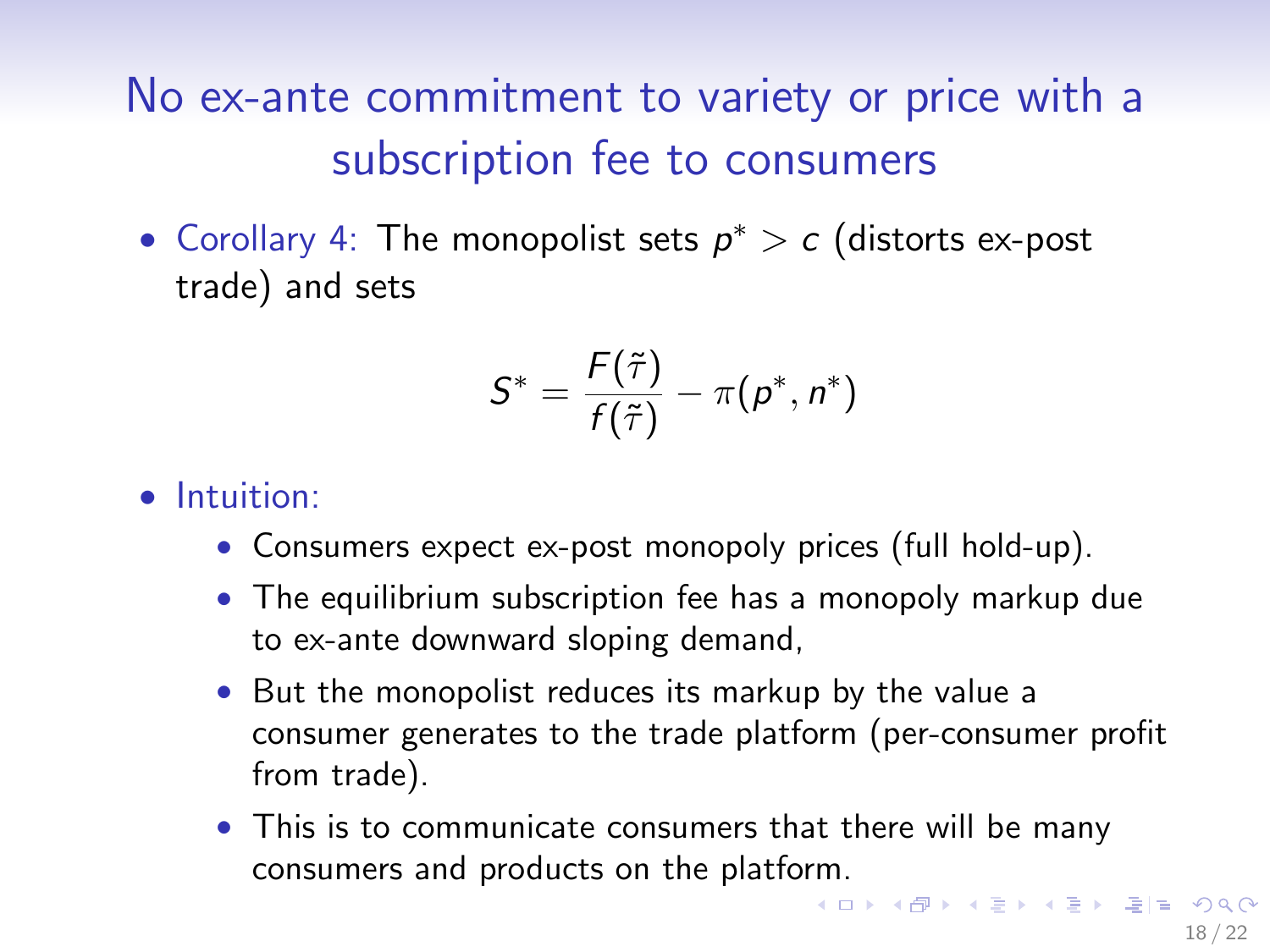# Implications

• Our model with full commitment to prices and variety predicts positive subscription fees to consumers.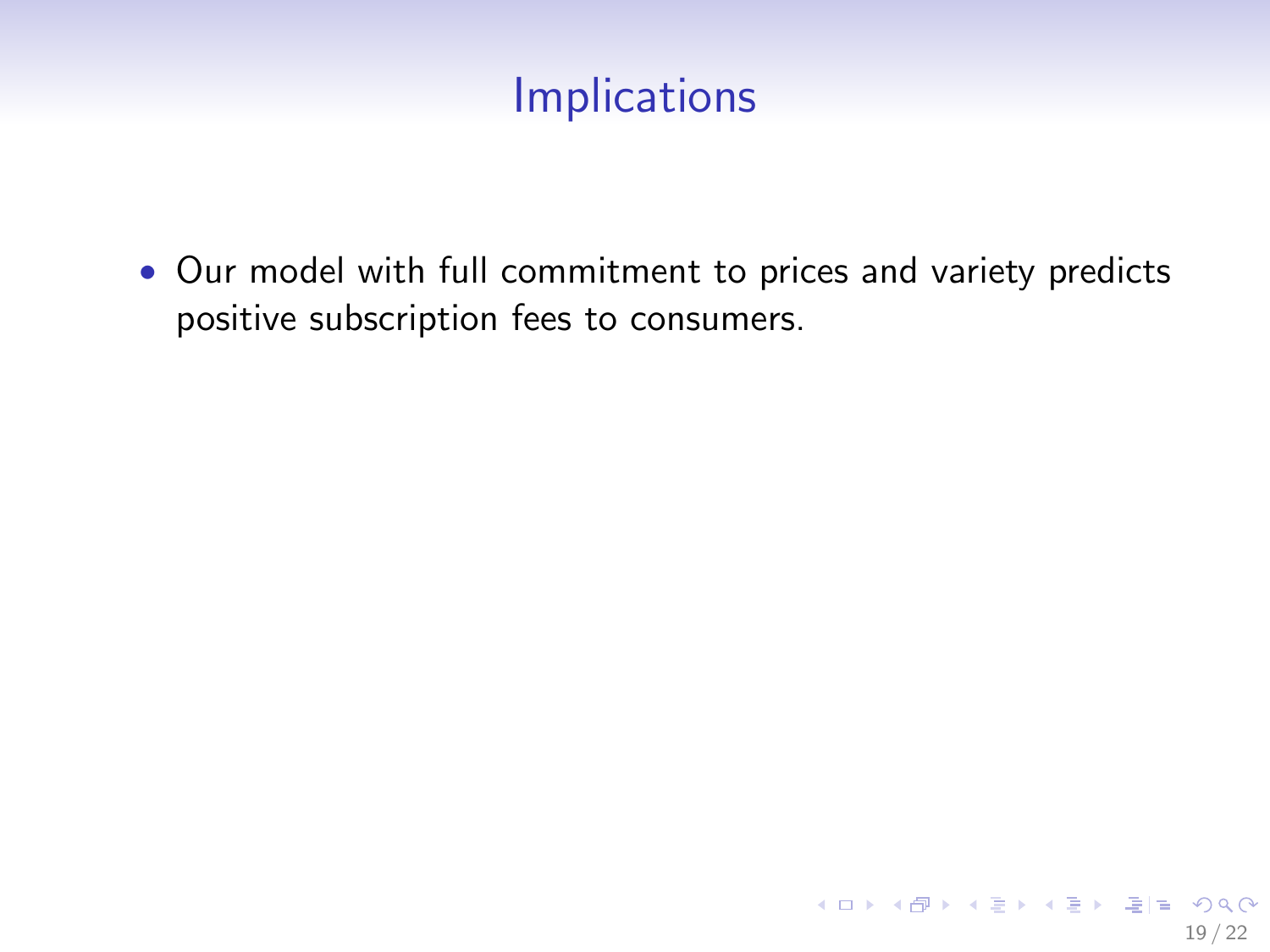# **Implications**

- Our model with full commitment to prices and variety predicts positive subscription fees to consumers.
- Puzzling fact: Consumers do not pay a subscription fee in practice.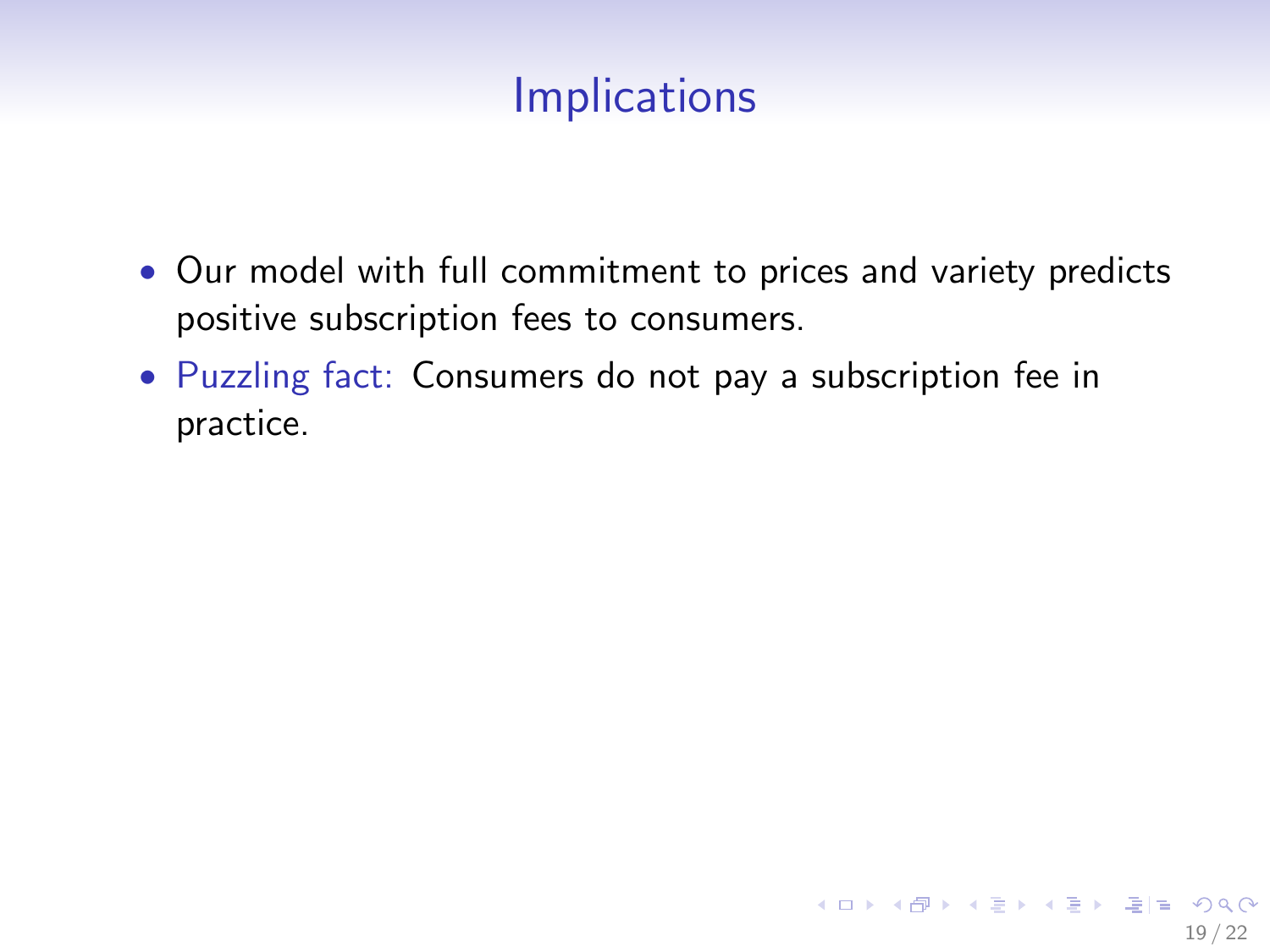# **Implications**

- Our model with full commitment to prices and variety predicts positive subscription fees to consumers.
- Puzzling fact: Consumers do not pay a subscription fee in practice.
- Our explanation: This might be due to full hold-up (consumers do not see prices or variety before visiting the platform)  $(S < 0)$ .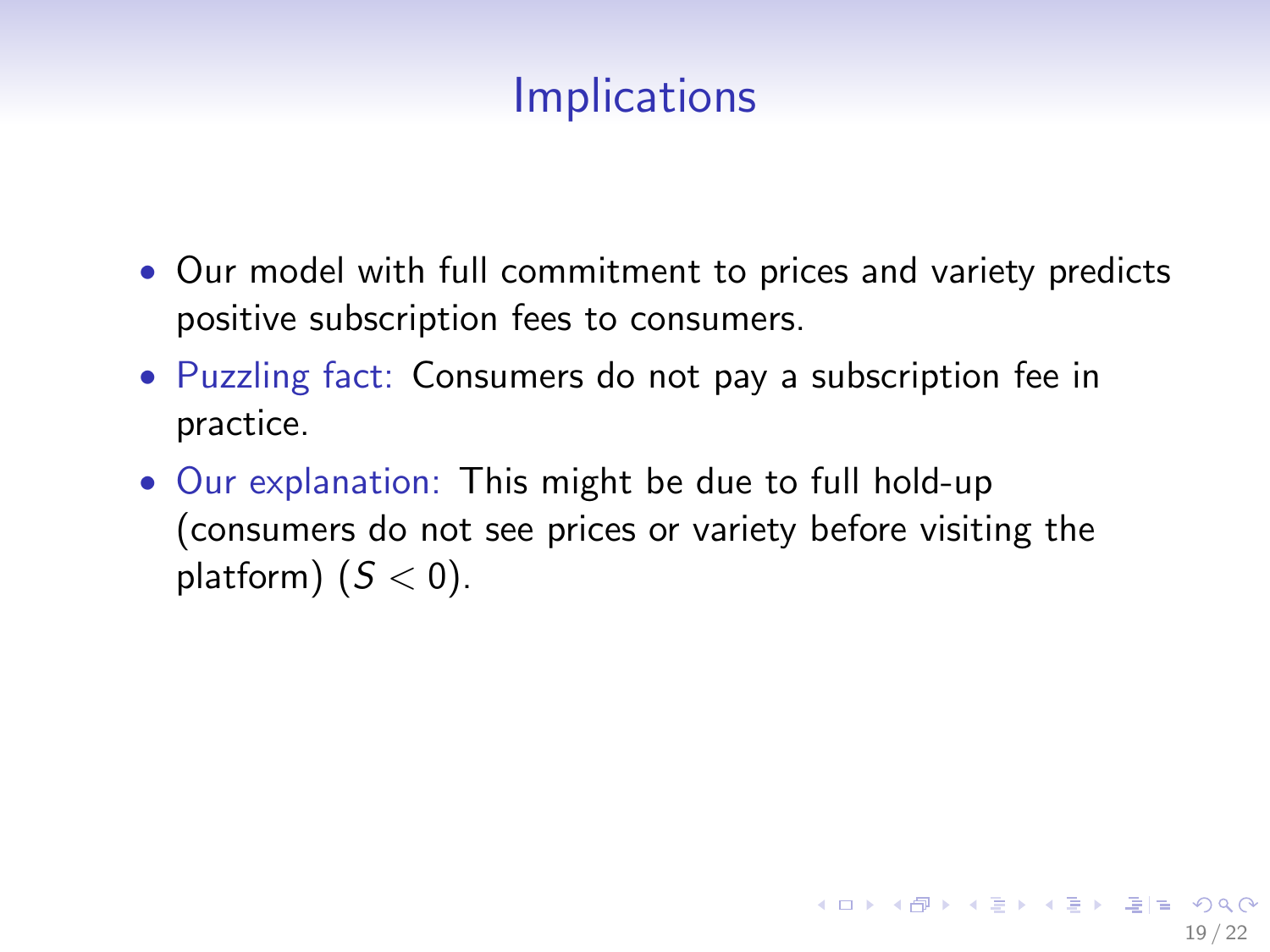## **Implications**

- Our model with full commitment to prices and variety predicts positive subscription fees to consumers.
- Puzzling fact: Consumers do not pay a subscription fee in practice.
- Our explanation: This might be due to full hold-up (consumers do not see prices or variety before visiting the platform)  $(S < 0)$ .
- Competition between platforms might eliminate the monopoly markup and so make below cost subscription fee more likely:  $S = -\pi$ .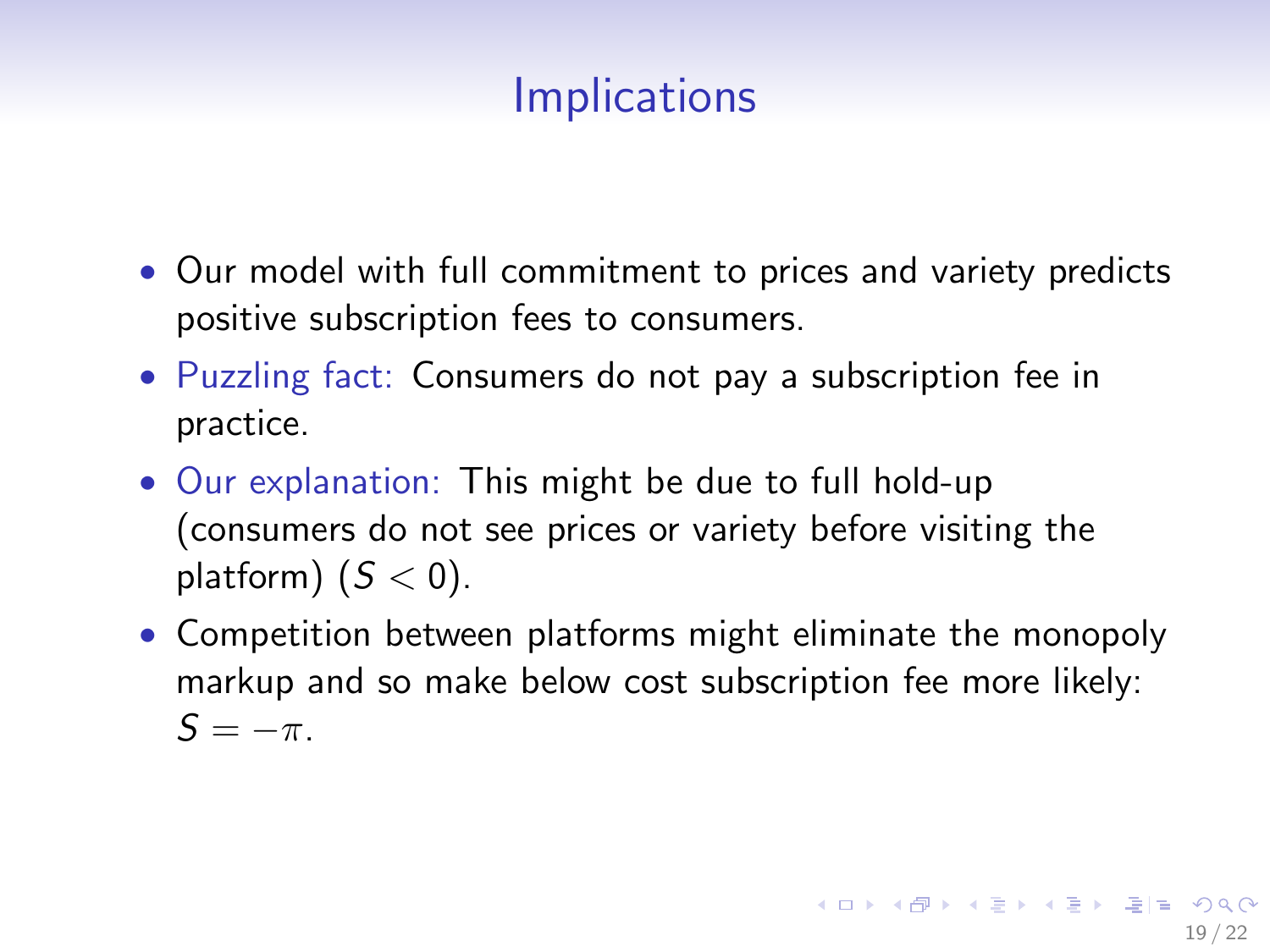• Differentiated oligopoly and search: Schulz and Stahl (1996)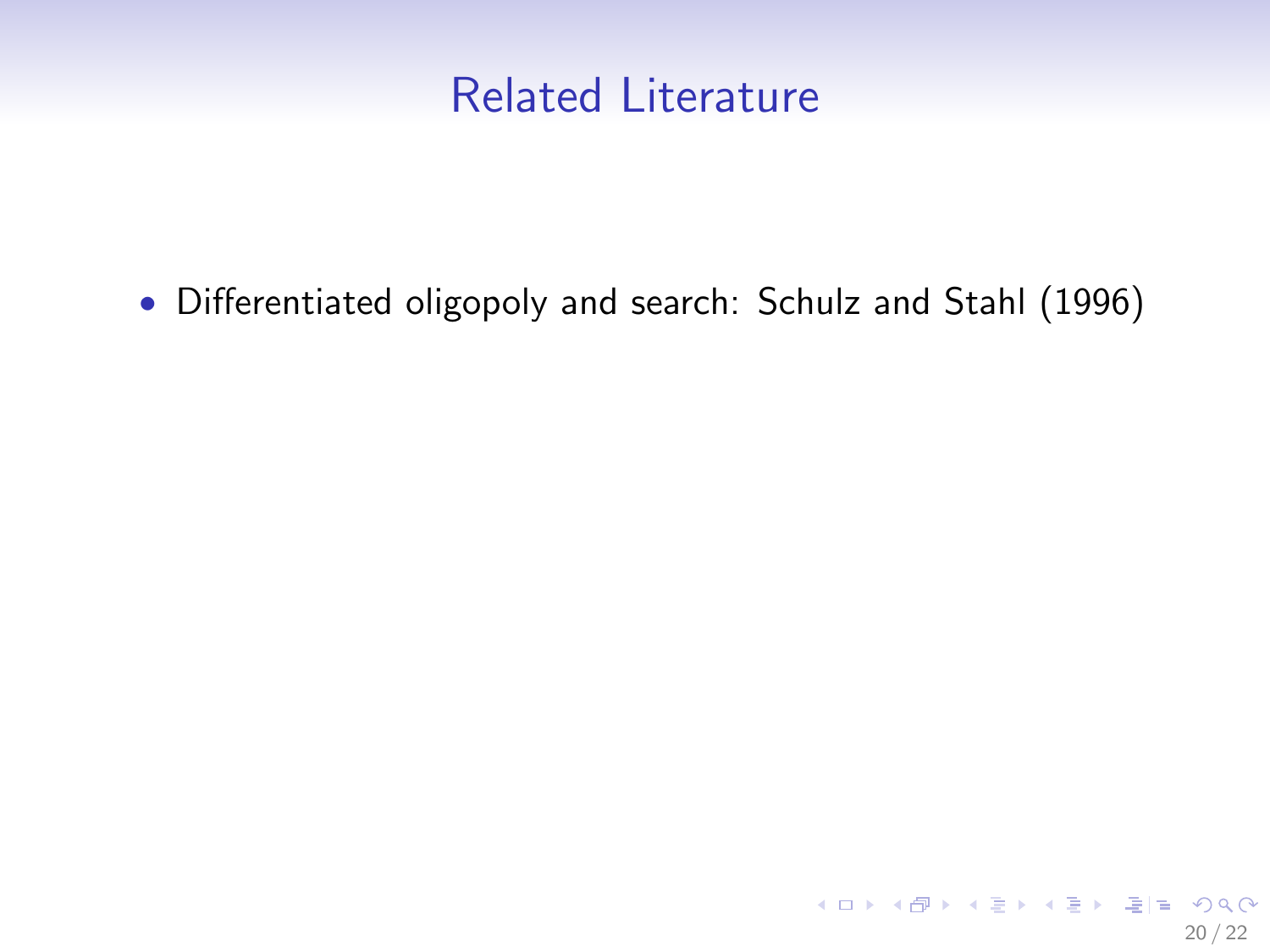- Differentiated oligopoly and search: Schulz and Stahl (1996)
- Multiproduct retailing: Rhodes (2014), Villas-Boas (2009)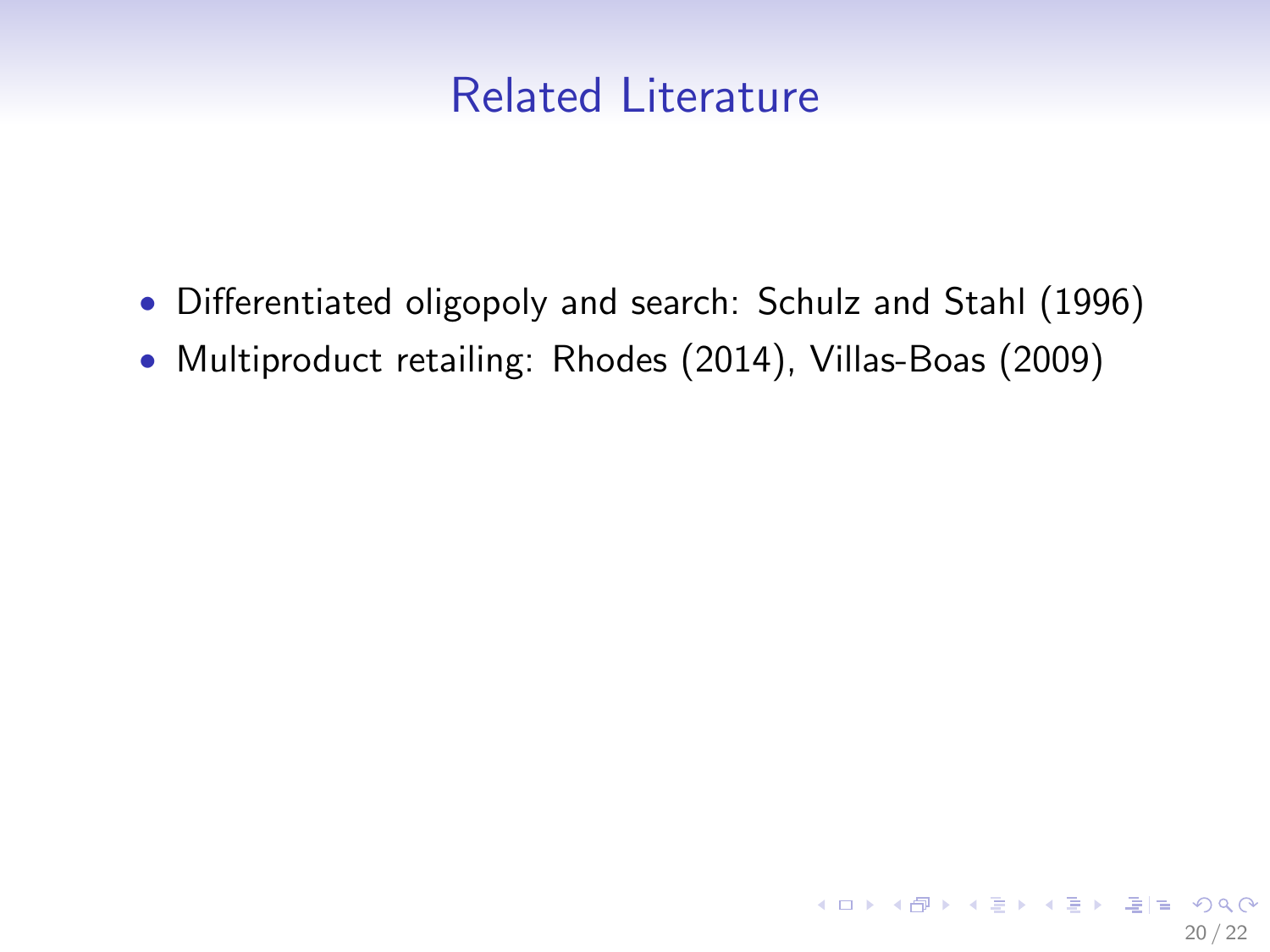- Differentiated oligopoly and search: Schulz and Stahl (1996)
- Multiproduct retailing: Rhodes (2014), Villas-Boas (2009)
- Multiproduct firm pricing and variety choice: Lancaster (1990), Johnson and Myatt (2003, 2006, 2015), Anderson and Celik (2015)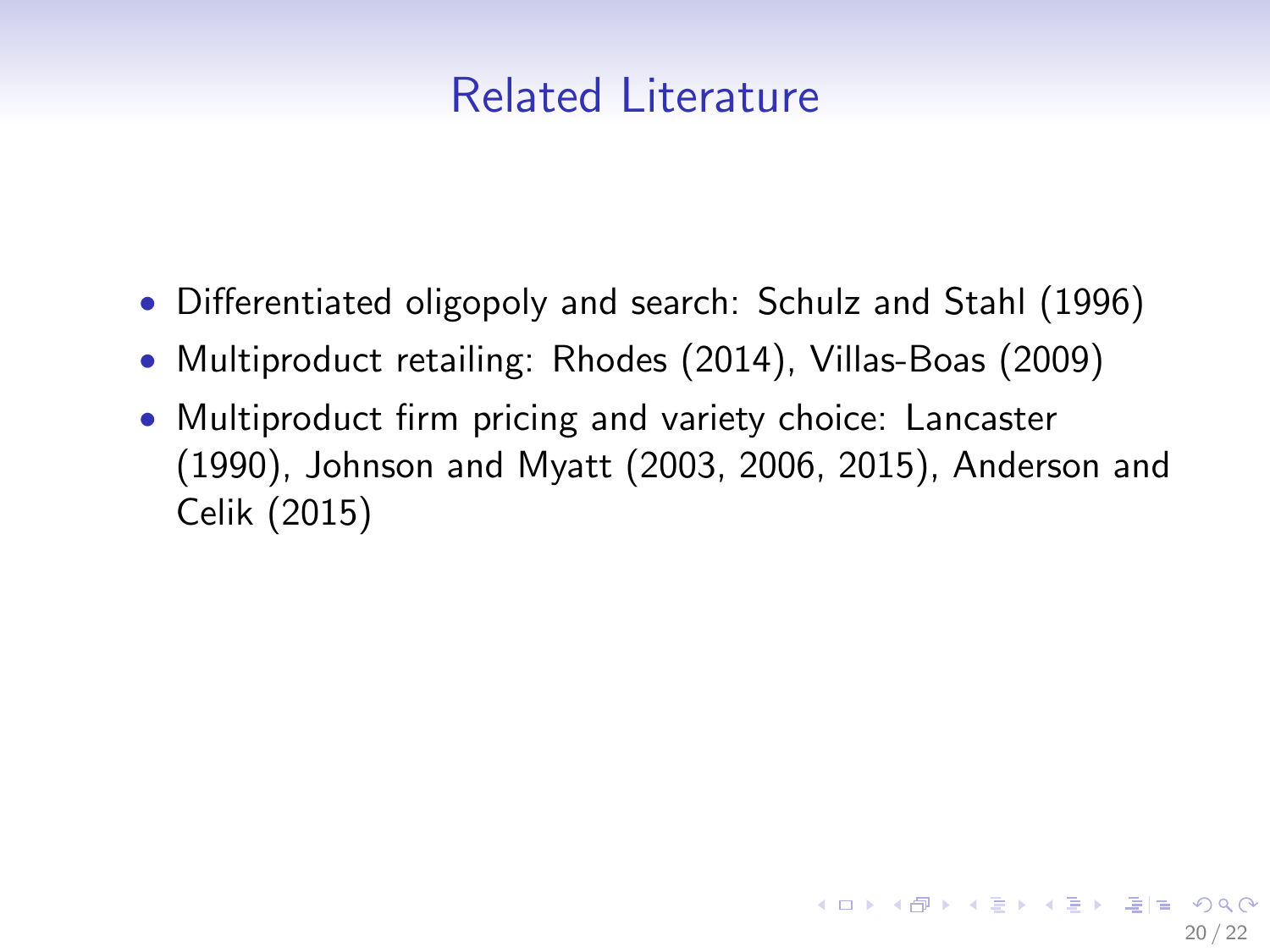- Differentiated oligopoly and search: Schulz and Stahl (1996)
- Multiproduct retailing: Rhodes (2014), Villas-Boas (2009)
- Multiproduct firm pricing and variety choice: Lancaster (1990), Johnson and Myatt (2003, 2006, 2015), Anderson and Celik (2015)
- Monopolist pricing and quality provision: Spence (1976)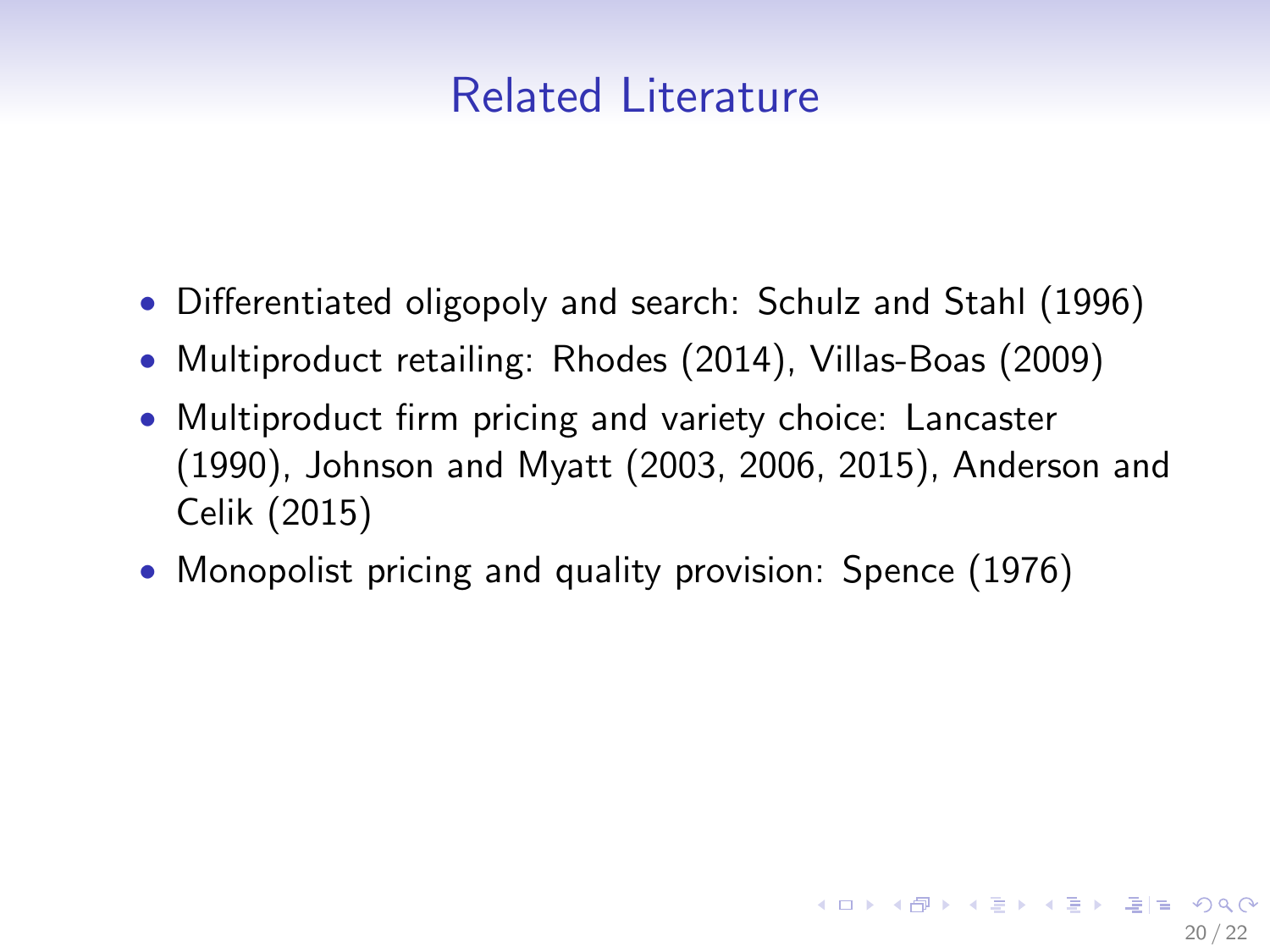- Differentiated oligopoly and search: Schulz and Stahl (1996)
- Multiproduct retailing: Rhodes (2014), Villas-Boas (2009)
- Multiproduct firm pricing and variety choice: Lancaster (1990), Johnson and Myatt (2003, 2006, 2015), Anderson and Celik (2015)
- Monopolist pricing and quality provision: Spence (1976)
- Variety in two-sided markets (platforms): Nocke, Peitz and Stahl (2007), Hagiu (2009).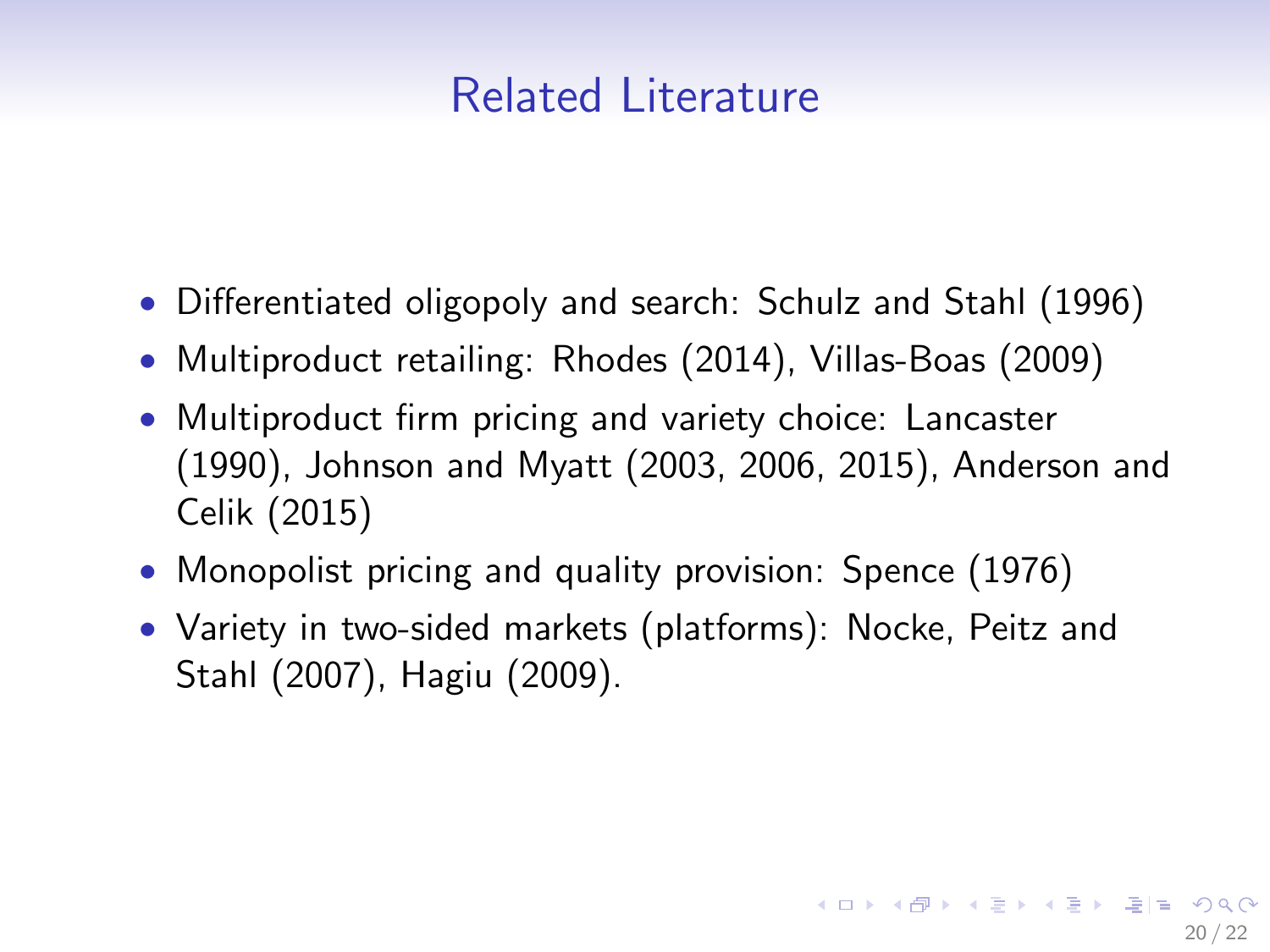• Seller heterogeneity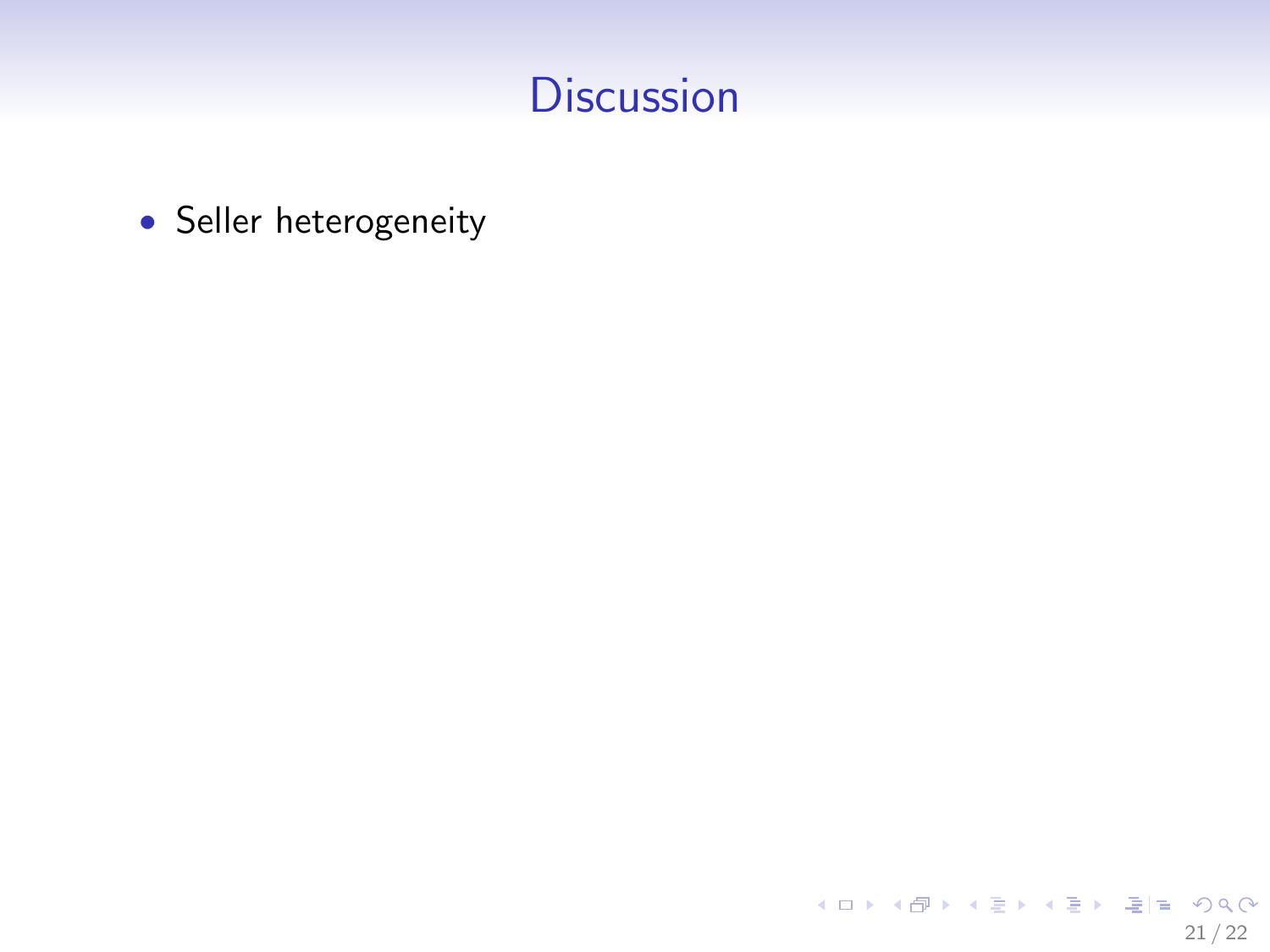- Seller heterogeneity
	- If sellers are heterogenous in  $K$ , the platform can capture only the marginal seller surplus.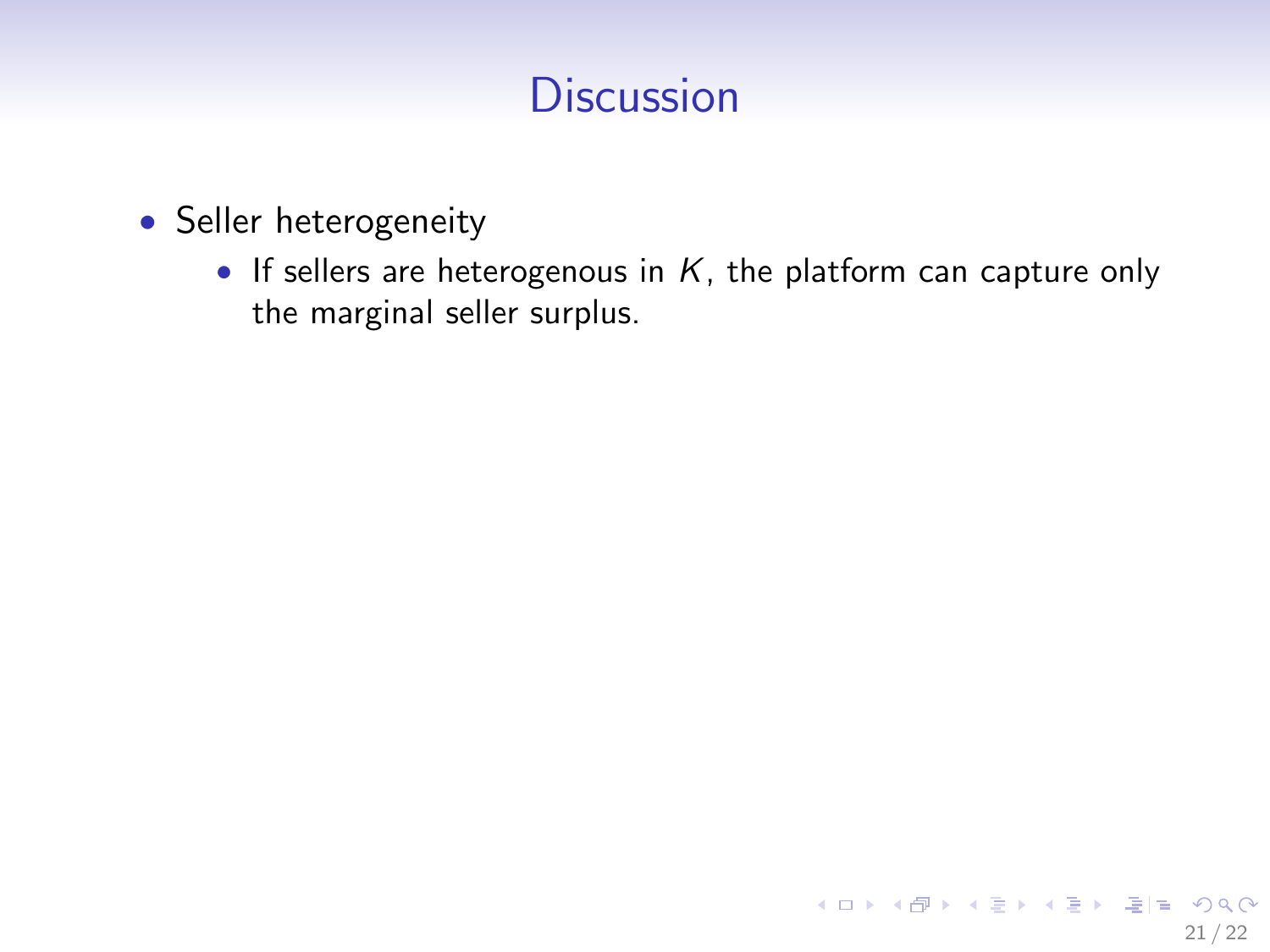- Seller heterogeneity
	- If sellers are heterogenous in  $K$ , the platform can capture only the marginal seller surplus.
	- Then the platform distorts  $n$  further down than the case of homogenous sellers.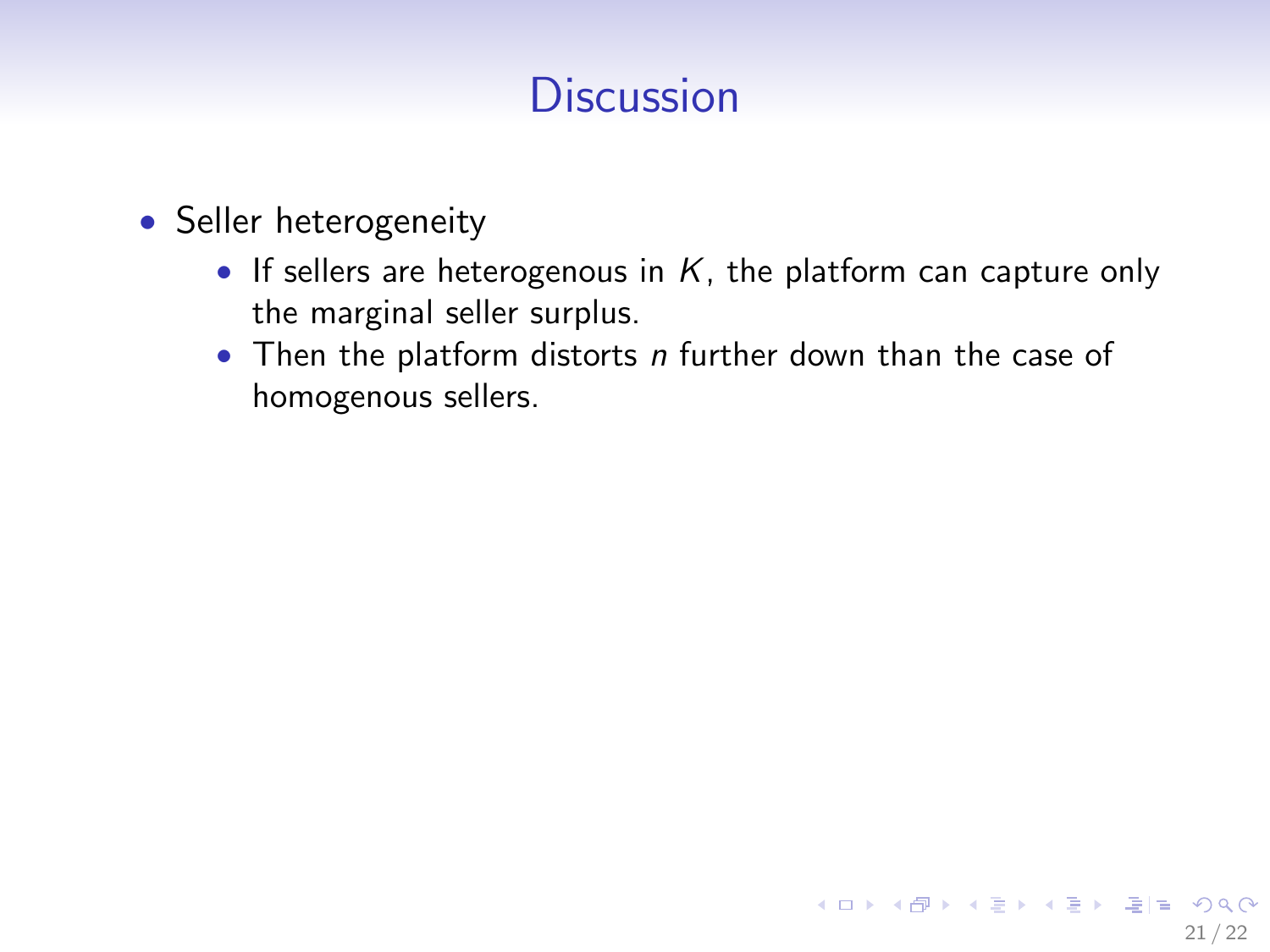- Seller heterogeneity
	- If sellers are heterogenous in  $K$ , the platform can capture only the marginal seller surplus.

21 / 22

K ロ > K @ ▶ K 글 ▶ K 글 ▶ (글)曰 (9) Q Q

- Then the platform distorts  $n$  further down than the case of homogenous sellers.
- Per-transaction vs ad-valorem fees to sellers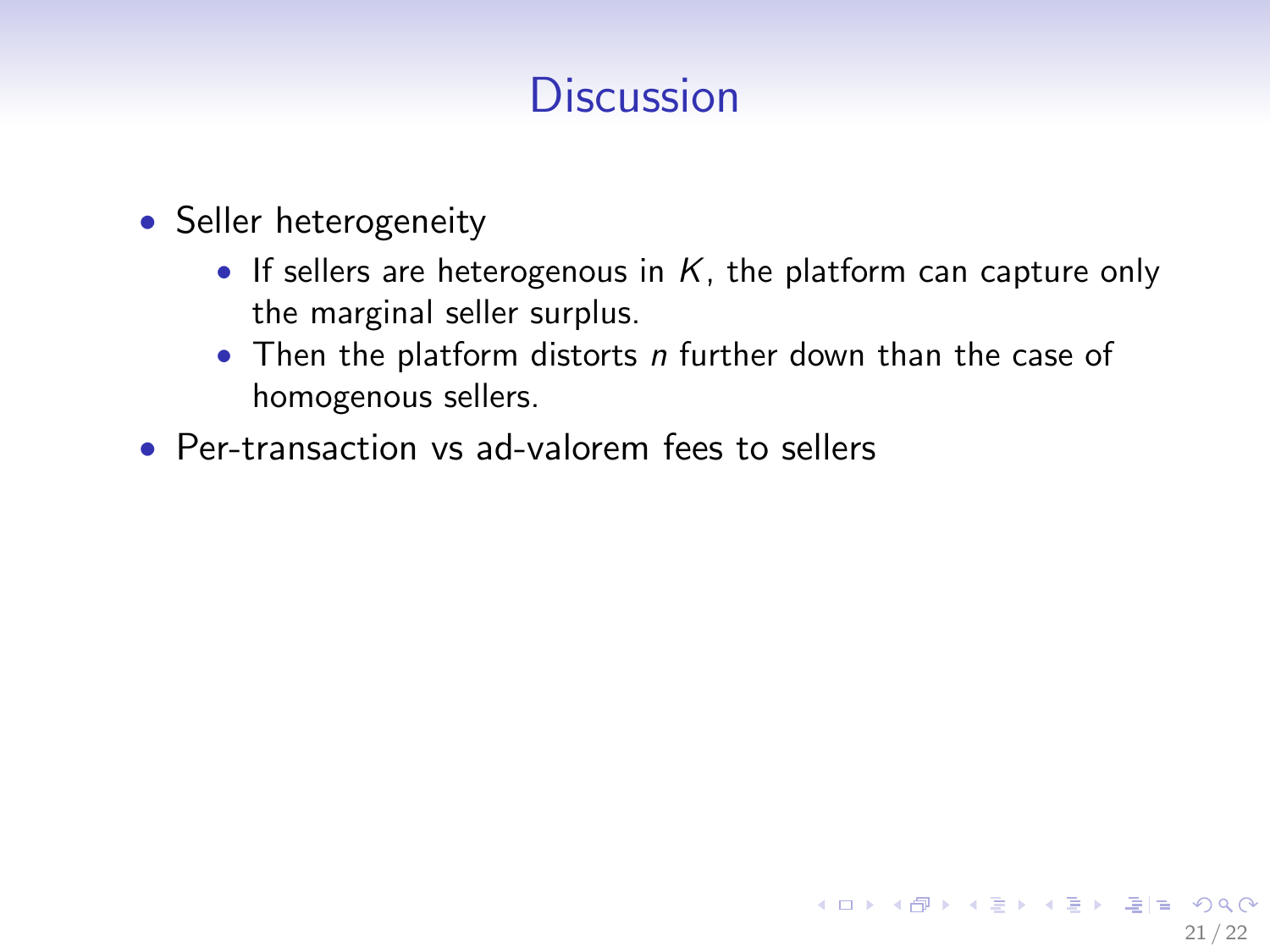- Seller heterogeneity
	- If sellers are heterogenous in  $K$ , the platform can capture only the marginal seller surplus.
	- Then the platform distorts  $n$  further down than the case of homogenous sellers.
- Per-transaction vs ad-valorem fees to sellers
	- In the benchmark, all results apply for an ad-valorem fee and a fixed fee to sellers.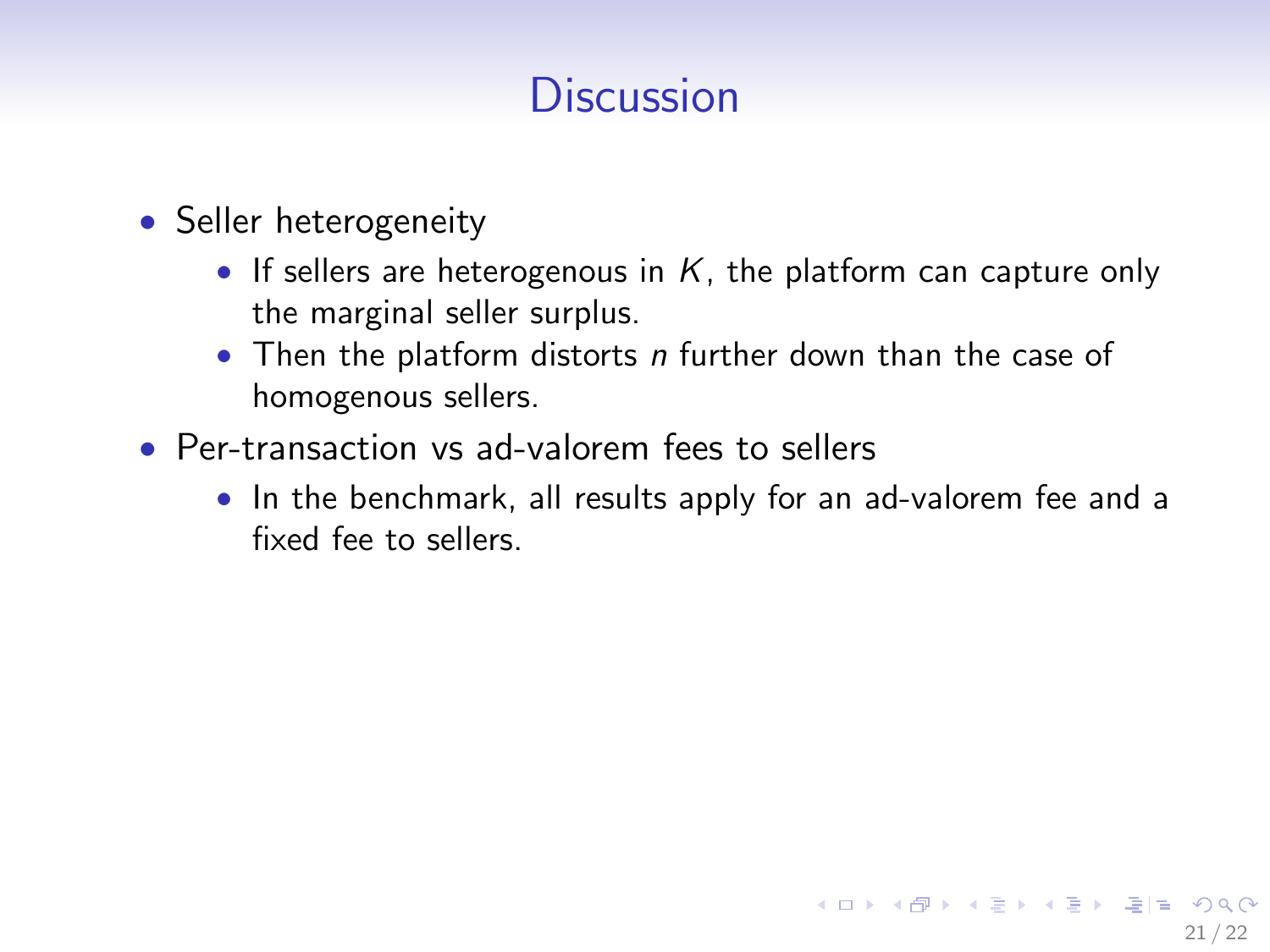- Seller heterogeneity
	- If sellers are heterogenous in  $K$ , the platform can capture only the marginal seller surplus.
	- Then the platform distorts  $n$  further down than the case of homogenous sellers.
- Per-transaction vs ad-valorem fees to sellers
	- In the benchmark, all results apply for an ad-valorem fee and a fixed fee to sellers.
	- If sellers were heterogenous in quality, the platform might prefer an ad-valorem fee to capture more rent from high quality sellers.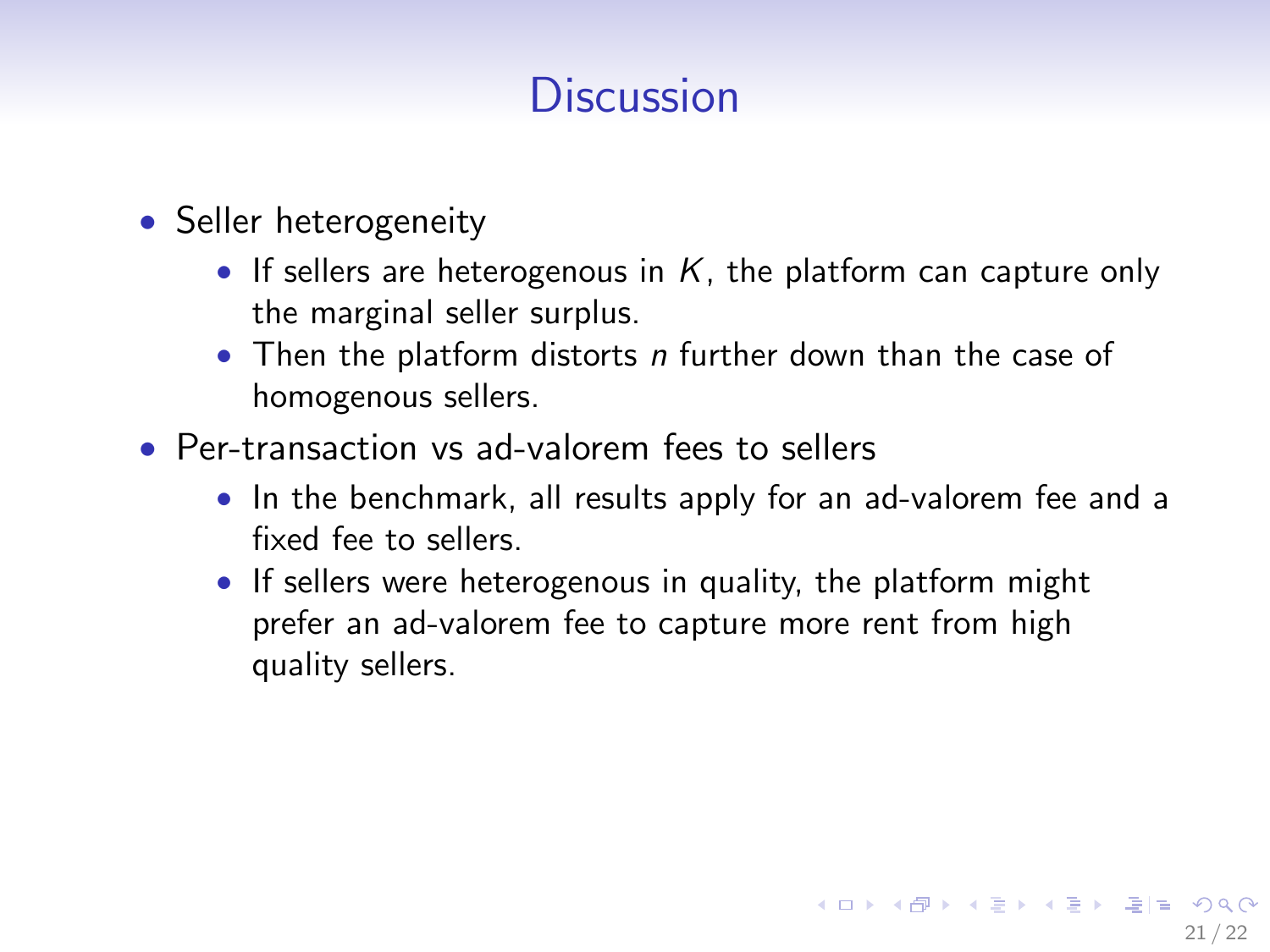- Seller heterogeneity
	- If sellers are heterogenous in  $K$ , the platform can capture only the marginal seller surplus.
	- Then the platform distorts  $n$  further down than the case of homogenous sellers.
- Per-transaction vs ad-valorem fees to sellers
	- In the benchmark, all results apply for an ad-valorem fee and a fixed fee to sellers.
	- If sellers were heterogenous in quality, the platform might prefer an ad-valorem fee to capture more rent from high quality sellers.
	- This would distort allocations further by increasing the margins of high quality sellers (since they pay more fees over transactions).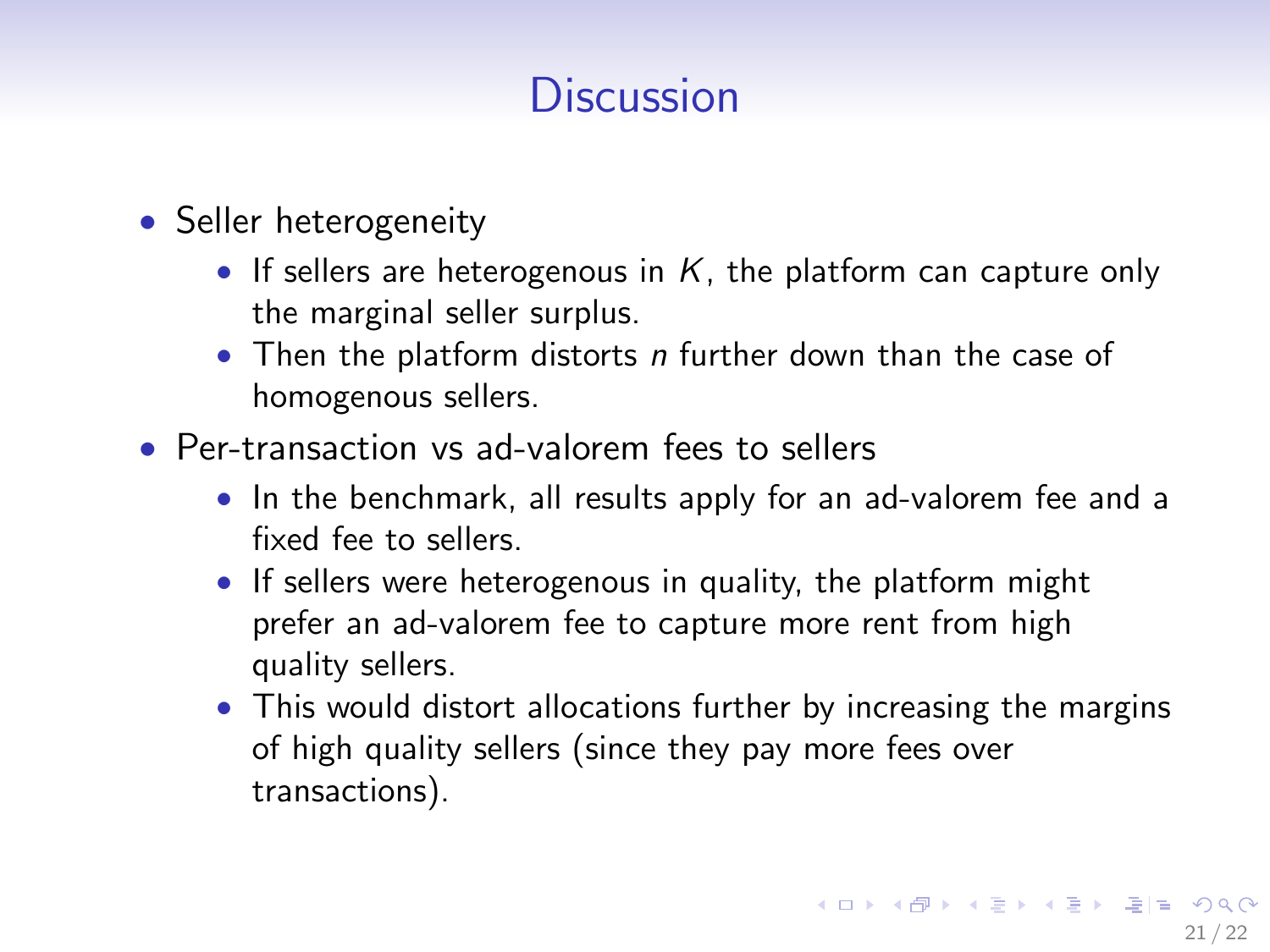• Research question: Does a monopoly platform distort variety and prices offered to consumers?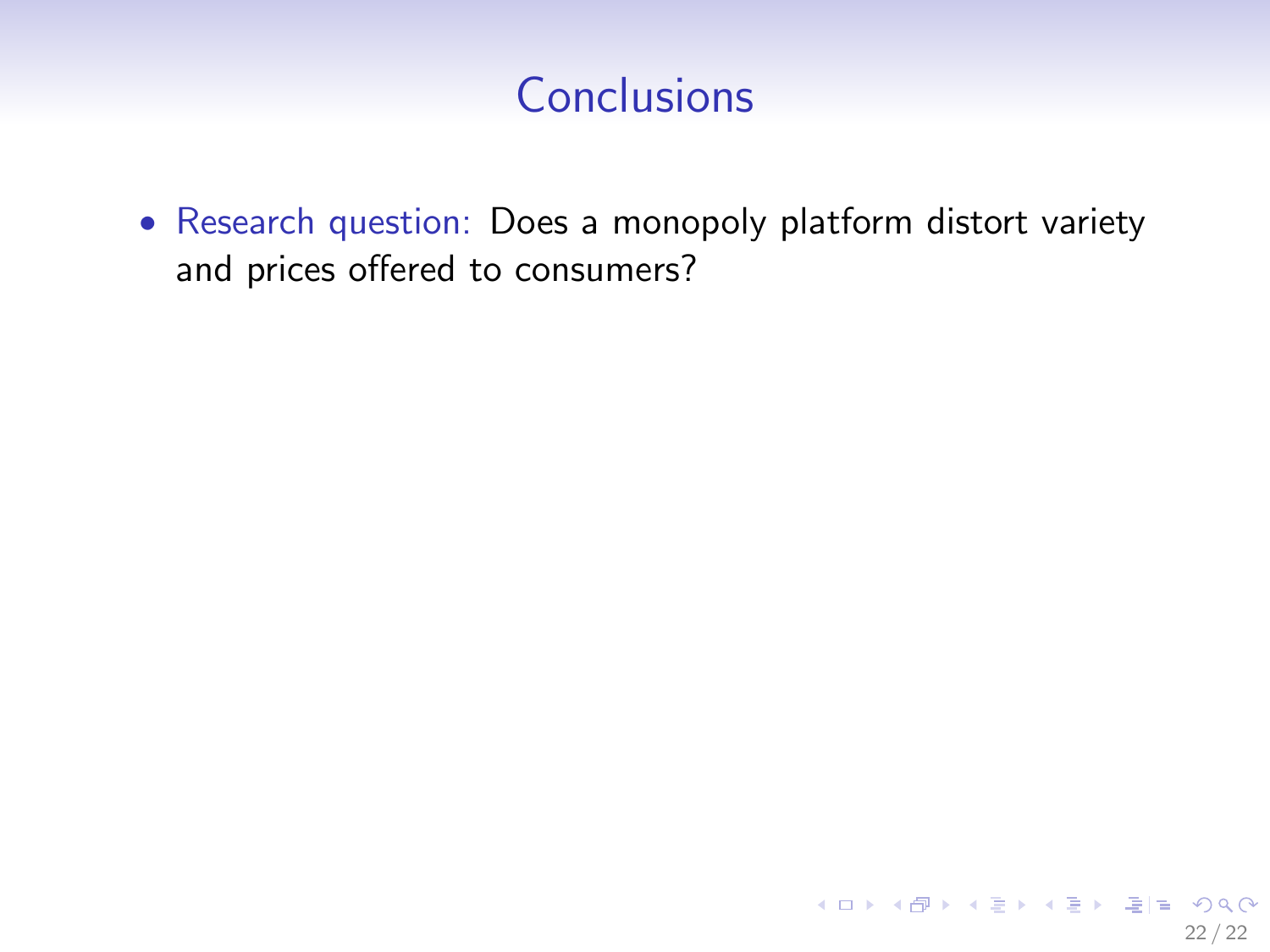- Research question: Does a monopoly platform distort variety and prices offered to consumers?
- Key findings: The platform behaves like a multi-product monopolist when it can use non-linear seller fees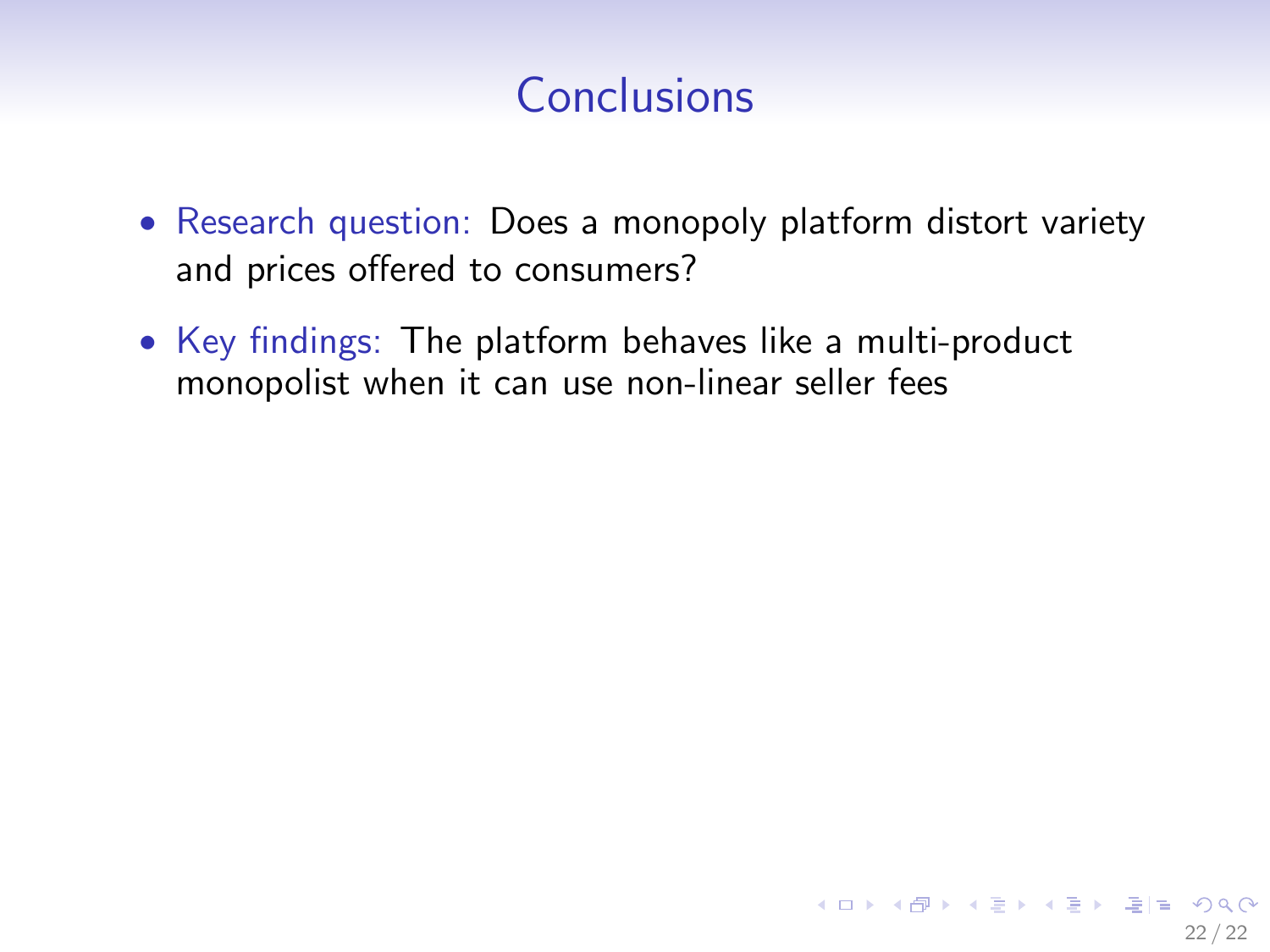- Research question: Does a monopoly platform distort variety and prices offered to consumers?
- Key findings: The platform behaves like a multi-product monopolist when it can use non-linear seller fees
	- It under-provides variety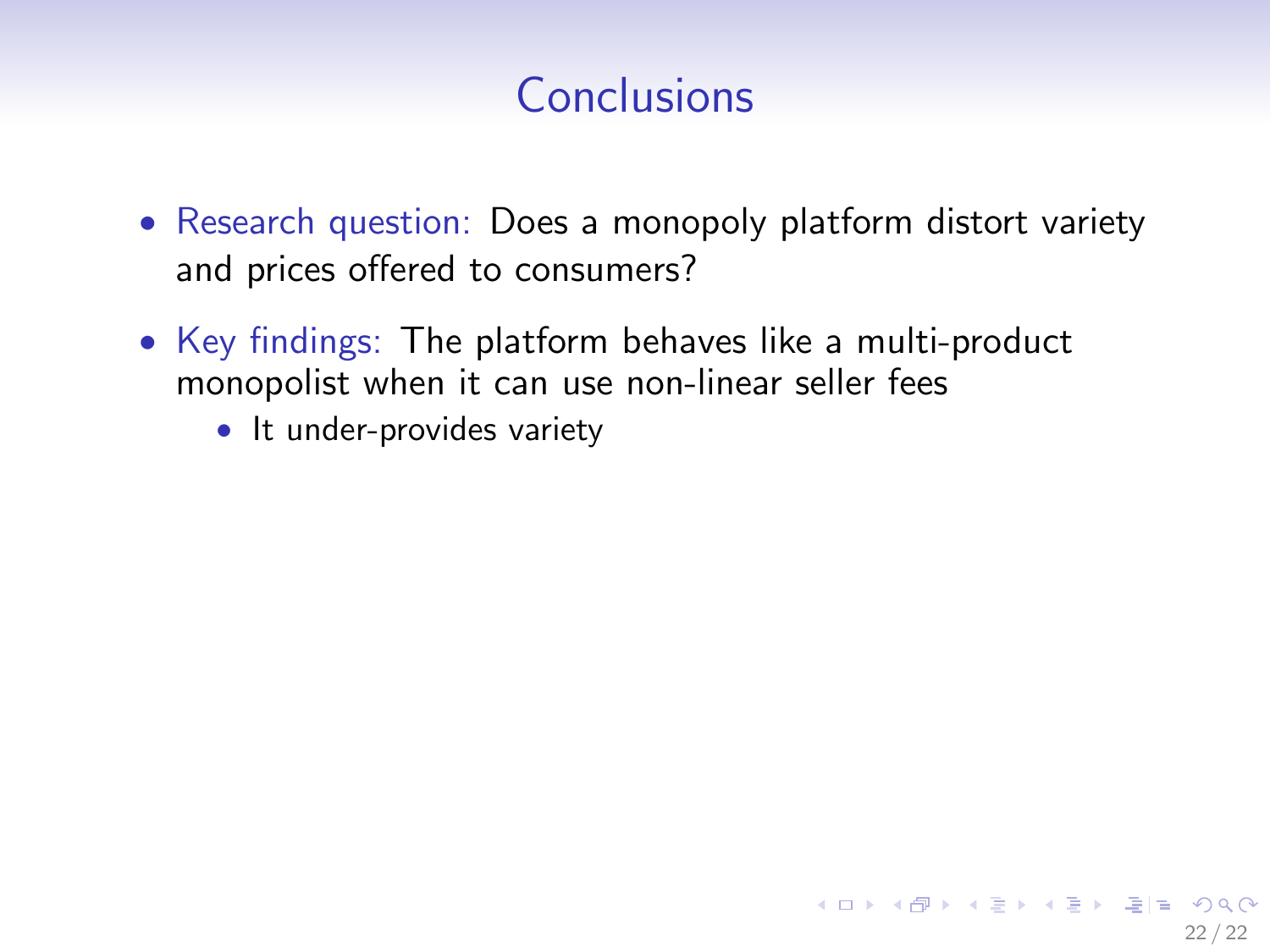- Research question: Does a monopoly platform distort variety and prices offered to consumers?
- Key findings: The platform behaves like a multi-product monopolist when it can use non-linear seller fees
	- It under-provides variety
		- when the platform can commit to variety and prices (e.g., by making seller fees observable).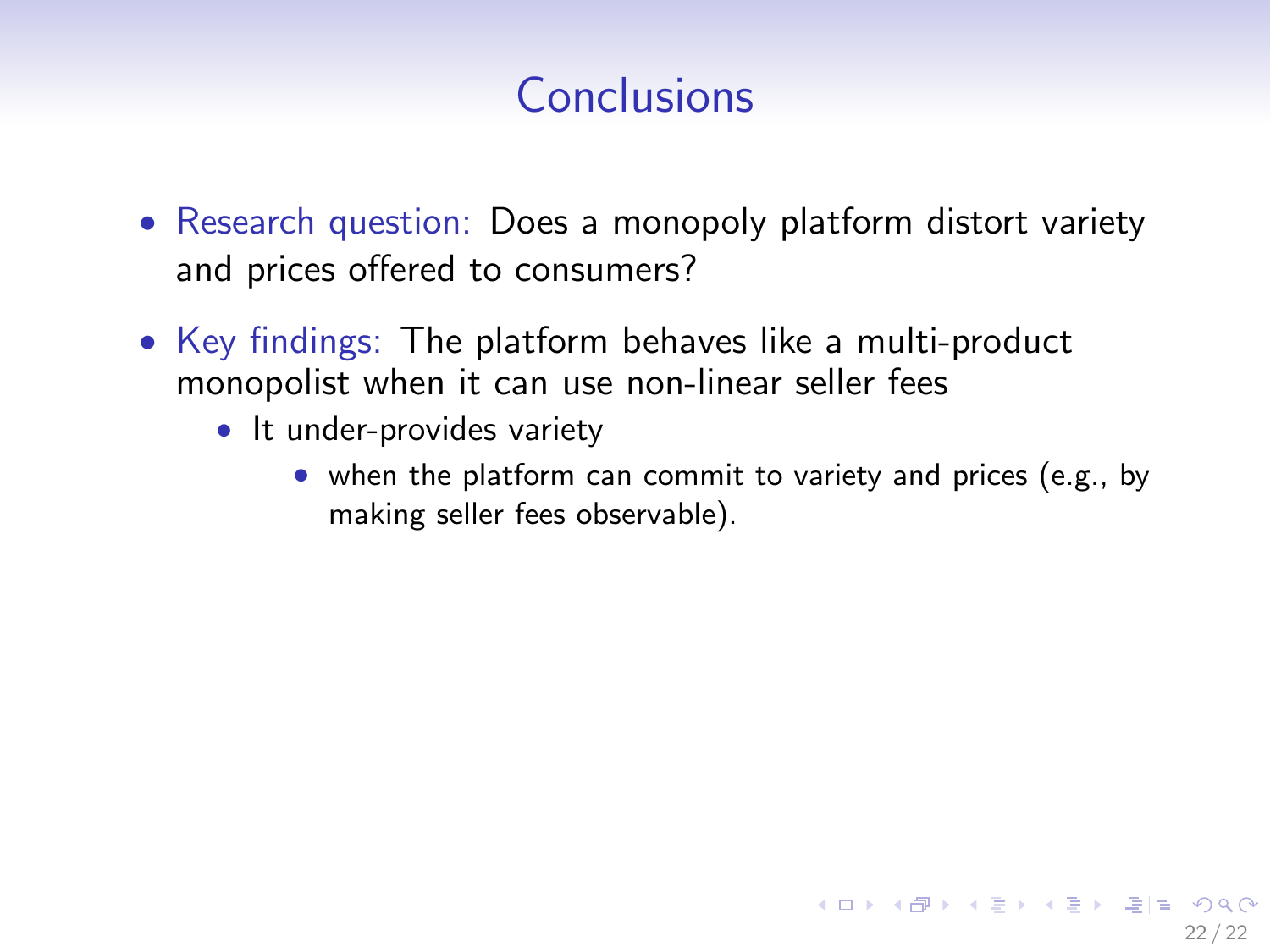- Research question: Does a monopoly platform distort variety and prices offered to consumers?
- Key findings: The platform behaves like a multi-product monopolist when it can use non-linear seller fees
	- It under-provides variety
		- when the platform can commit to variety and prices (e.g., by making seller fees observable).
		- when the platform can only commit to variety, but not to prices, and the indirect utility increases in variety (multinominal logit).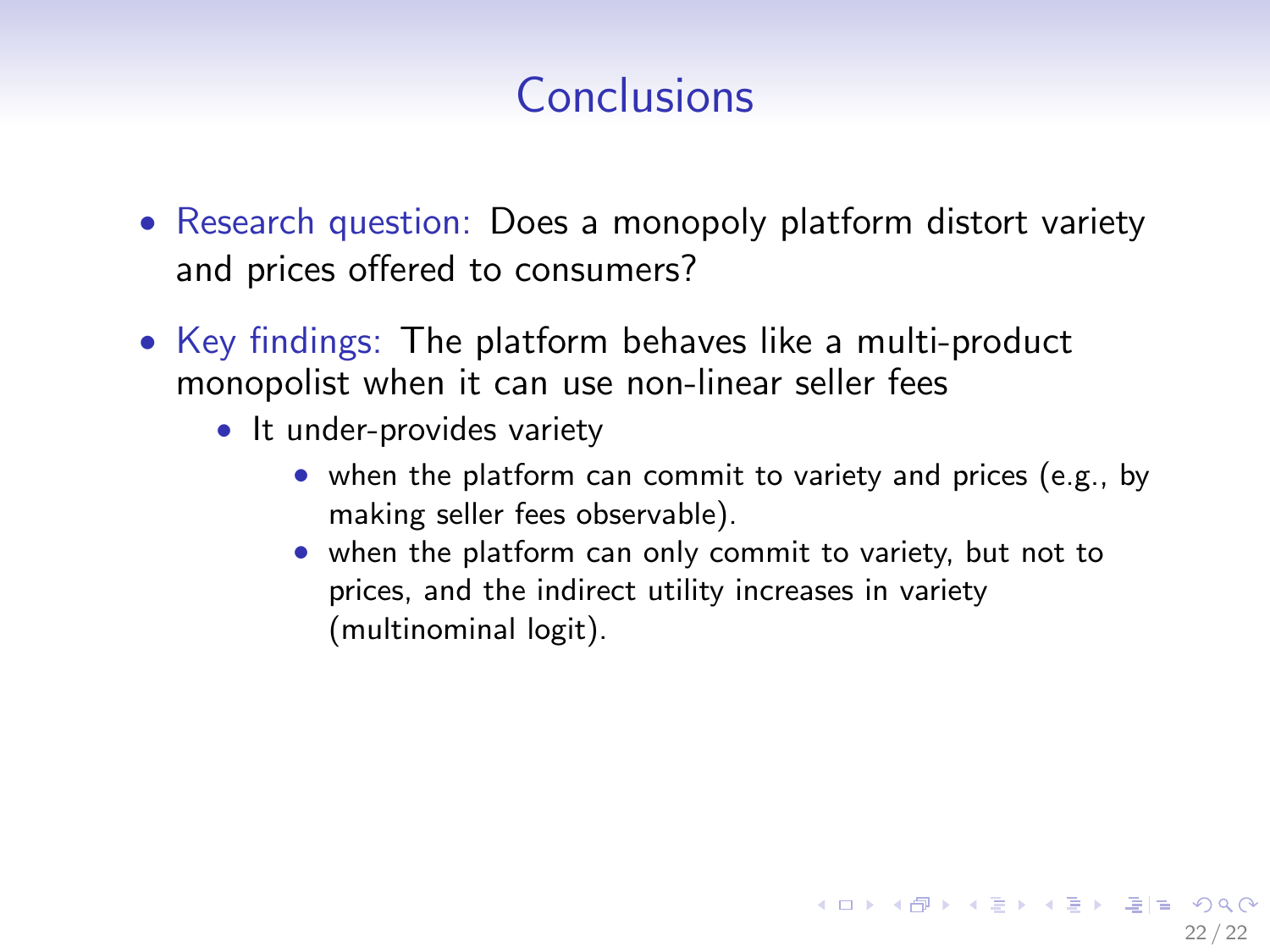- Research question: Does a monopoly platform distort variety and prices offered to consumers?
- Key findings: The platform behaves like a multi-product monopolist when it can use non-linear seller fees
	- It under-provides variety
		- when the platform can commit to variety and prices (e.g., by making seller fees observable).

22 / 22

KOR KAR KERKER EE MAA

- when the platform can only commit to variety, but not to prices, and the indirect utility increases in variety (multinominal logit).
- when the platform cannot commit to variety or prices.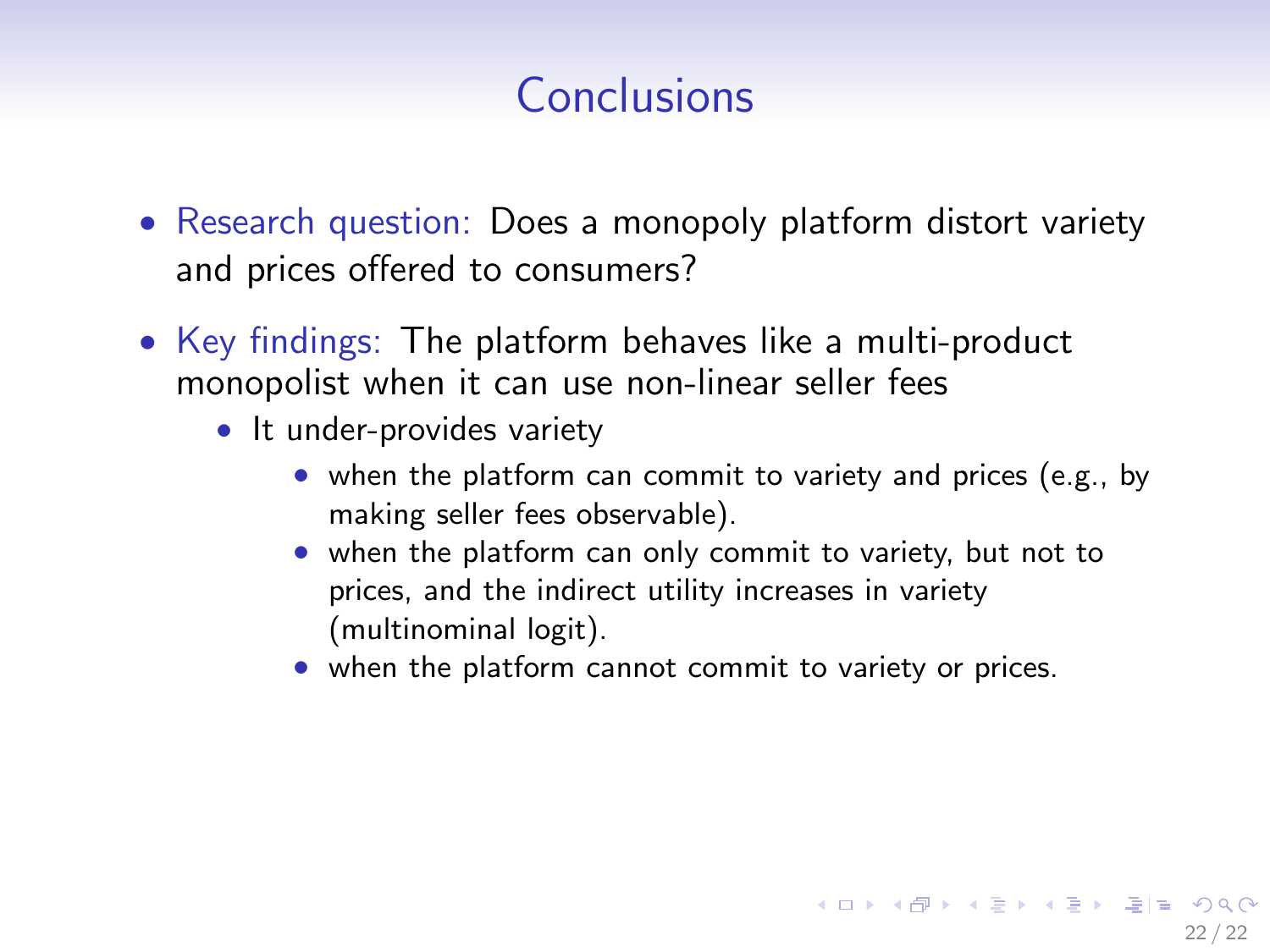- Research question: Does a monopoly platform distort variety and prices offered to consumers?
- Key findings: The platform behaves like a multi-product monopolist when it can use non-linear seller fees
	- It under-provides variety
		- when the platform can commit to variety and prices (e.g., by making seller fees observable).
		- when the platform can only commit to variety, but not to prices, and the indirect utility increases in variety (multinominal logit).
		- when the platform cannot commit to variety or prices.
	- It over-provides variety when the platform can only commit to variety, but not to prices, and the indirect utility decreases in variety (Vickrey-Salop).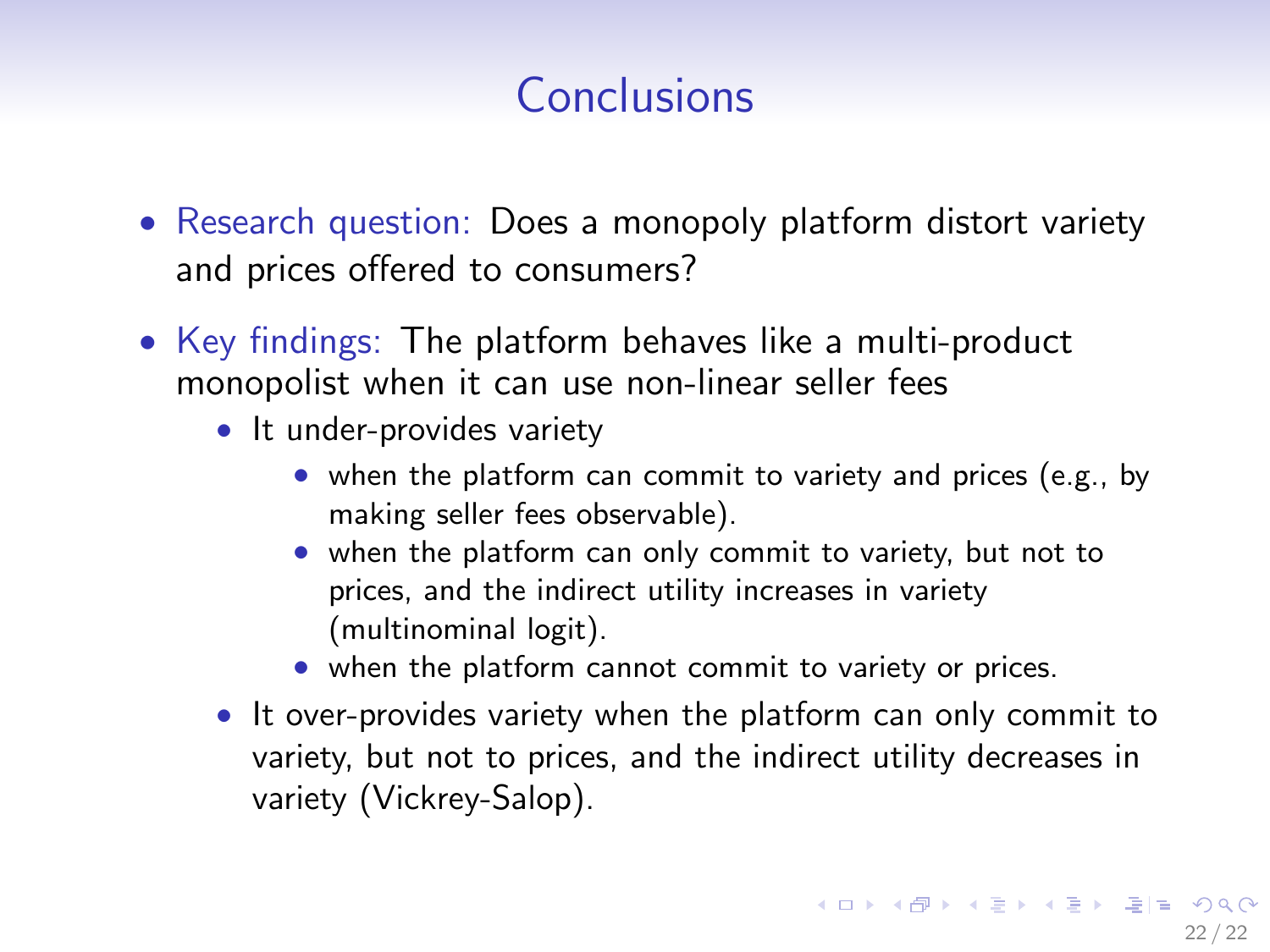# **Equilibrium**

• Lemma 1: If  $F(\tau)$  is weakly concave and  $\pi^*(n, w)$  is decreasing and  $1/\pi^*(n, w)$  is convex in  $n$ , then there exists maximum three equilibria to the sellers' and buyers' participation decisions at given  $(w, \phi)$ .

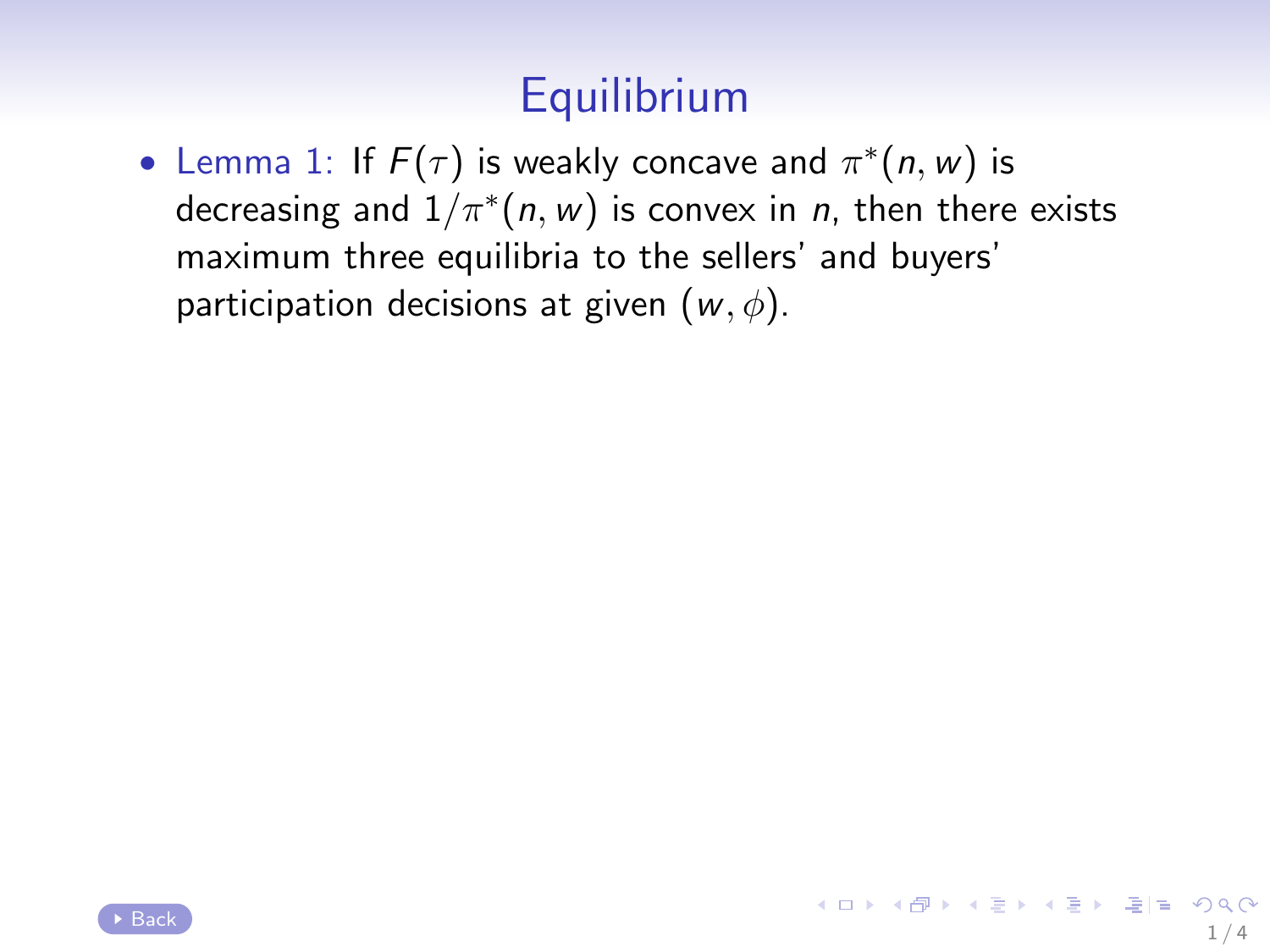# **Equilibrium**

<span id="page-93-0"></span>• Lemma 1: If  $F(\tau)$  is weakly concave and  $\pi^*(n, w)$  is decreasing and  $1/\pi^*(n, w)$  is convex in  $n$ , then there exists maximum three equilibria to the sellers' and buyers' participation decisions at given  $(w, \phi)$ .

Number of buyers, τ~



Figure: Subgame equilibrium number of sellers and buyers

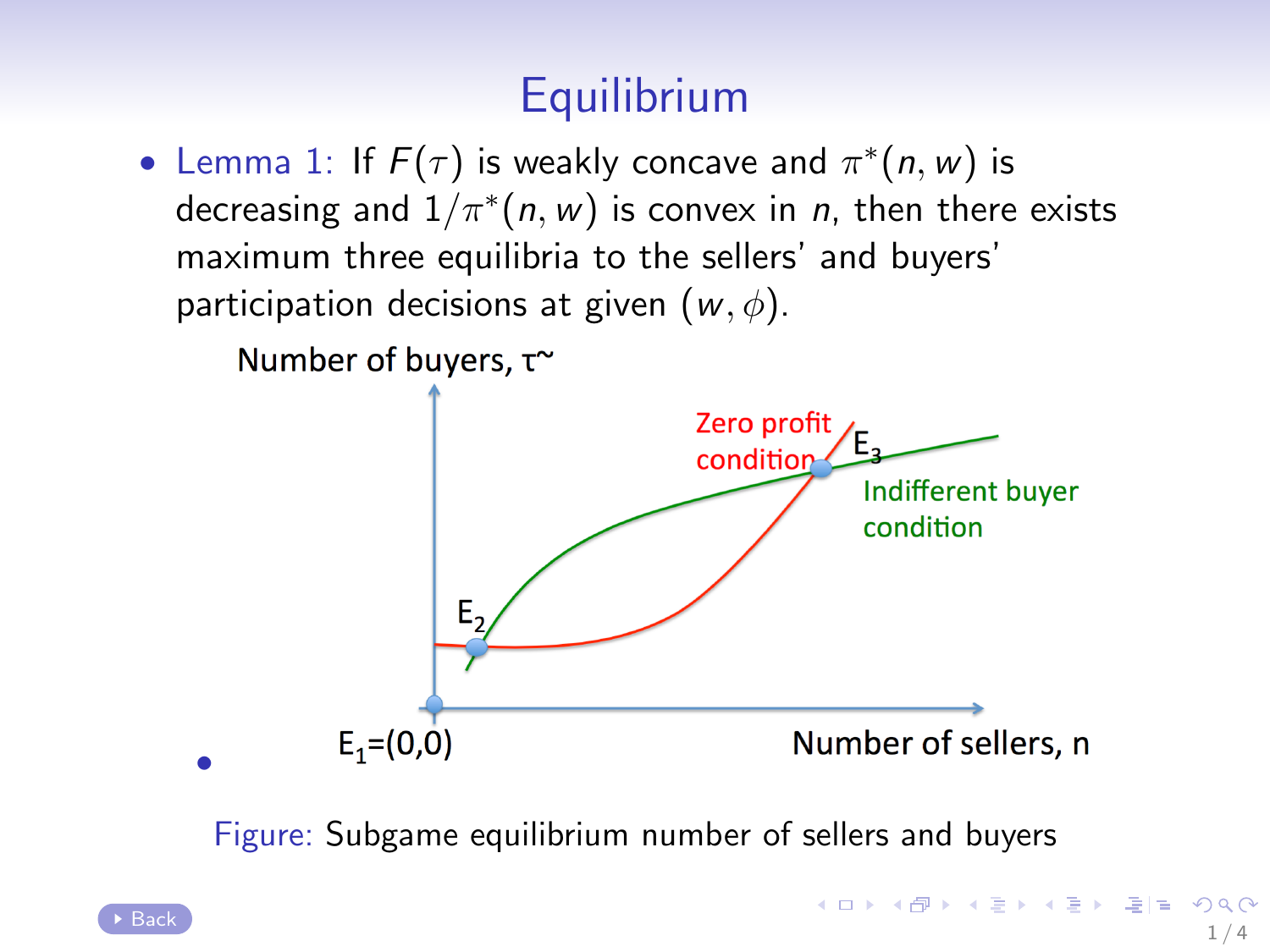<span id="page-94-0"></span>Number of buyers, τ~



Figure: Effect of increasing w on equilibrium.

• Sellers' prices increase and margins decrease (in case of imperfect passthrough). The zero profit curve shifts left.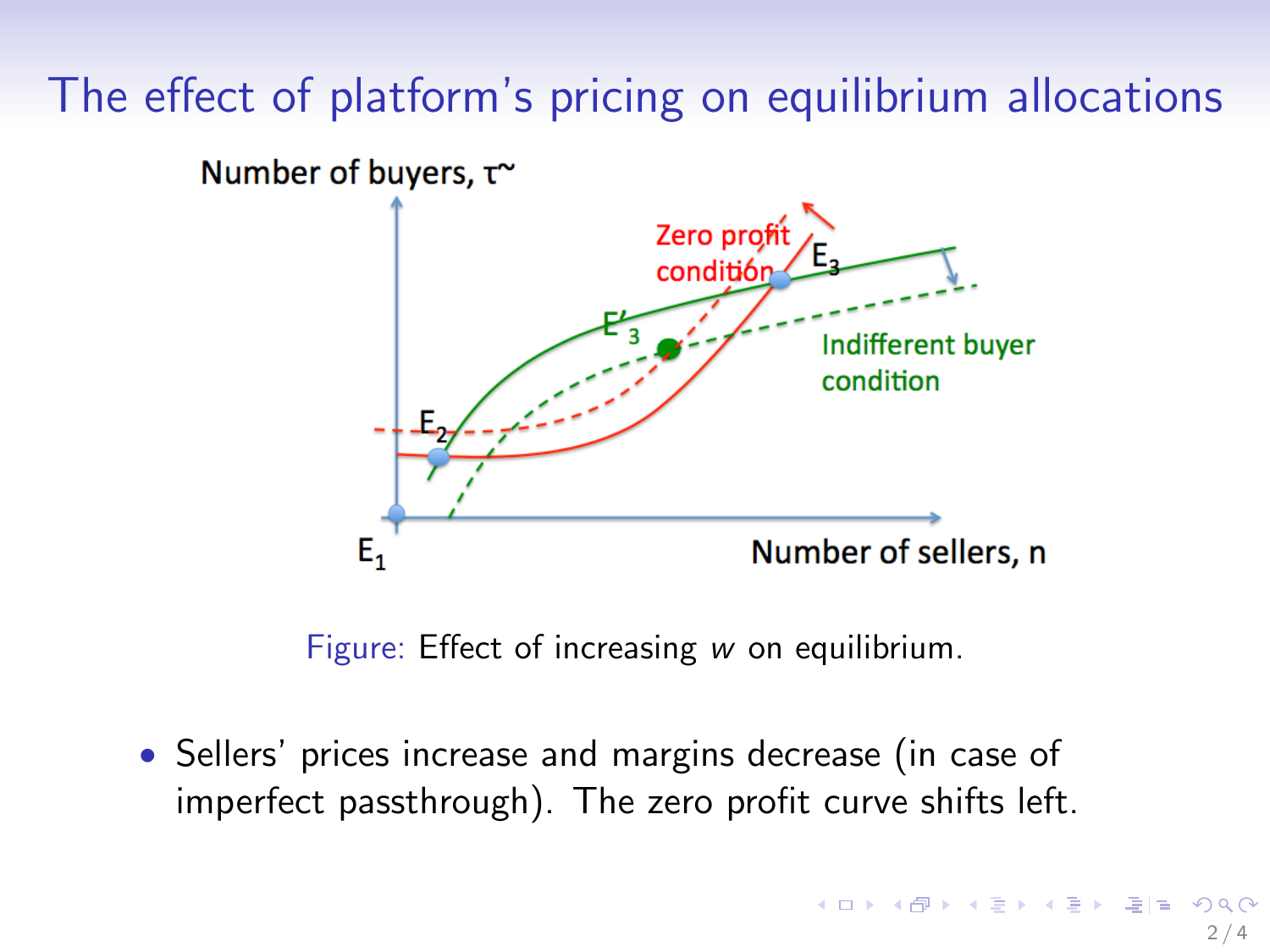<span id="page-95-0"></span>Number of buyers, τ~



Figure: Effect of increasing w on equilibrium.

- Sellers' prices increase and margins decrease (in case of imperfect passthrough). The zero profit curve shifts left.
- Higher prices lead to lower utility from participating (consumer indifference curve shifts dow[n\)](#page-94-0). [Back](#page-21-0) 경기 시청에 평범한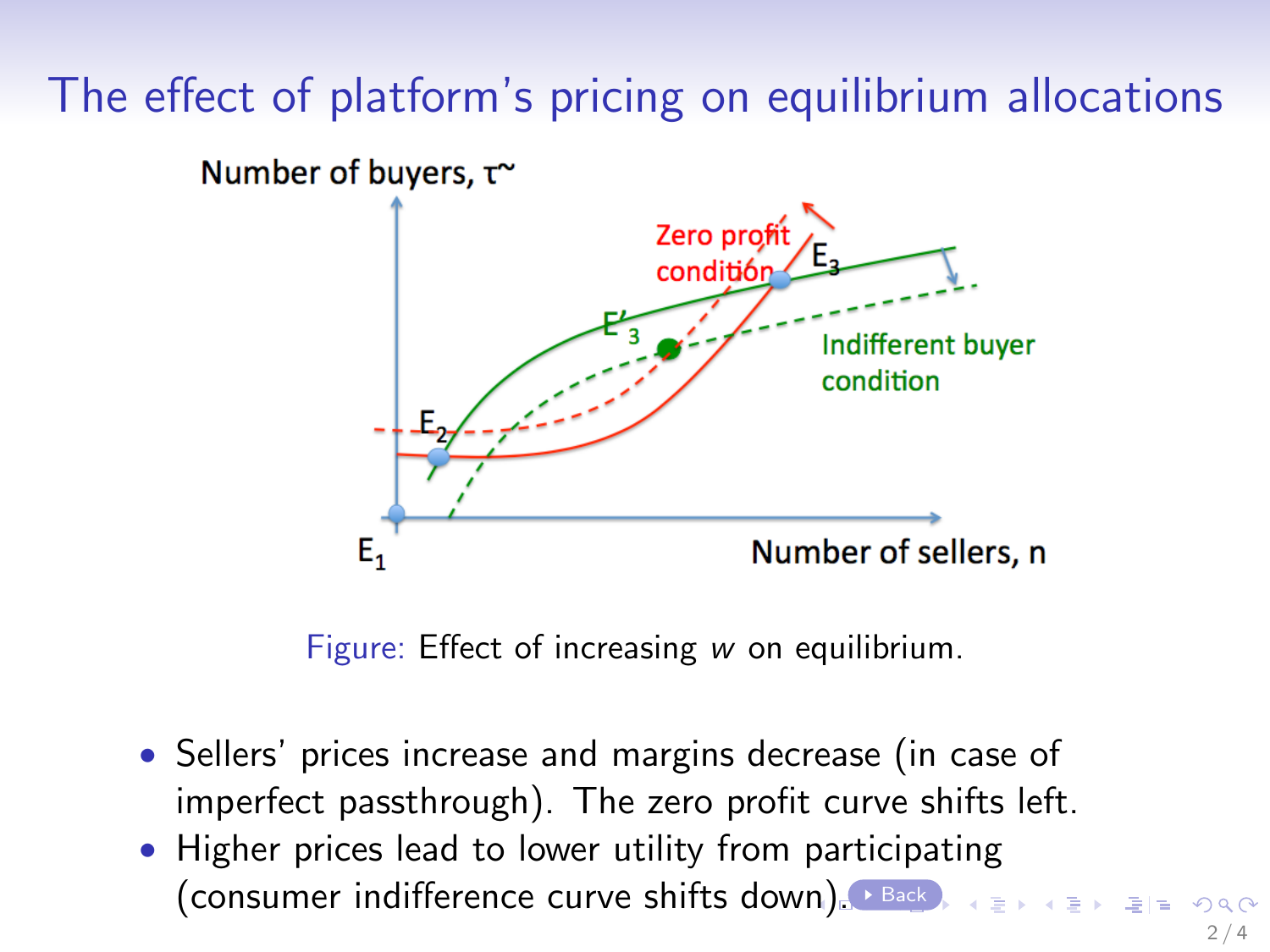<span id="page-96-0"></span>

Figure: Effect of increasing  $\phi$  on equilibrium

• Fewer sellers enter (zero-profit curve shifts left).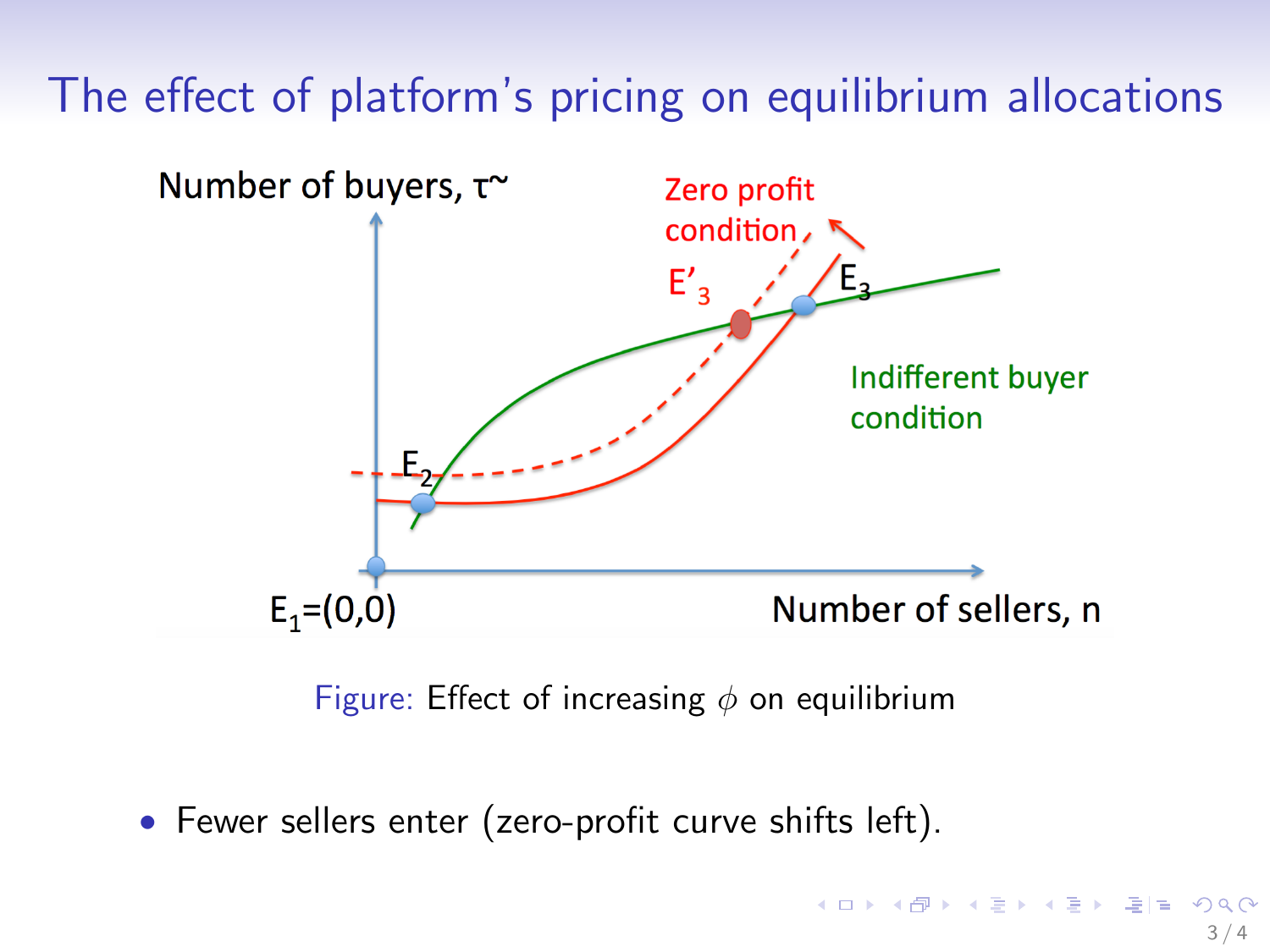<span id="page-97-0"></span>

Figure: Effect of increasing  $\phi$  on equilibrium

 $3/4$ 

- Fewer sellers enter (zero-profit curve shifts left).
- The new equilibrium will be  $E'_3$ .  $\longrightarrow$  [Back](#page-21-0)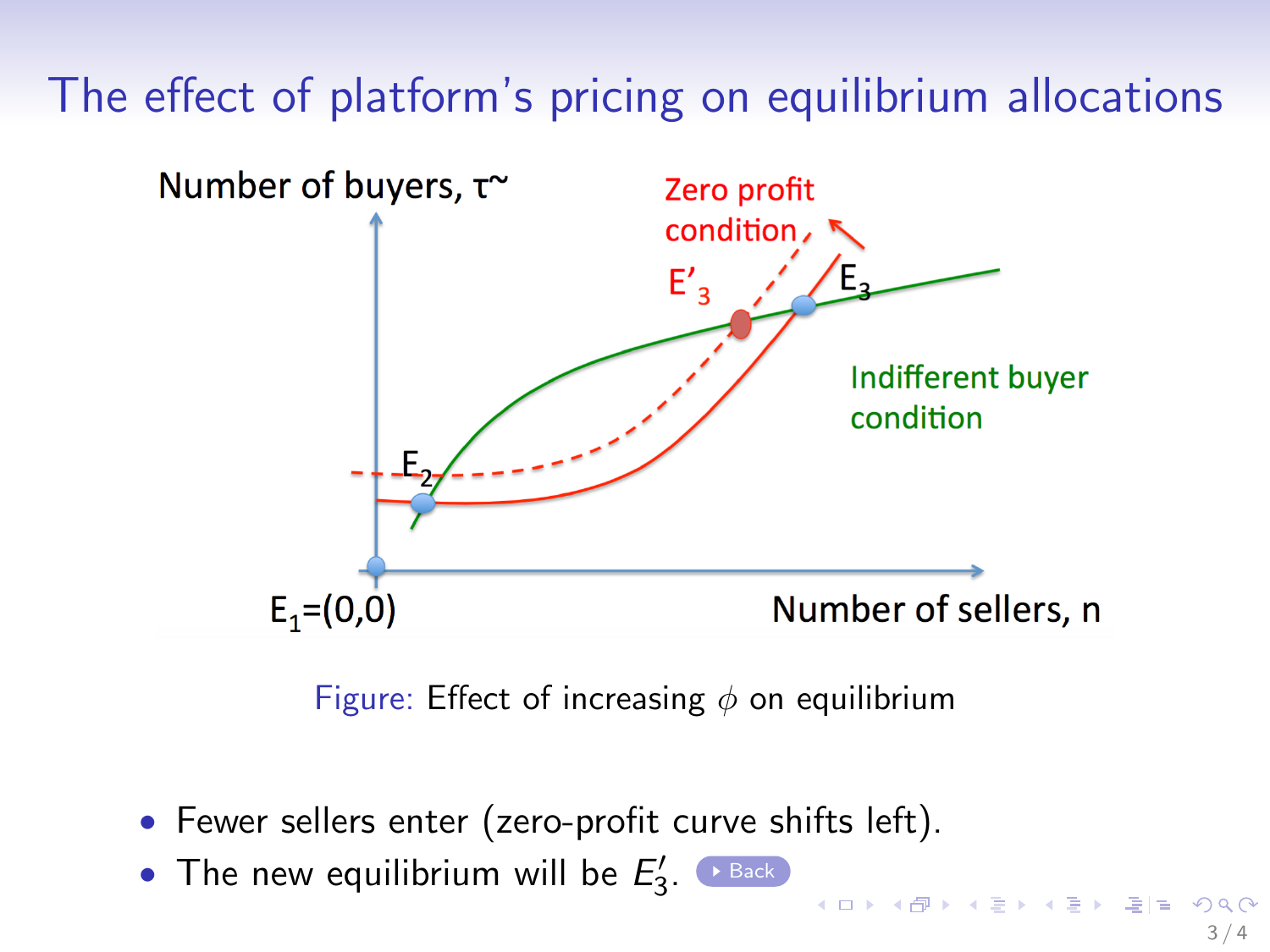•  $V(n, p^*(n, w)) = B(n) - p^*(n, w)$ , where  $B(n)$  denotes the consumer benefit from having  $n$  symmetric variants.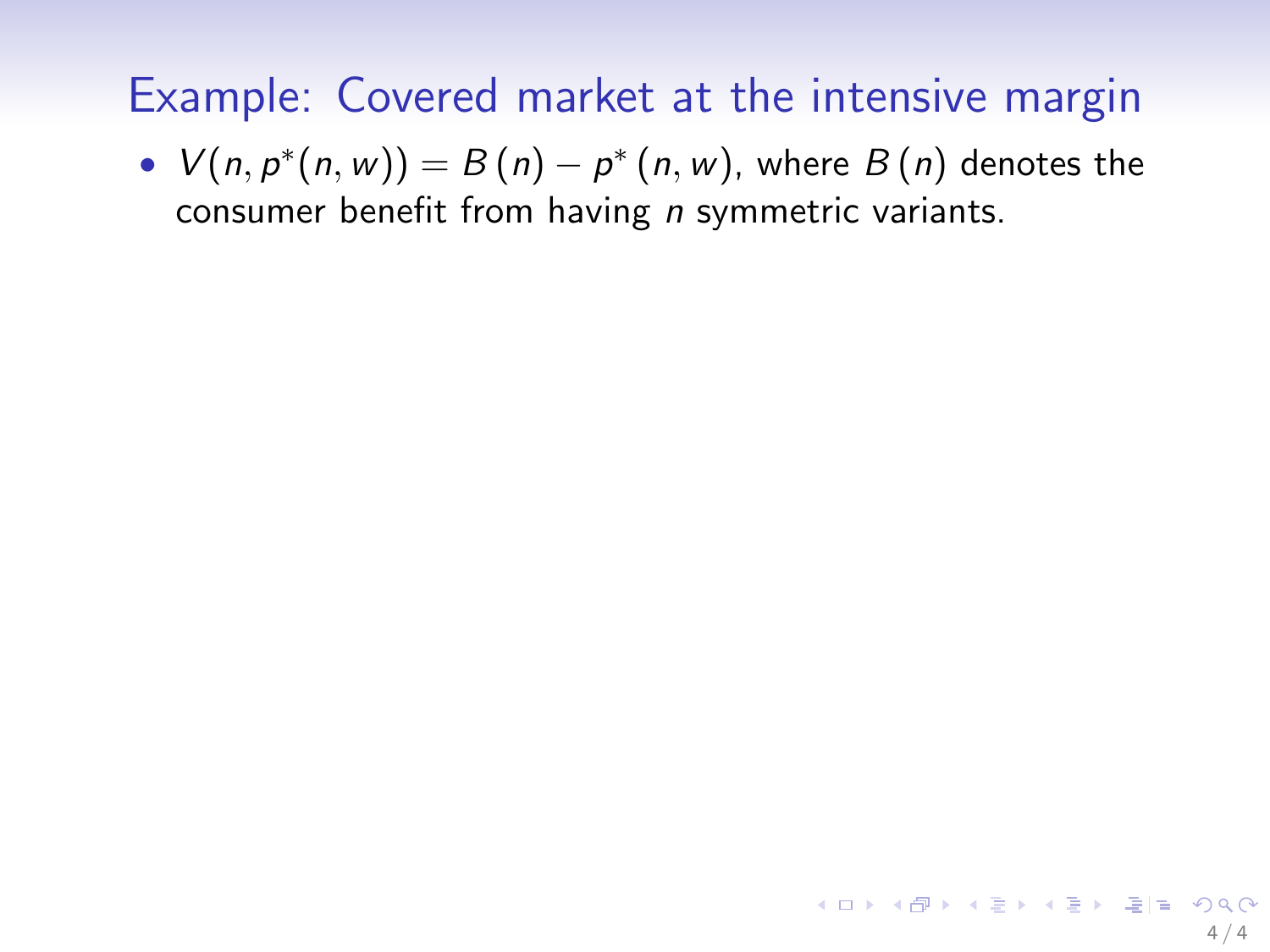- $V(n, p^*(n, w)) = B(n) p^*(n, w)$ , where  $B(n)$  denotes the consumer benefit from having *n* symmetric variants.
- Assume  $B(n)$  is increasing and concave, and  $F(\cdot)$  is a cdf of uniform distribution over [0, 1].

 $4/4$ 

KOR KAR KERKER EN AGA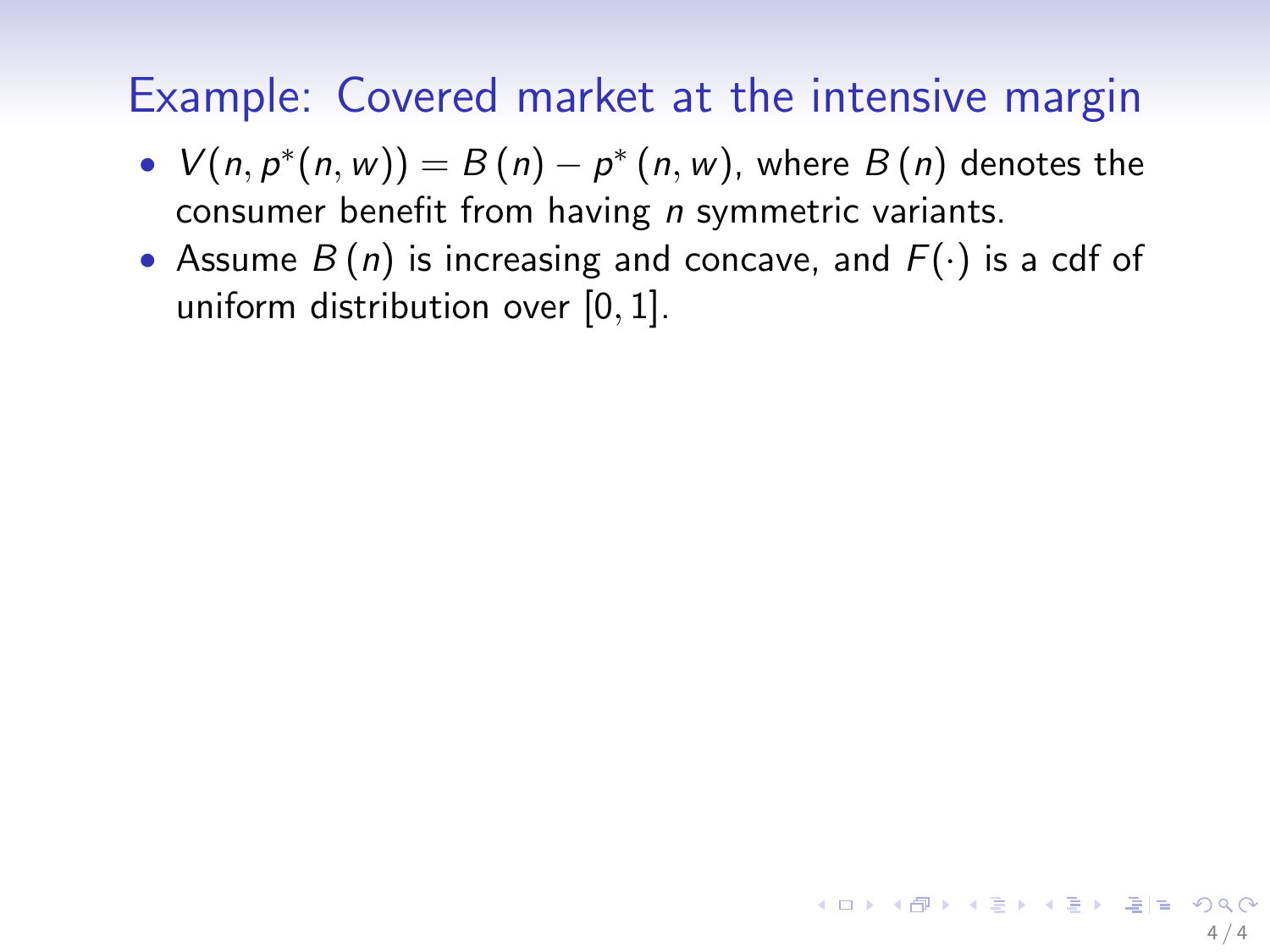- $V(n, p^*(n, w)) = B(n) p^*(n, w)$ , where  $B(n)$  denotes the consumer benefit from having *n* symmetric variants.
- Assume  $B(n)$  is increasing and concave, and  $F(\cdot)$  is a cdf of uniform distribution over  $[0, 1]$ .
- Example: Vickrey-Salop model

$$
B(n) = R - \frac{t}{4n}, \qquad p^*(n, w) = c + w + \frac{t}{n}, \qquad \pi^*(n) = \frac{t}{n^2}.
$$

 $4/4$ 

KOR KAR KERKER EN AGA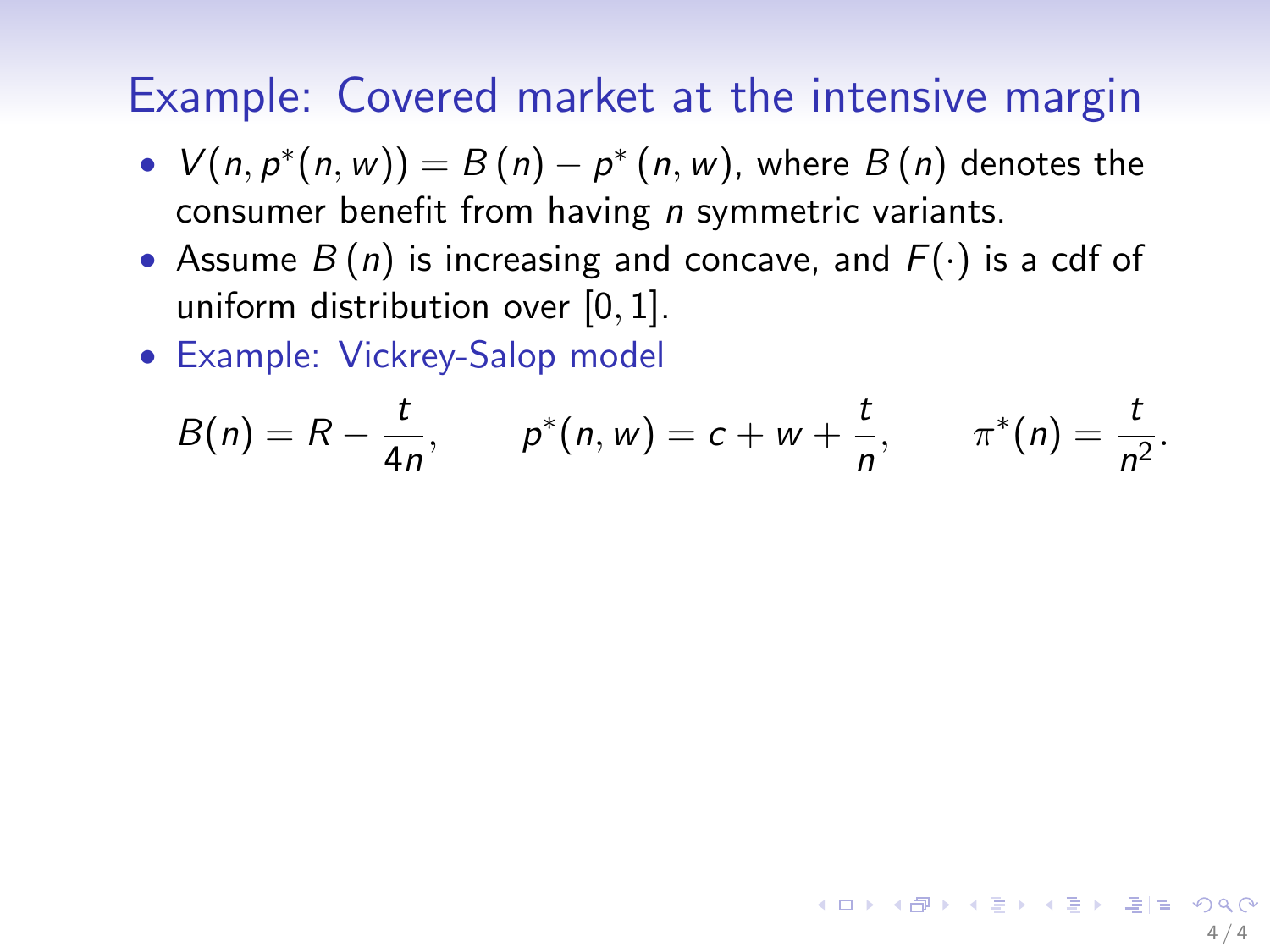- <span id="page-101-0"></span>•  $V(n, p^*(n, w)) = B(n) - p^*(n, w)$ , where  $B(n)$  denotes the consumer benefit from having *n* symmetric variants.
- Assume  $B(n)$  is increasing and concave, and  $F(\cdot)$  is a cdf of uniform distribution over [0, 1].
- Example: Vickrey-Salop model

$$
B(n) = R - \frac{t}{4n}, \qquad p^*(n, w) = c + w + \frac{t}{n}, \qquad \pi^*(n) = \frac{t}{n^2}.
$$

• The marginal buyer,

$$
\tilde{\tau} = E[R - \frac{5t}{4n} - c - w],
$$

4 / 4

KOR KARRIKER KER EIE VAG

is an increasing and concave function of variety n.